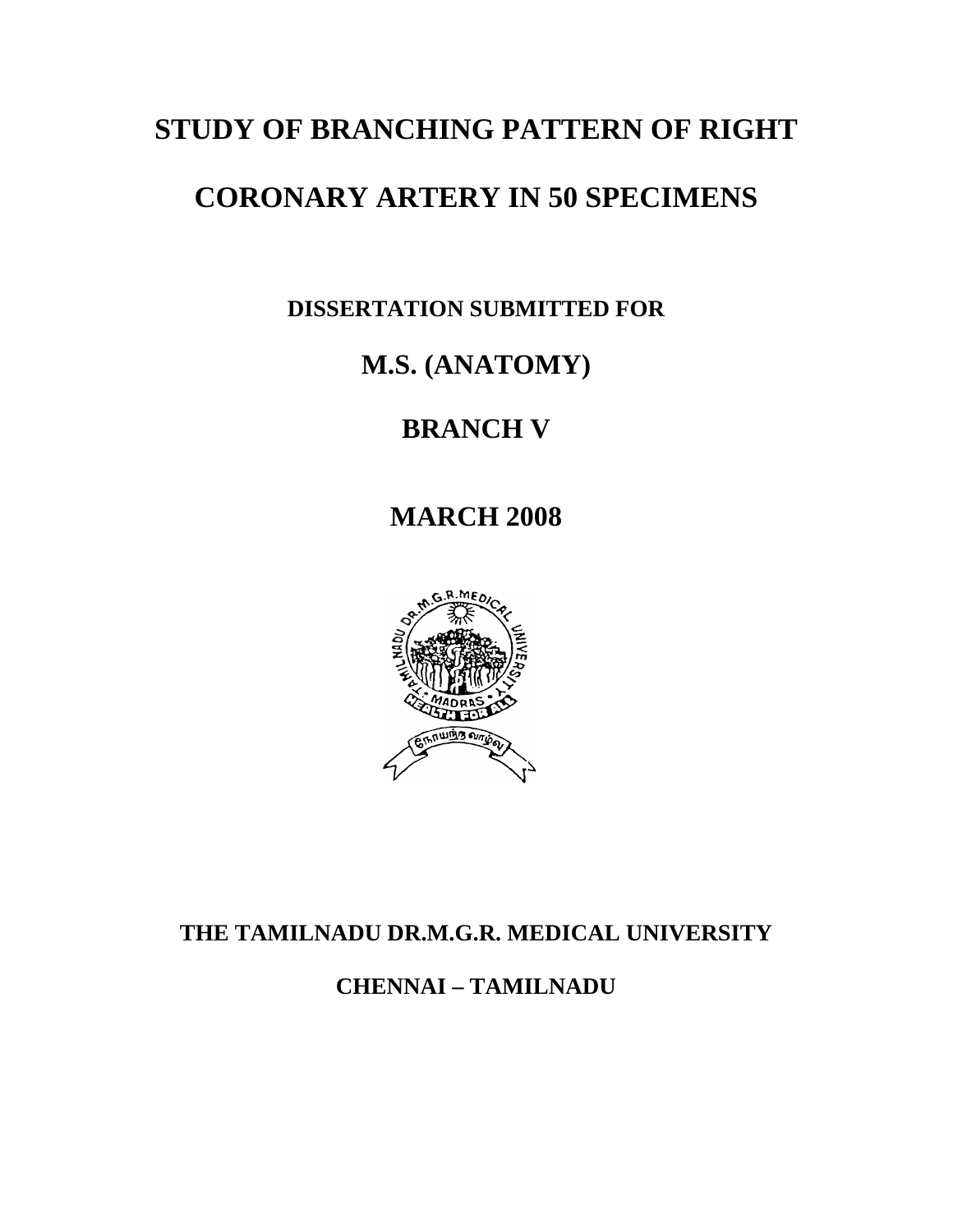## **CERTIFICATE**

This is to certify that the dissertation entitled "**STUDY OF BRANCHING PATTERN OF RIGHT CORONARY ARTERY IN 50 SPECIMENS"** submitted by **Dr. K.PARTHIBAN** to the Faculty of Anatomy, The Tamilnadu Dr. M.G.R. Medical university, Chennai in partial fulfillment of the requirement for the award of M.S. Degree in Anatomy is a bonafide work carried out by him during the period June 2005 – Nov 2007 under my direct supervision and guidance.

#### **Dr. V.Rajaram M.S.,**

 Director & Professor I/C , Institute of Anatomy, Madurai Medical College, Madurai.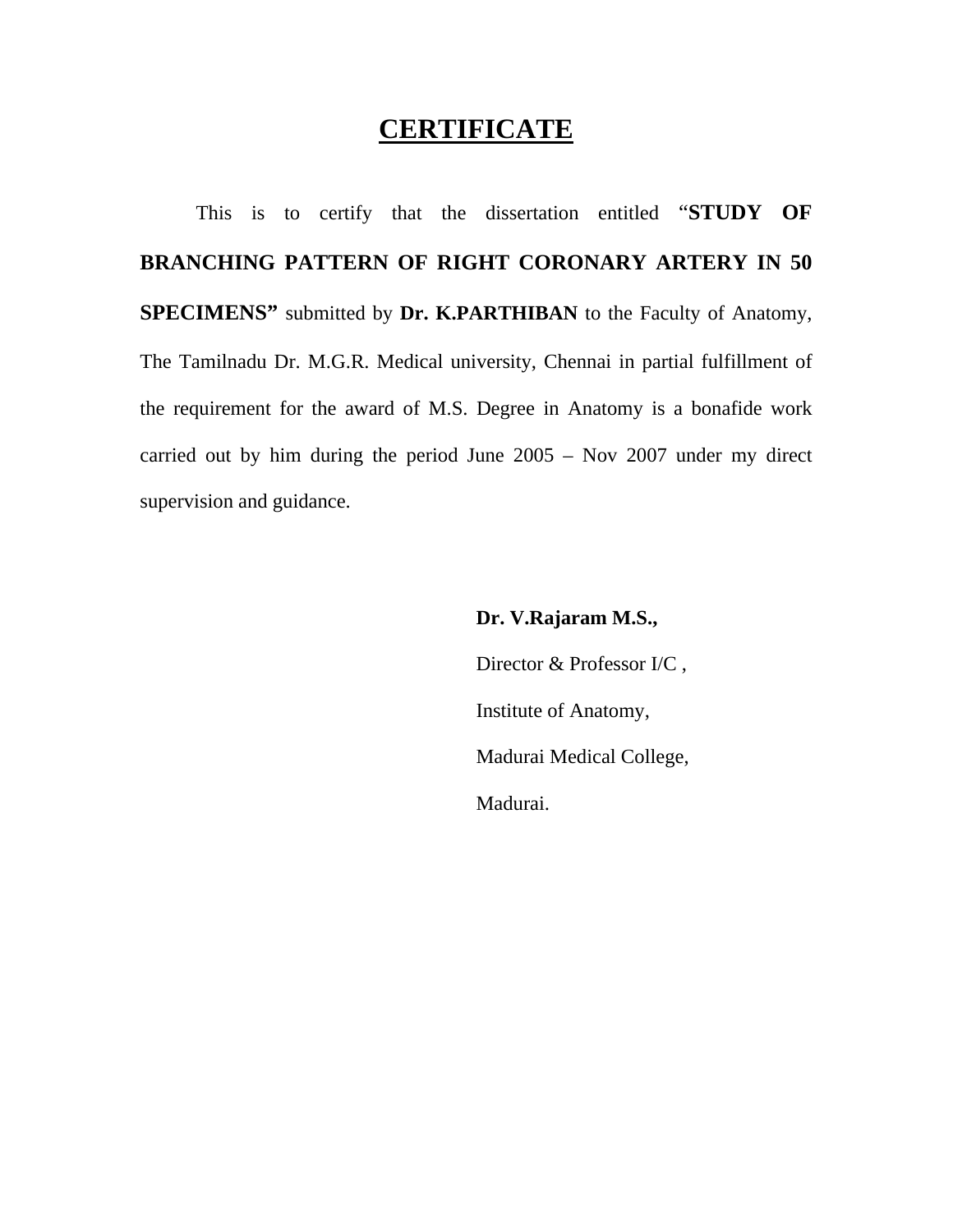## **ACKNOWLEDGEMENT**

 I express my profound gratitude to the **DEAN**, Madurai Medical College, Madurai for permitting me to use the college and Department facilities for my study.

 I sincerely thank **Dr.V.Rajaram, M.S.,** Director (Incharge), Institute of Anatomy, Madurai Medical College, Madurai for his constant guidance, encouragement and untiring technical help rendered throughout the period of this study.

 I profoundly thank **Dr.T.Hariharan M.S.,** Director, (Retd) Institute of Anatomy, Madurai Medical College, Madurai for his advice and guidance in choosing the topic and designing the project.

 I am thankful to **Dr.K.Meiyazhagan M.D.,** Professor and HOD, Department of Forensic Medicine, Madurai Medical College, Madurai for permitting me to collect the required specimens to my study.

 I am thankful to **Dr.T.Jeeva M.S., Dr.S.Sundari M.S.,** & Other faculty and non faculty members of the institute of anatomy , Madurai Medical College, Madurai in enabling me to continue my dissertation work

 I sincerely thank my friend **Mr.K.Saravana Perumal** Engineer who has constantly helped throughout my dissertation work.

 Above all, I owe my sincere thanks to the **ALMIGHTY** for the successful completion of my study.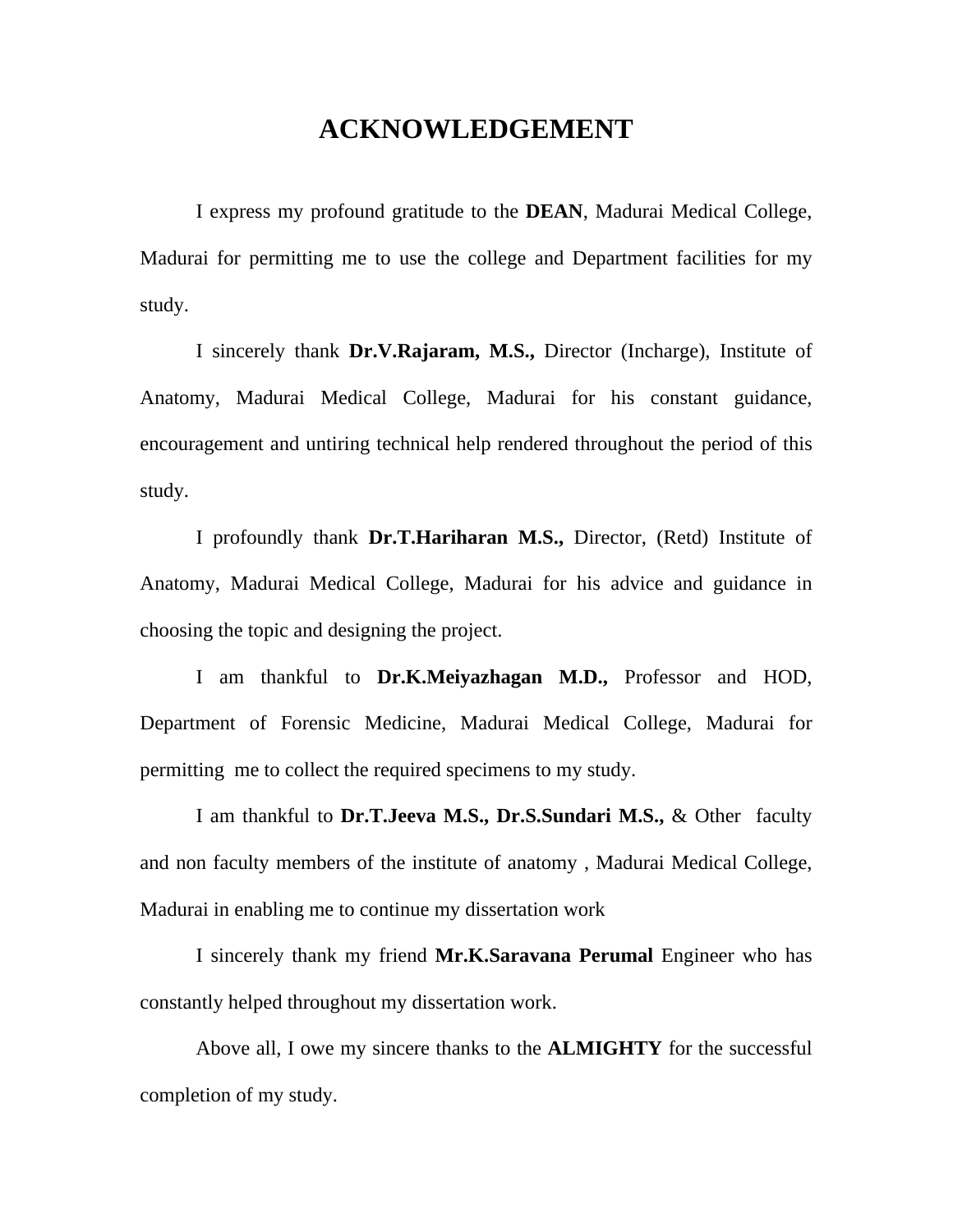## **DECLARATION**

 I **Dr. K.Parthiban,** solemnly declare that the dissertation entitled "**STUDY OF BRANCHING PATTERN OF RIGHT CORONARY ARTERY IN 50 SPECIMENS"** has been prepared by me under the able guidance and supervision of my guide **Prof.Dr.V.RAJARAM M.S.,** Institute of Anatomy, Madurai Medical College, Madurai, in partial fulfilment of the regulation for the award of **M.S. (ANATOMY)** degree examination of The Tamilnadu Dr. M.G.R. Medical University, Chennai to be held in March 2008.

 This work has not formed the basis for the award of any other degree or diploma to me previously from any other university.

Place : Madurai Date :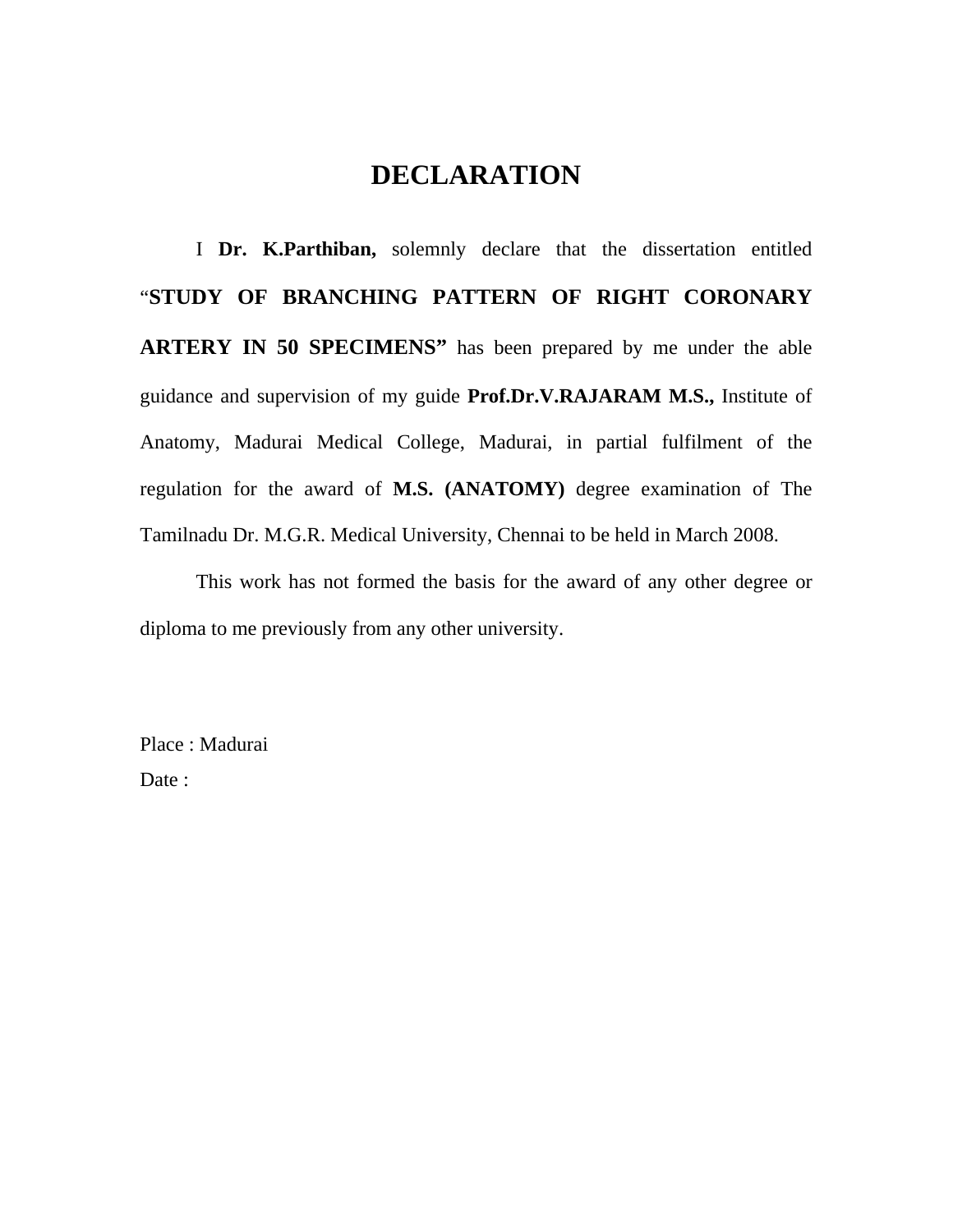# **CONTENTS**

| <b>Chapter</b> | <b>Title</b>                 | Page No.       |
|----------------|------------------------------|----------------|
| $\mathbf{1}$   | <b>INTRODUCTION</b>          | 1              |
| 2              | AIM OF THE STUDY             | $\overline{4}$ |
| 3              | <b>REVIEW OF LITERATURE</b>  | 5              |
| $\overline{4}$ | <b>MATERIALS AND METHODS</b> | 14             |
| 5              | <b>OBSERVATIONS</b>          | 25             |
| 6              | <b>DISCUSSION</b>            | 36             |
| $\overline{7}$ | <b>CONCLUSION</b>            | 53             |
|                | <b>BIBLIOGRAPHY</b>          |                |
|                | <b>MASTER CHART</b>          |                |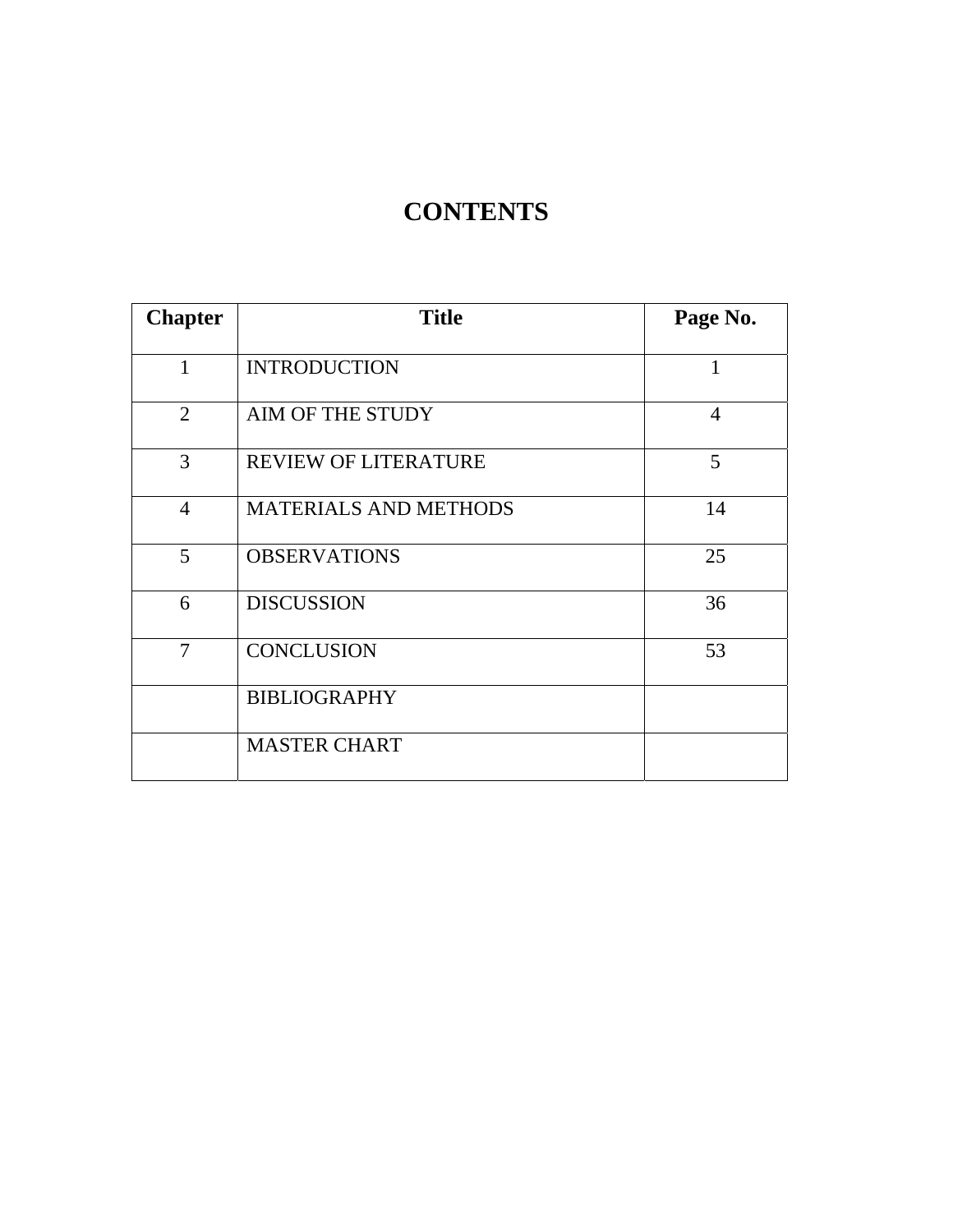## **INTRODUCTION**

 Coronary artery disease is the commonest cause of heart diseases and the most important cause of death all over the world. According to Parks (2005) it is the cause of 25-30 percent of deaths in most industrialised countries. Coronary artery occlusion may either result in myocardial infarction or lead onto ischemia and angina pectoris. The recent advances in direct coronary artery surgery, the newly invented techniques in bypass surgery and the modern methods of revascularisation require a complete knowledge of the coronary circulation.

 The introduction of selective coronary arteriography by Sones (1959) provides accurate visualization of the artery and its pathology. The recent development of electrocardiographically (ECG)-gated multidetector row computed tomography (cardiac CT) allows accurate and non invasive depiction of coronary artery pathology. A sound knowledge of normal anatomy of the coronary arteries and their variations is therefore absolutely necessary for interpretation of angiography, ECG-gated multidirector row CT findings and intelligent plan of coronary surgery.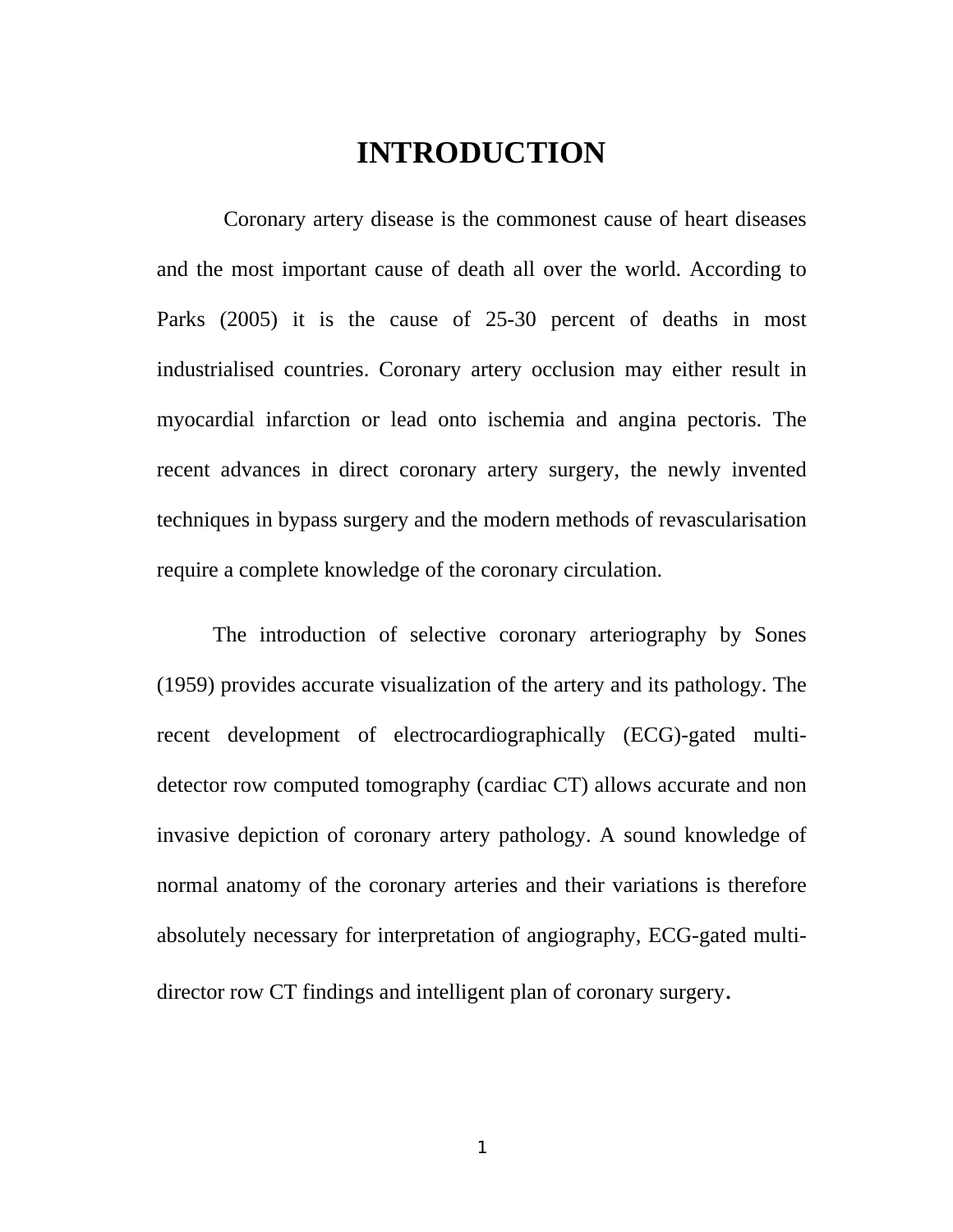The heart is supplied by the right and left coronary arteries which encircle the base of the ventricles like a crown. Variation with relation to origin, course and termination are most frequently reported in the right coronary artery. According to angiographic study in western population done by Topez et.al (1992), the right coronary artery was the most common anomalous artery. It has been proved that the anomalous coronary arteries are associated with high incidence of congenital heart diseases. Hence the right coronary artery is selected for the present study.

Angiographic recognition of anomalous coronary arteries prior to cardiac surgery is important. Failure to recognise them can cause inadequate or prolonged procedures and may lead to misdiagnosis and complications such as accidental ligation [Donaldson (1982)]. An inadvertent incision of the anomalous artery or failure to perfuse the anomalous vessel during cardiopulmonary bypass [Longenecker et.al.,(1961)] may result in acute myocardial infarction [Mahowald et.al.,(1986)]. Obstruction of the ostium [Lillehei et.al.,(1964)] of an anomalous artery and compression along its course by a valvular prosthesis also have been reported [Roberts (1969)].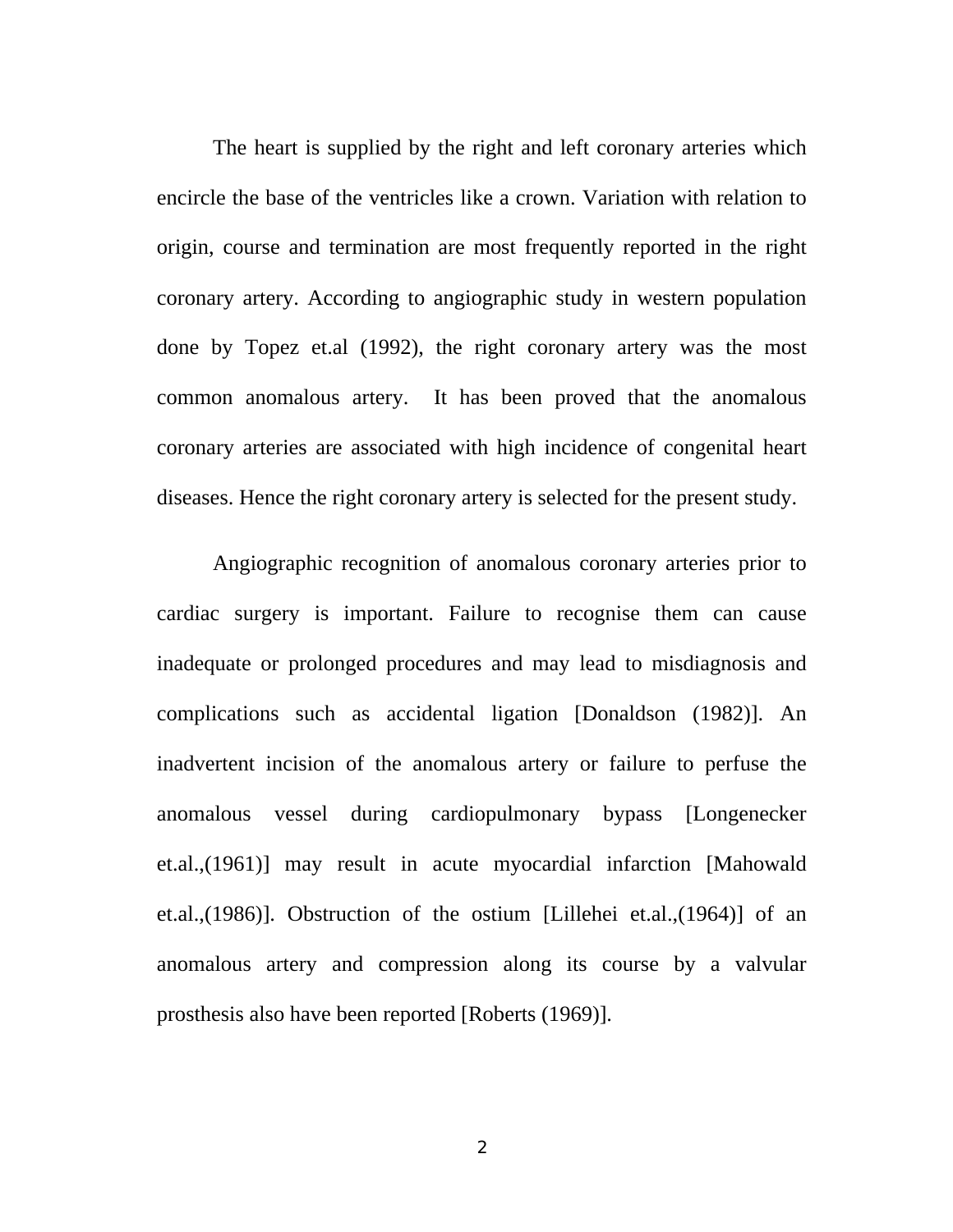The stress on need for detailed study of the coronary arteries is further emphasized by the fact that a high incidence of the coronary anomalies has been observed in young victims of sudden death as compared to adults (4-15 percent versus 1 percent respectively) (Engel HJ et.al.,1975)

With increasing utilization of coronary arteriography in the diagnosis of ischemic heart disease and with the advent of ECG-gated multi-detector row CT, unexpected origin and course of coronary arteries are encountered more frequently. This study of origin and variation of right coronary artery is done with an expectation that it will hopefully contribute to better and complete interpretation angiographic studies, prevent unwanted surgeries due to misdiagnosis and better utilisation of anomalous vessels in bypass surgeries.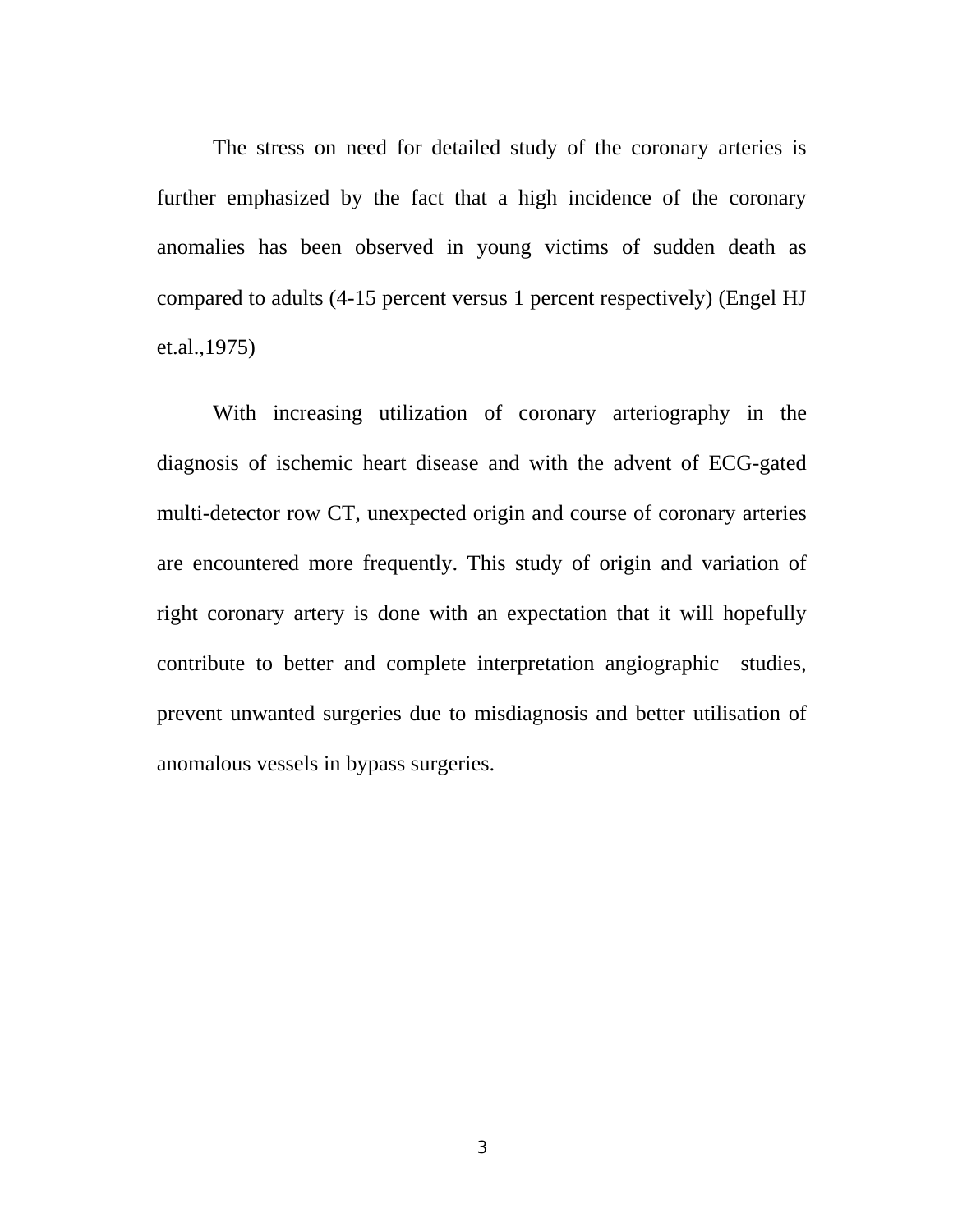## **AIM OF THE STUDY**

Coronary artery disease, in developing world as compared to the developed world, occurs a decade earlier. In India, it has been the most frequent single cause of death in men under the age of 65. In U.S sudden death is more common in young adults with coronary arterial anomalies (Liberthson RR 1979).

The increasing use of diagnostic and therapeutic interventional procedures in bypass surgeries and myocardial revascularization, outlines the necessity for a sound basic knowledge in anatomy of coronary circulation.

With this aim, an attempt has been made to study the right coronary artery in detail i.e. its origin, course, branching patterns, termination and the presence of anomalous artery.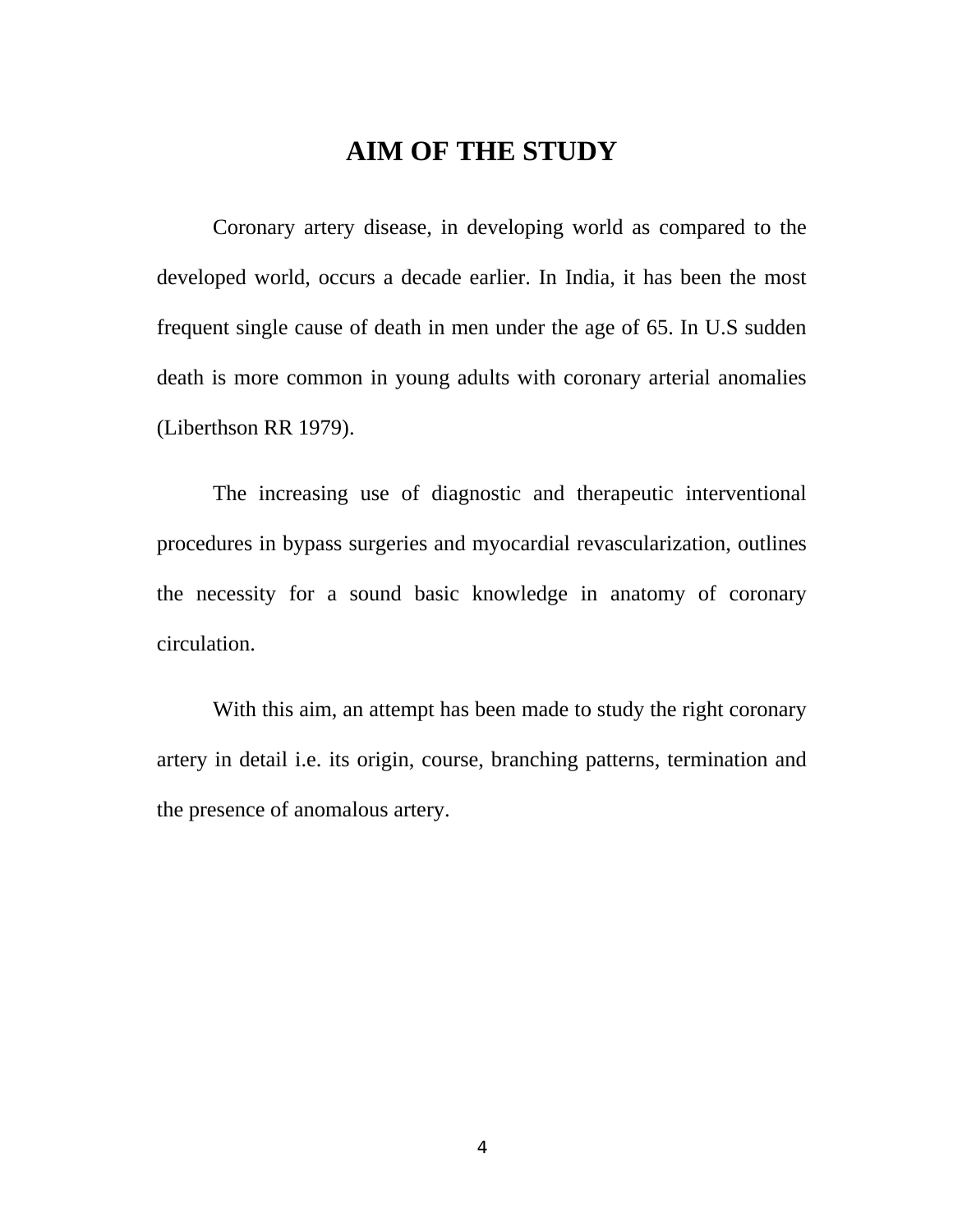### **REVIEW OF LITERATURE**

 The coronary arteries derive their nomenclature from the latin word, 'La corona', which means a 'Royal crown '. The two arteries, as indicated by their name, form an oblique inverted crown, with an anastomotic circle in the atrio-ventricular sulcus connected by marginal and interventricular loops intersecting at the cardiac apex.

 The coronary arteries have some special features that distinguish them from other medium sized arteries both in normal health and in disease.

- (a)They are probably the only normal arteries arising from the ascending aorta.
- (b)They are among the smallest in calibre of the vessels that originate from the heart.
- (c) They have a peak flow during diastole than systole.
- (d) Since collateral blood flow is poorly developed in the normal human heart, these vessels behave like end arteries.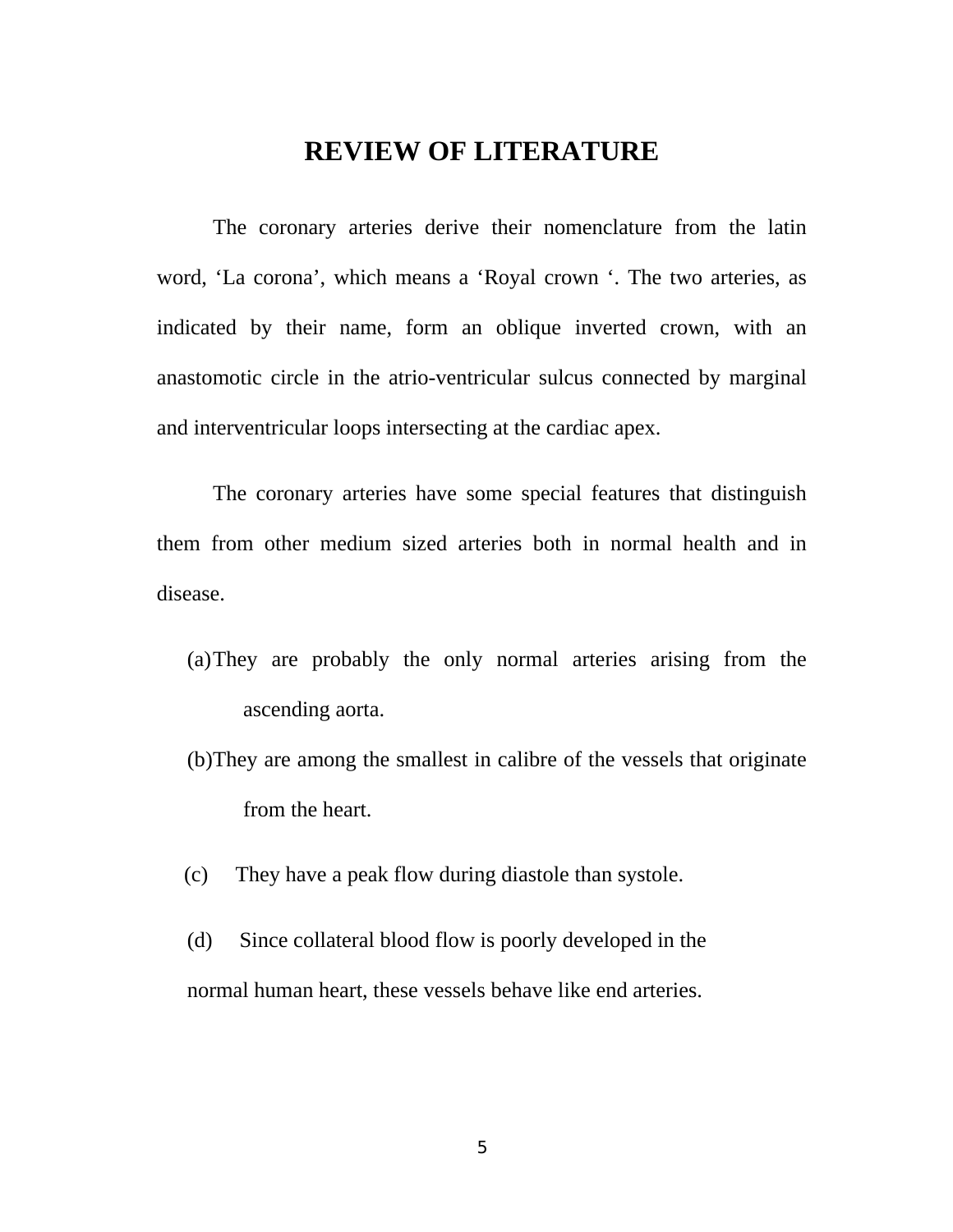The fundamental traits in the anatomy of the coronary arteries as they are perceived today were known as early as sixteenth century by Fallopius (1562) and subsequently by Riolanus (1649) and Vieussens (1796). The understanding of the relationship of coronary artery disease to anginapectoris and myocardial ischemia was established by Jenner (1799). This initiated extensive study of coronary arteries and their variations by very many scientists.

 Various methods are made available for delineating the anatomy of coronary arteries, like the manual dissection method, injection of dyes, radio opaque contrast materials etc.,

 Krause (1865) first described the coronary arterio-venous fistula. Hyrtl (1873) demonstrated the injection corrosion technique by using metal alloys with a low melting point. This method was an ideal technique for the study of vasculature in great detail because the vascular tree was inspected from an unlimited number of directions. Hyrtl (1873) found in his study the extensive distribution of one coronary artery over the whole heart while the other coronary artery was attretic. The other materials that can be used for injection include Gelatin mass, Starch mass, Wax, Plaster of Paris, Glue, Gum Arabic, Nylon, Latex and others. The most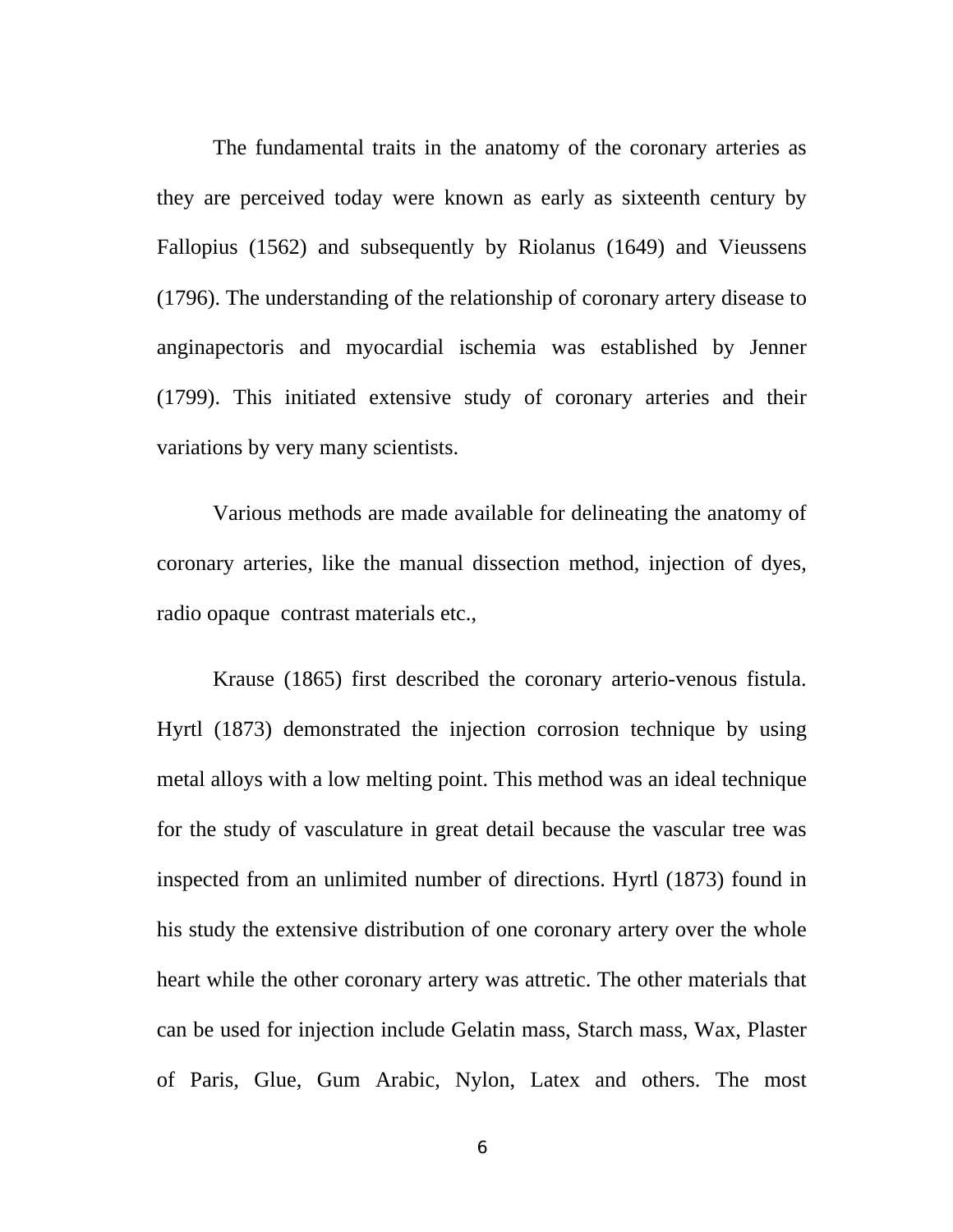satisfactory material presently used, is Plastic, eg. Vinylite dissolved in Acetone.

 Brooks (1886) observed the origin of right coronary artery from the pulmonary trunk. Banchi (1904) Italian anatomist presented a detailed description of the anatomy of coronary artery. Koch (1909) reported the origin of sinuatrial artery directly from a bronchial artery.

Haas (1911) first described the blood supply of atrioventricular node. Evans (1933) observed that extreme ectopia with a coronary artery arising from the branch of the aorta or internal mammary artery was rare and predominantly associated with other cardiovascular anomalies. Antopol and Kugel (1933) first described the origin of circumflex coronary artery from the right sinus of valsalva or from right coronary artery.

 Krumbhear and Erlich (1938) studied about the varieties of single coronary artery in man occurring in isolated cardiac anomalies. Schlesinger et.al. (1949). had appreciated a third coronary artery. Smith (1950) classified isolated single coronary artery pattern.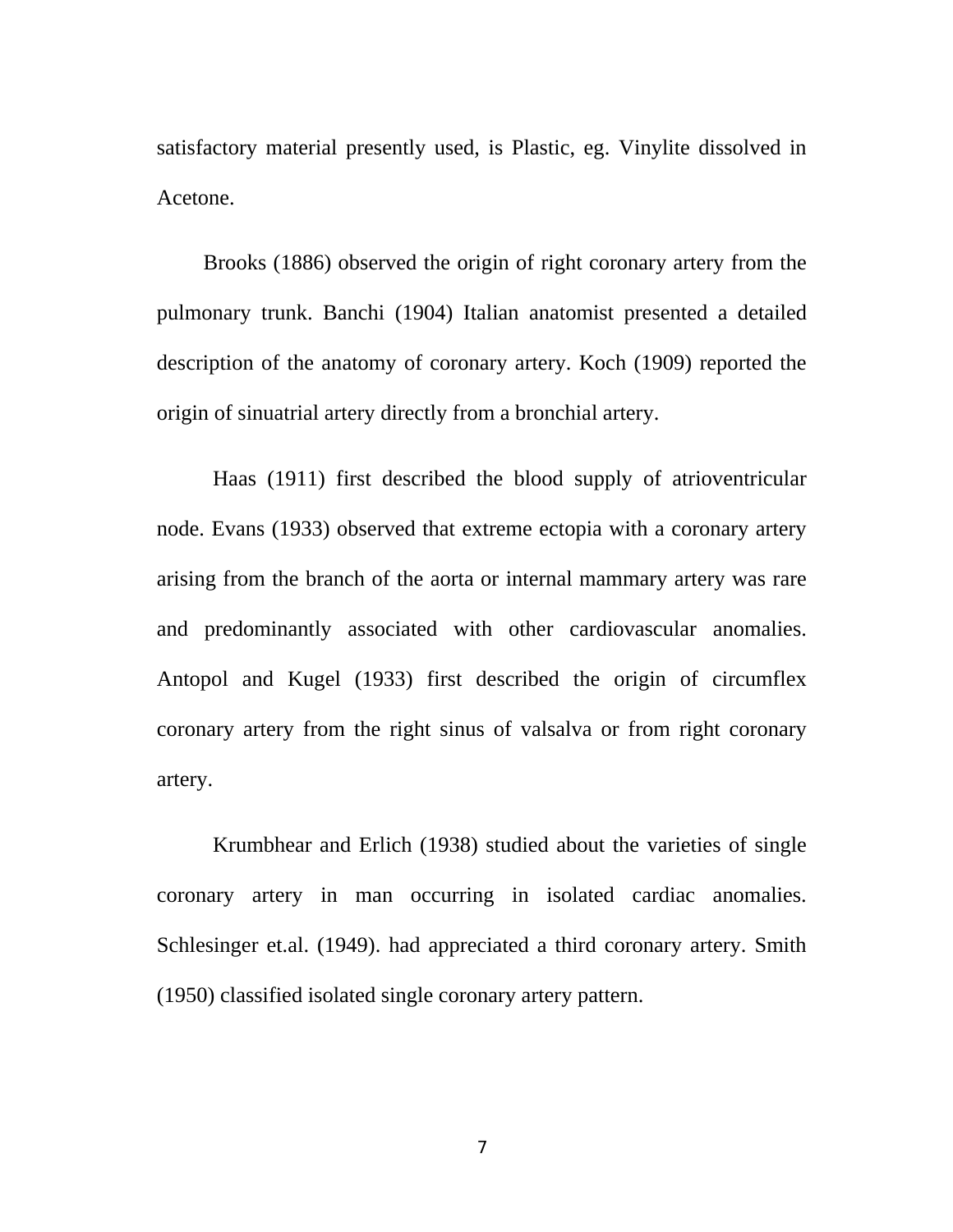Andre cournard (1941) performed the first heart catheterization in a human patient. Hacken sellner (1955) noticed the "High take off" of coronary arteries in apparently normal hearts. Alexander and Griffith (1956) found 54 cases of coronary anomalies in 18,950 autopsies (0.3%). Sones (1959) introduced selective coronary arteriography to assess the nature and location of the occlusion in coronary artery. James (1961) studied the coronary vasculature by preparing casts using plastics. Reemtsma et.al (1961) pointed out that the atrioventricular nodal artery may be injured in the closure of ostium primum defect. Schulze (1961) suggested that the coronary anomalies are deviations from normal anatomy and their interpretation could be based on their mechanism of origin.

According to paulin(1964) by coronary angiographic studies significant cranial displacement was found on the right side more frequently than on left side. Amplatz et.al. (1967) proved that there was more amount of technical difficulties for selective catheterization because of the cranial displacement of the coronary ostium. VIodaver (1972) reported that both coronary ostia were situated above the sinotubular junction in 6 percent of unselected adult hearts. VIodaver et.al, (1972)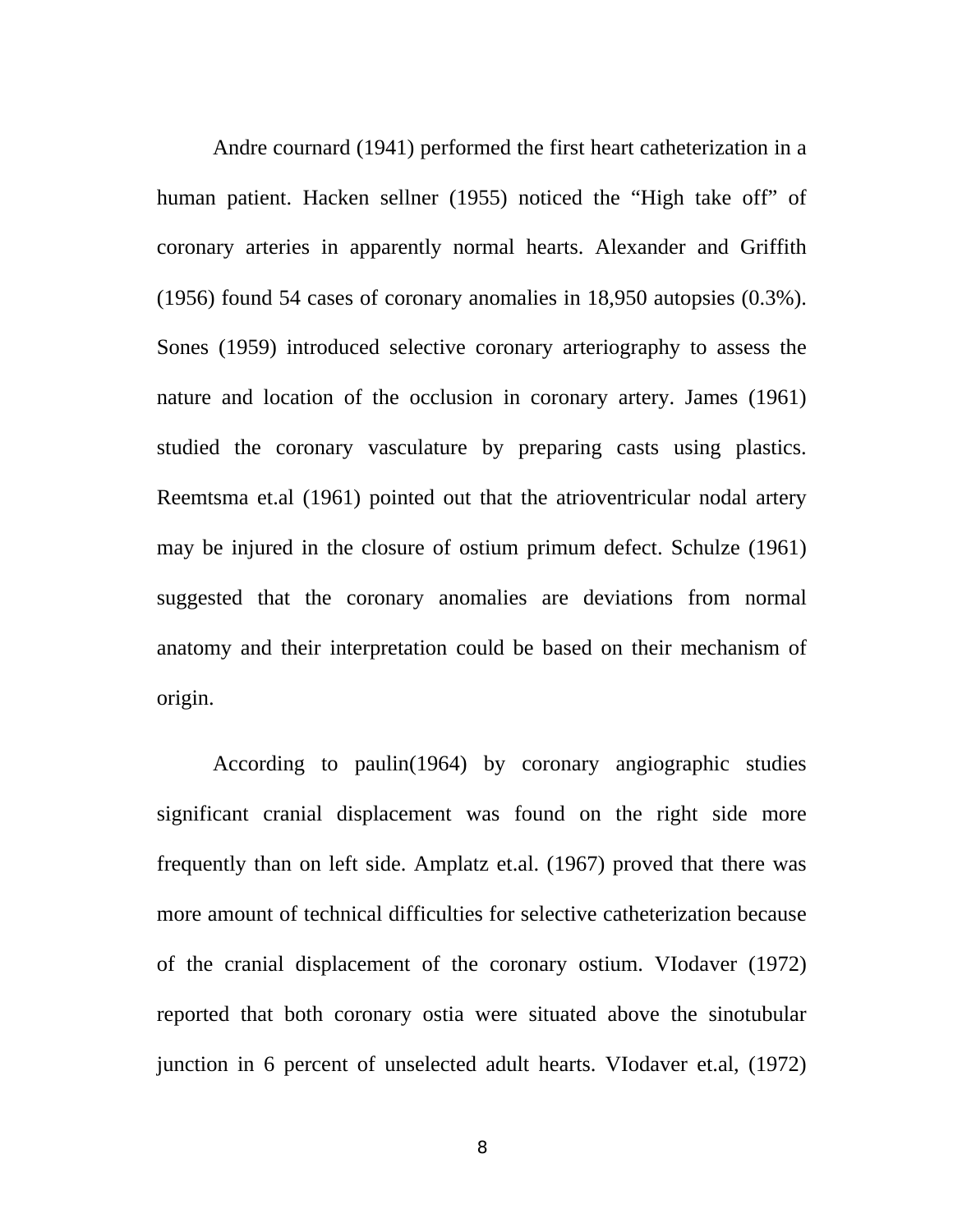found right coronary artery arose from the posterior aortic sinus – an extreme rare anomaly. Spring and Thomson (1973) also reported "High take off" coronary artery. Sharbaugh (1974) reported the incidence of single coronary artery.

Engel (1975) studied the incidence of origin of the right coronary artery from the left sinus of Valsalva. Chaitman et.al, (1976) again reported the incidence of origin of the right coronary artery from the left sinus of Valsalva. Thompson et.al, (1976) reported the aberrant origin of right coronary artery in two patients with typical angina pectoris. Lipton et.al, (1979) classified the isolated single coronary artery pattern. Bermudez et.al, (1979) studied anomalous origin of right coronary artery from pulmonary artery at autopsy.

Hobbs (1982) reported 1.55% of coronary anomalies in 38,703 coronary arteriographies, of these 87% were anomalies of origin and distribution and 13% were coronary artery fistulas. Out of this 0.13% was ectopic origin of right coronary artery from the left sinus of Valsava, 0.18% were high right coronary artery take off. Roberts (1982) reported necropsy findings in which the right coronary artery arose from the left aortic sinus and the ostium of right coronary artery was slit like.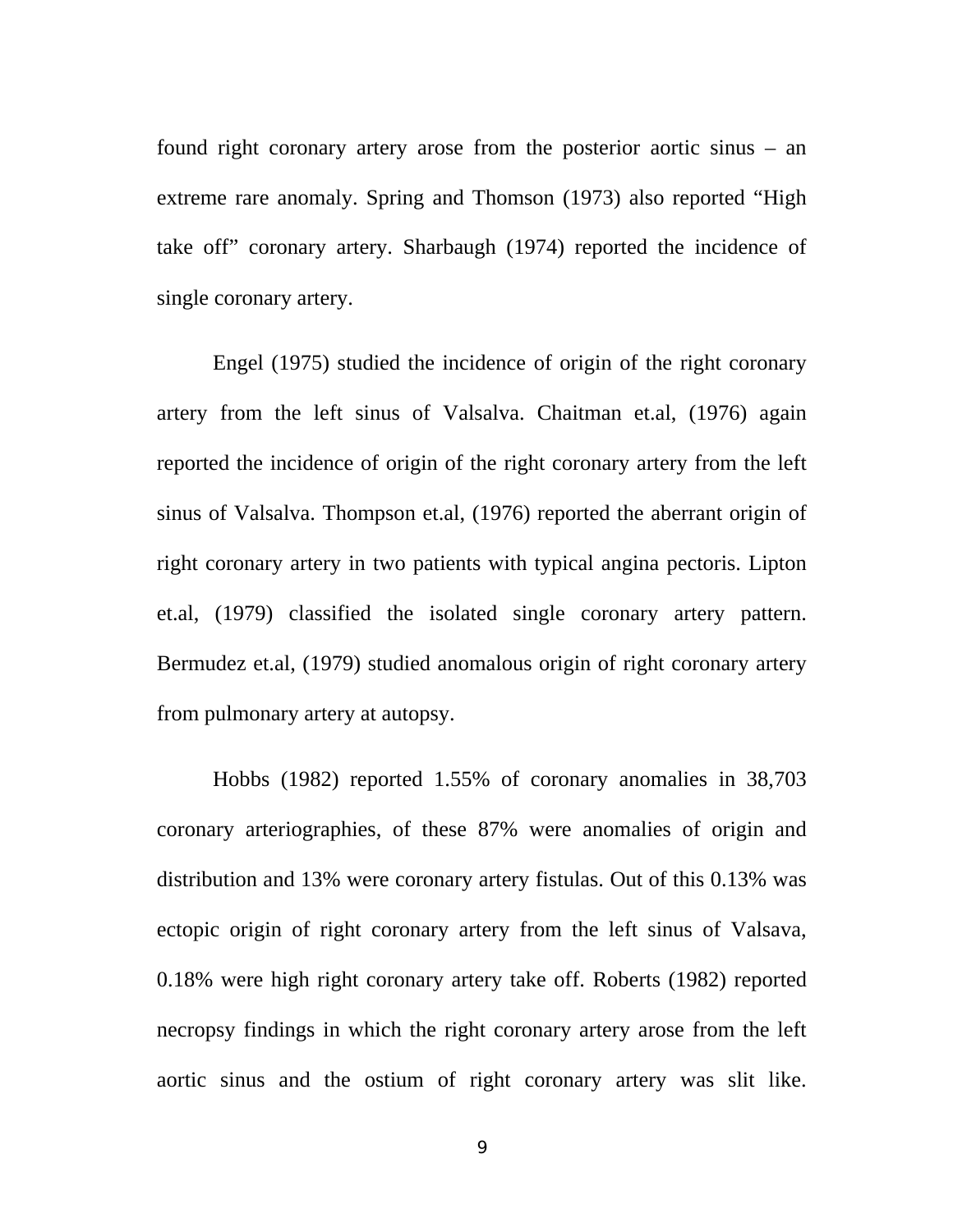Kyriakidis et.al.,(1983) found that the sinoatrial nodal artery arose from the right coronary artery in 59 %, from the circumflex in 38% and from both arteries in 3%. Liberthson (1983) reported sudden death in an infant with aberrant origin of the right coronary artery from left sinus of Valsalva.

Ferguson (1985) reported a case of a 30 year old female patient with a single coronary artery. In this patient the right coronary artery had an anomalous origin from the left circumflex coronary artery. There was no left anterior descending coronary artery. William (1986) reported a case in which the right coronary artery was from the non coronary sinus. He proved that this anomaly was always associated with definitive cardiomegaly.

Miyazaki and Kato (1986) comparatively investigated stereoscopically, human fetal hearts and adult hearts and inferred that the incidence of third coronary artery was higher in adults than foetuses. Partridge (1986) observed that right coronary artery took origin from the middle third of the ascending aorta together with leftward displacement. Nath et.al, (1987) described two cases in which the right coronary artery originated from the mid portion of the left anterior descending artery.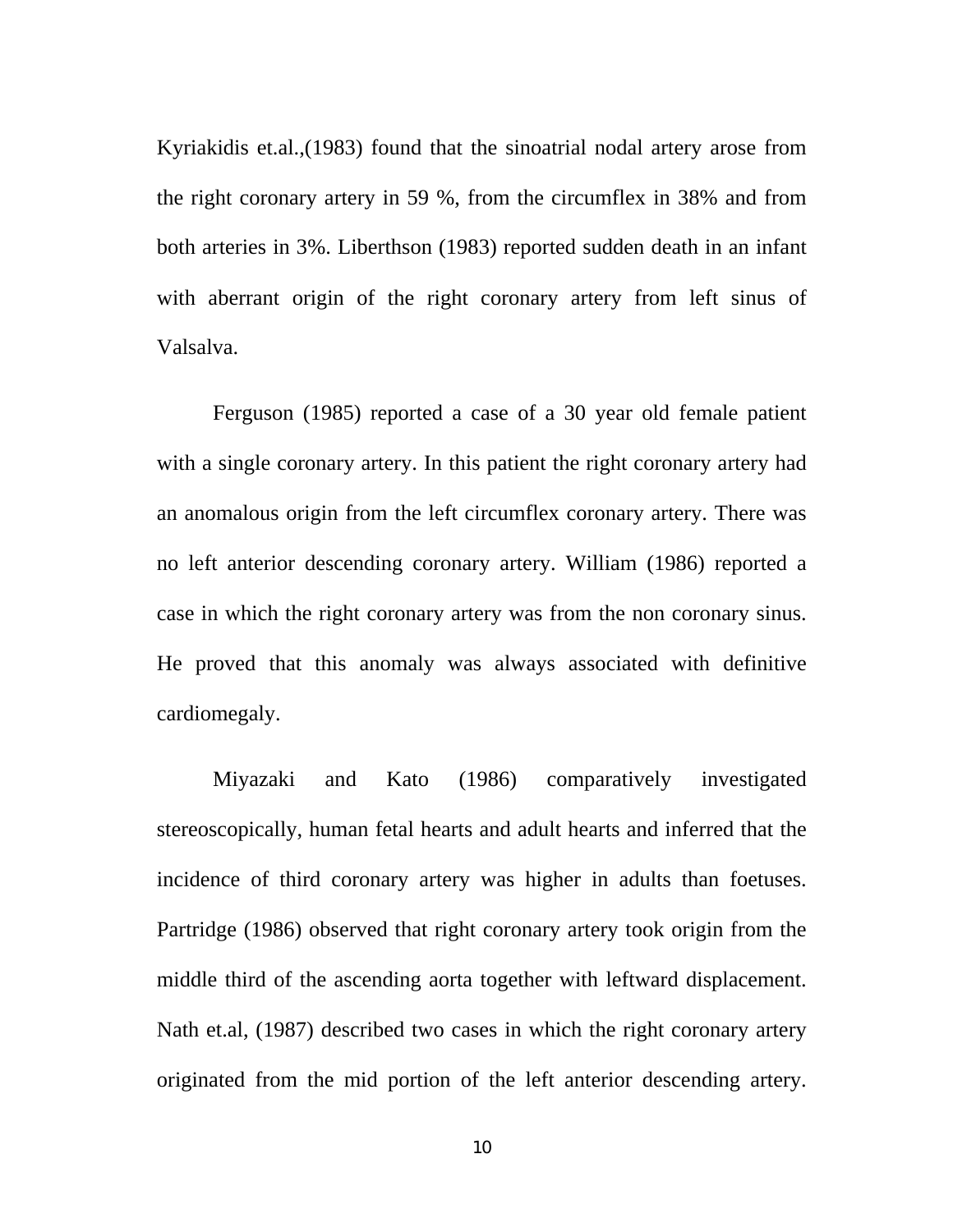Gupta et.al., (1987) presented a rare case of a patient with supernumerary right coronary arteries in whom the two vessels arose from the right coronary sinus from two separate ostia adjacent to each other.

Bezerra et.al, (1989) described a rare case of myocardial bridge over the trunk of the right coronary artery in an adult male. Mc.Manus et.al, (1990) found that in a child the right coronary artery arose from the left sinus of Valsalva. Thakur et.al., (1990) described a rare anomaly in which the right coronary artery originated two centimeters above the left posterior sinus of Valsalva in association with an aortic valve having two leaflets. Aoyagi et.al, (1991) described a case with anomalous origin of the right coronary artery from the ascending aorta above the left sinus of Valsalva. This patient also had bicuspid aortic valve. Fernandes et.al, (1992) found that coronary artery anomalies, some of which are clinically insignificant can be associated with other congenital heart defects, myocardial ischemia and reduced life expectancy.

Itho et.al, (1993) presented a rare case in which the coronary angiogram demonstrated an anomalous origin of the right coronary artery from the non coronary sinus of Valsalva. Choi YH,Park JH,Hwang HK (1994) angiographically studied normal variations of coronary arteries.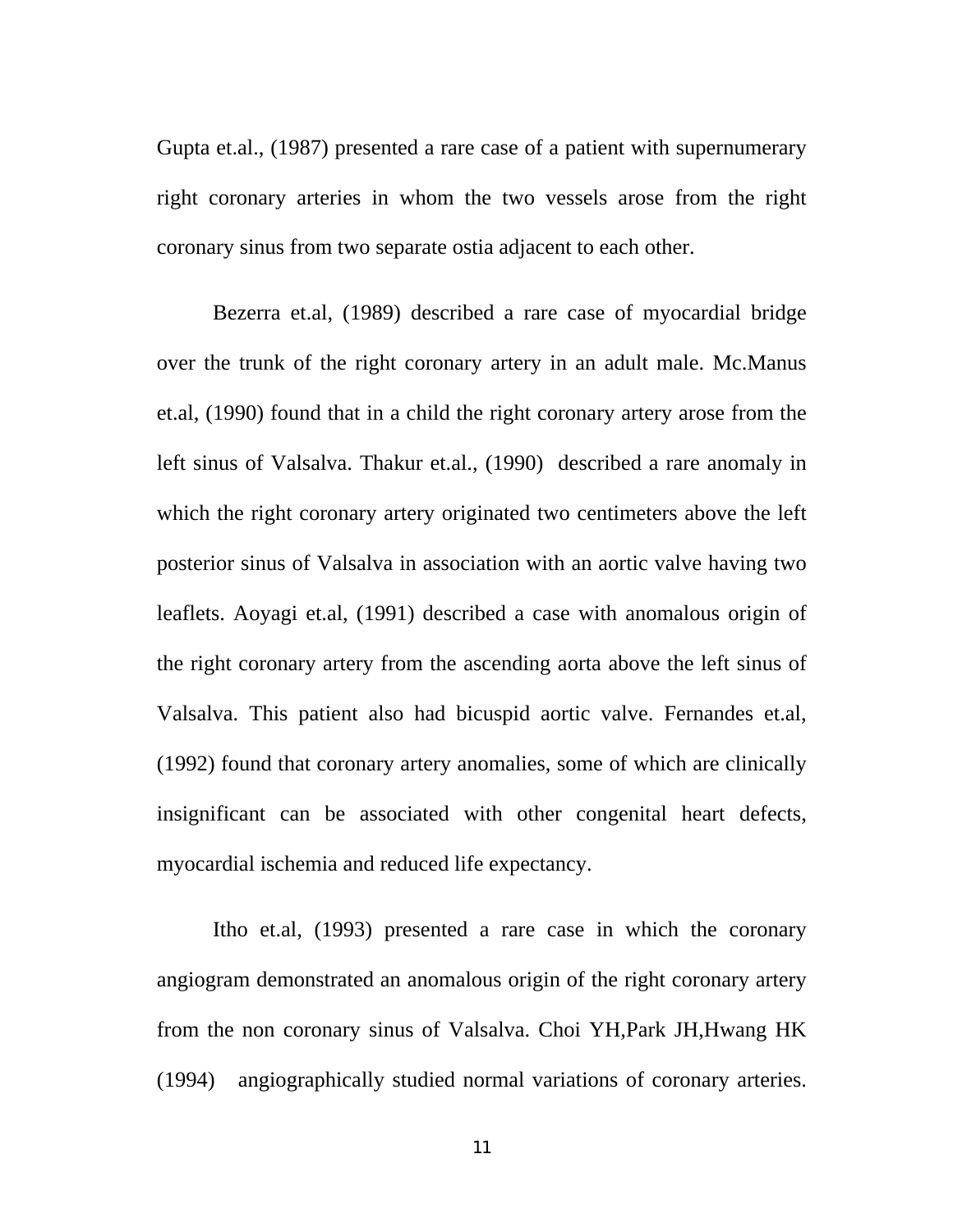Okuyama et.al, (1995) found the anomalous origin of the right coronary artery from the left ventricle in an adult. Antonellis et.al., (1996) found single coronary artery from the right sinus of Valsalva, associated with absence of left anterior descending and an ostium secondum type of atrial septal defect. Gaudino et.al., (1997) demonstrated that an unrevealed high origin of the right coronary artery from the left coronary sinus led to major complications during routine atrial septal defect closure. Hughes (1997) studied about the anomalous origin of the right coronary artery from the left anterior descending coronary artery.

Berna et.al, (1998) found an anomalous origin of the sinus node artery from the left main trunk. It is considered a potential cause of iatrogenic hypokinetic arrythmia. Rahmatullah et.al, (1998) described a rare coronary artery anomaly in which the right sinus of Valsalva had separate origins for all three major coronary arteries. Goswami (1998) in Cross sectional and Doppler echocardiographic study of the right coronary artery, reported it to arise from posterior aortic sinus. Eiden et.al, (1998) found that the anomalous right coronary artery arose from the pulmonary artery in Taussig – Bing anomaly.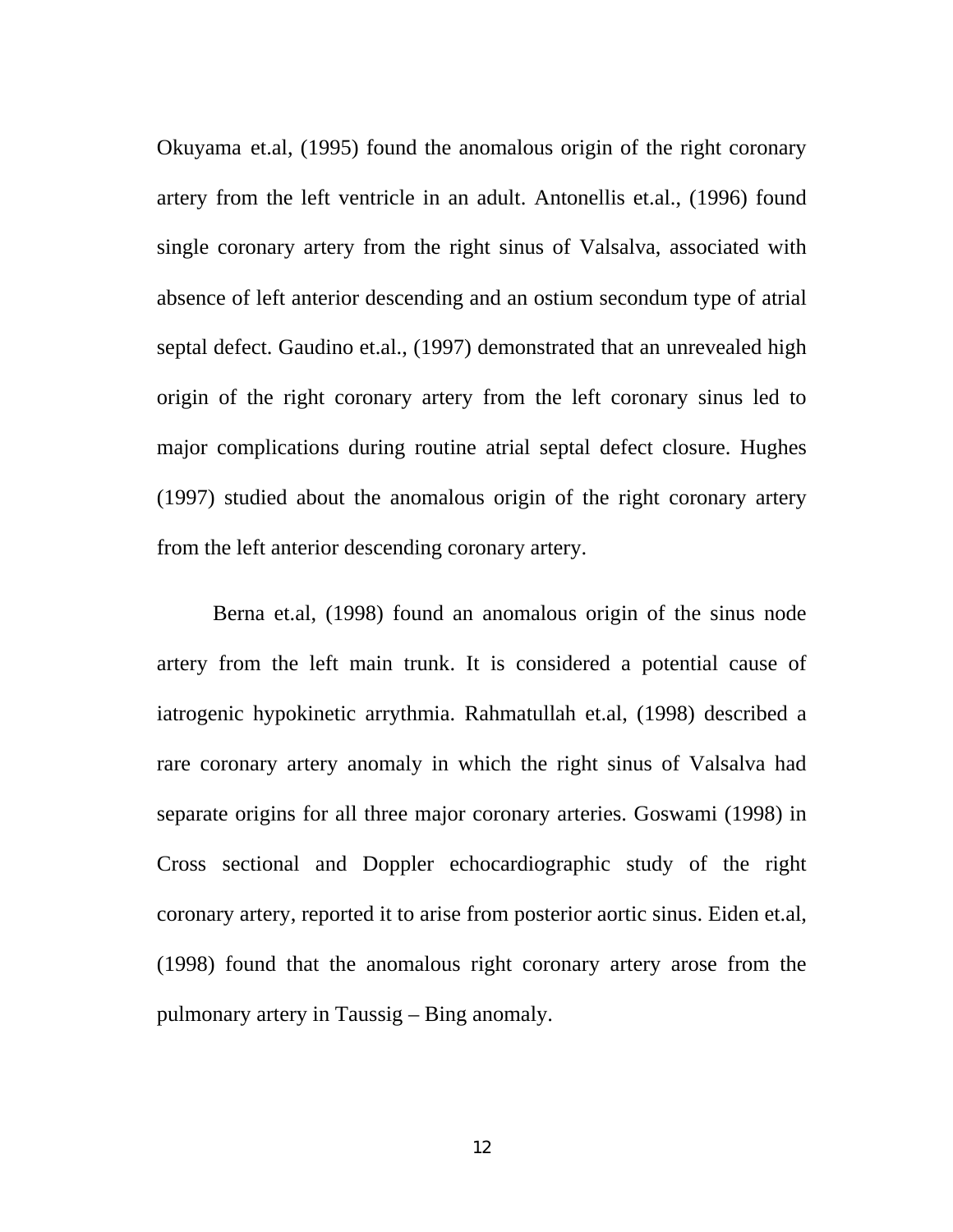Ogino et.al, (1999) found that the high origin of the right coronary artery was associated with congenital heart disease. Maluf et.al, (1999) studied about the anomalous origin of the right coronary artery from the pulmonary artery. VanLangenhove et.al, (1999) found that the intralobar pulmonary sequestration was supplied by the right coronary artery. Ivan stankovic (2004) studied morphometric characteristics of the conal coronary artery in 23 hearts from cadavers of adult individuals and found that eight out of 23 hearts (34.8%) had the aortic origin of the conal artery.

The importance of anatomical knowledge is greatly increased because of constant introduction of newer and modified techniques in the diagnosis and management of coronary artery disease rendering ongoing research necessary and inevitable.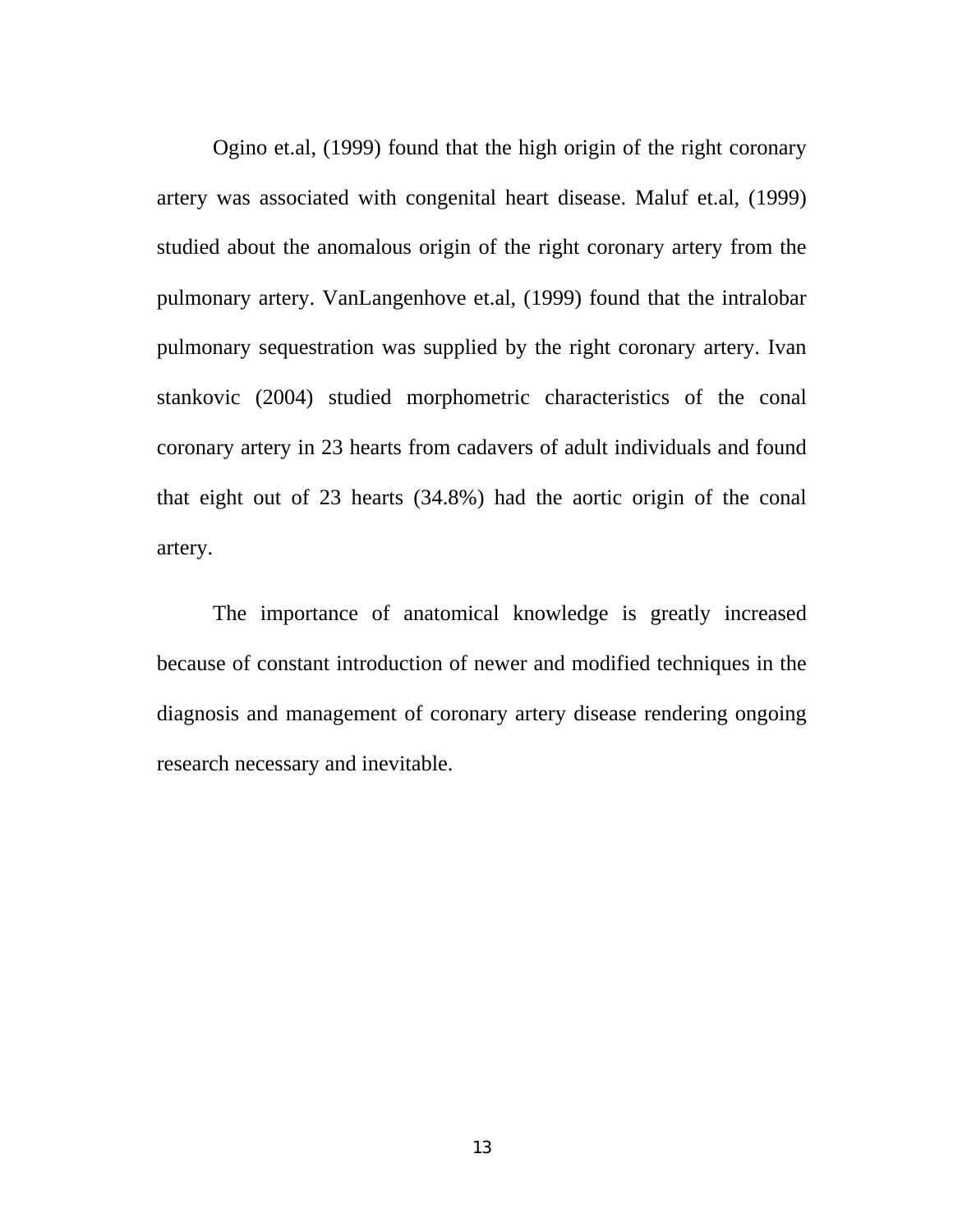## **MATERIALS AND METHODS**

From early days, manual dissection of the coronary vessels from their origin in the aortic root to their apparent distal termination – where they attenuate to such a degree that they cannot be followed further by visual inspection.

Injection of dyes into the coronary arteries before dissection is an adjunctive method that greatly facilitates the procedure and improves its accuracy. Replacing the dyes with radio-opaque fluids permits postmortem angiography which facilitates careful study of the vessels without disturbing their anatomic integrity. Hildebrand (1900) introduced such a technique to study systemic circulation and Fryett (1905) later extended it, to study the coronary circulation. The most selective technique for the study of vasculature in detail was described by Hyrtl (1873). It involves filling the vasculature with a mass that hardens, to corrode the organ leaving a cast of vaculature (Injection Corrosion Technique). Nussbaum (1912) used metal alloys and later James (1961) used plastics to prepare casts.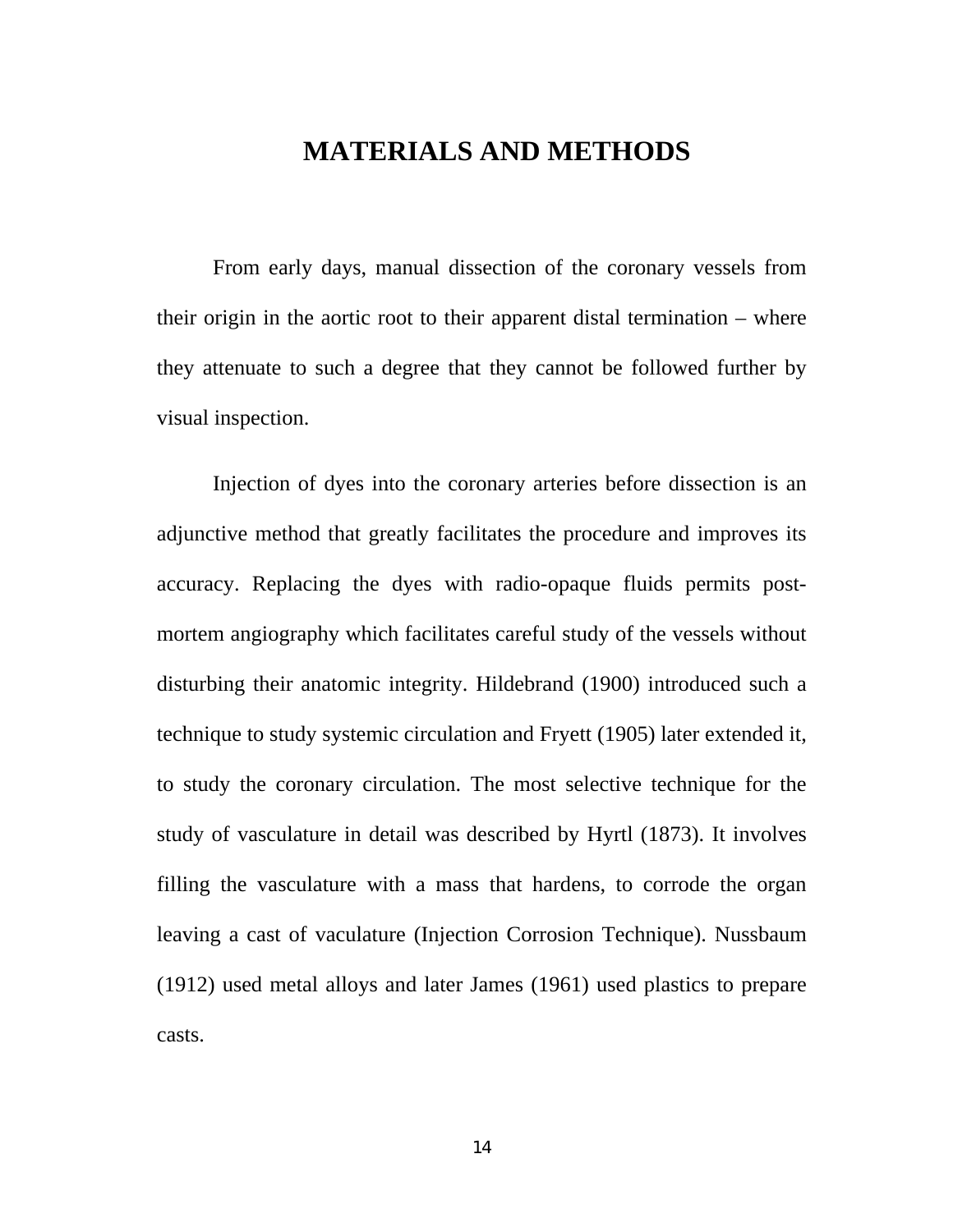Of the various methods available for studying the anatomy of coronary arteries, the method followed for the present study is the Manual Dissection method.

#### **MATERIALS**

The 50 specimens for this present study were obtained from the Forensic medicine department. The specimens were collected without any age, sex, socio-economic status, religion, and pathological bias.

The hearts were removed during autopsy by following method: A transverse cut was made through the manubrium of sternum immediately inferior to its junction with the first costal cartilage. An incision was made through the parietal pleura in the first intercostal space extending up to mid- axillary line. From this line, the second and subsequent ribs were divided inferiorly up to the level of xiphisternal joint. The inferior part of the sternum with costal cartilage and anterior parts of ribs were elevated. The parietal pleura extending from back of sternum on to the mediastinum on both sides was divided. The anterior part of sternum was lifted up and hinged on the superior part of the abdominal wall after dividing the sternopericardial ligaments. The fibrous pericardium was separated from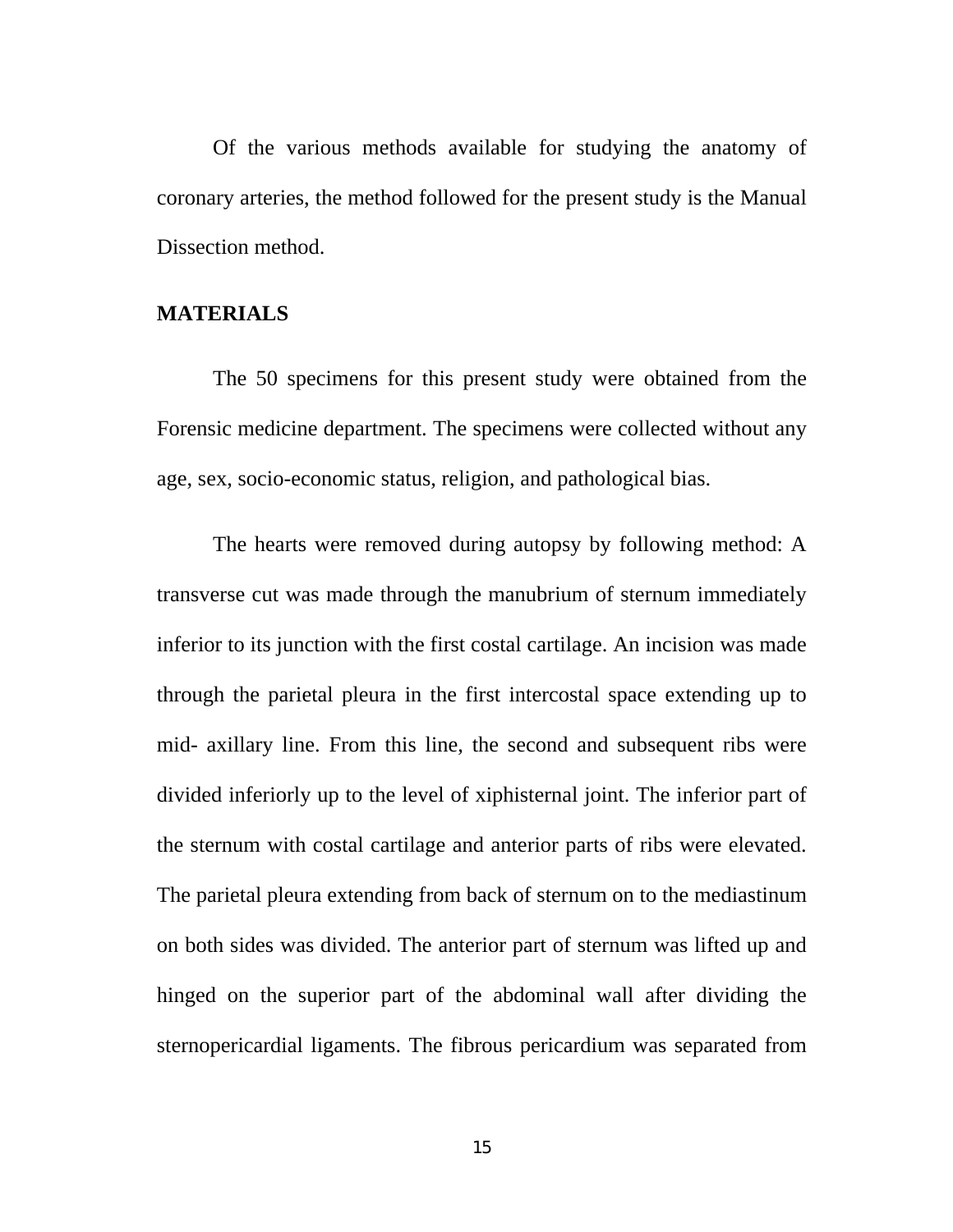the adjoining structures. By dividing the fibrous pericardium the heart was exposed and delivered out of middle mediastinum by cutting branches of arch of aorta, superior and inferior vena cava, pulmonary veins and artery.

The collected specimens were preserved in 10% formalin solution and numbered serially from 1 to 50. The specimens were dissected using a pair of scissors, forceps and scalpel.

The standard text book of Anatomy (Grays 1999) describe the course of right coronary artery as follows.

**COURSE**: The right coronary artery arises from the anterior ('right coronary') aortic sinus. It passes at first anteriorly and slightly to the right between the right auricle and pulmonary trunk to reach the coronary sulcus. It descends in this sulcus almost vertically to the right acute cardiac border, curving around it into the posterior part of the sulcus, where it approaches the crux of the heart. The artery reaches crux and ends a little to the left of it (60%) , often by anastomosing with the circumflex branch of the left coronary artery. In 10% it ends near the right cardiac border. In 10%, it ends between right cardiac border and the crux. In 20% it reaches the left border replacing part of the circumflex artery.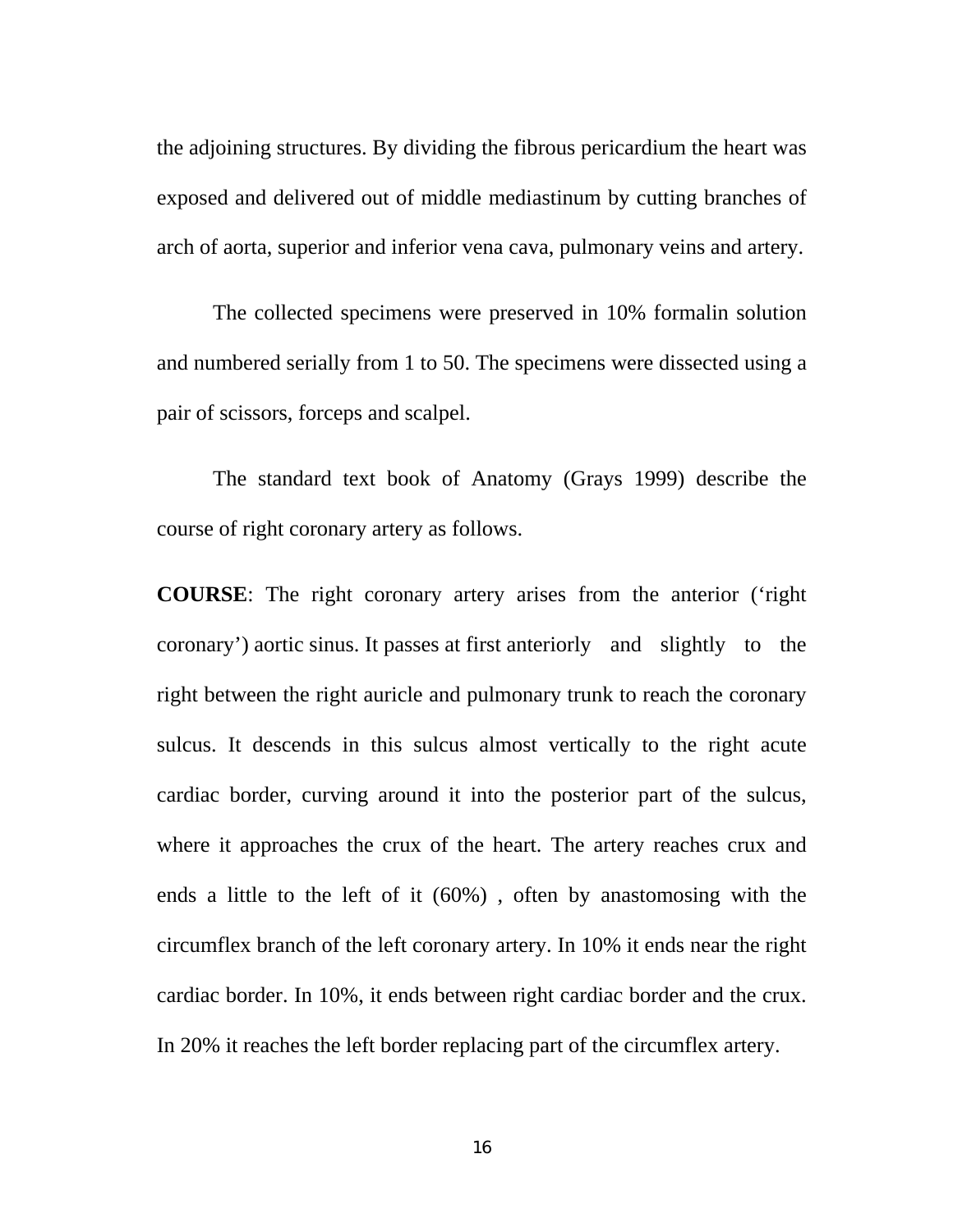The right coronary artery is divided into first segment (between its origin and right margin of the heart) and second segment (between the right border and crux).

#### **BRANCHES**

(i) Branches from the first segment

a.Right conus artery

b. Atrial and right anterior ventricular rami

c.Sino Atrial nodal artery

d.Right marginal artery

Right conus artery  $-$  It is usually the first branch of right coronary artery. It ramifies anteriorly on the lowest part of the pulmonary conus and upper part of the right ventricle, to anastomose with its fellow of the opposite side to form *'annulus of vieussens'* around the pulmonary trunk. Sometimes the right conus artery arises separately from the anterior aortic sinus in 36% of individuals, called as '*third coronary'* artery.

Atrial and right anterior ventricular rami – Anterior and lateral groups of atrial rami arise at right angles from the first segment of right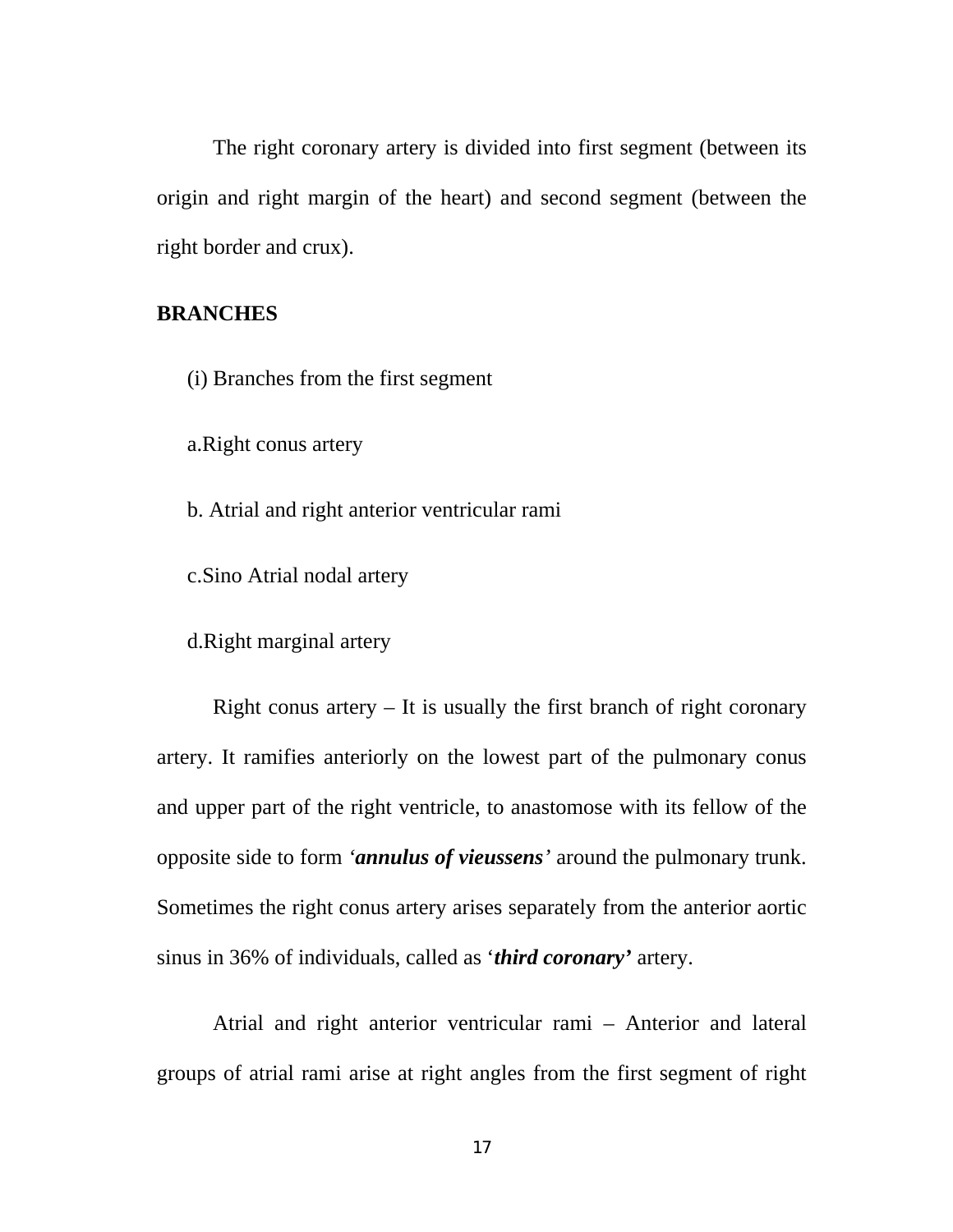coronary artery. They supply the myocardium of right atrium. Right anterior ventricular rami, usually two or three arise at right angles from the right coronary artery and supply sternocostal wall of the right ventricle.

Sino atrial nodal artery – It belongs to atrial rami. It arises in 65% of individuals from the first segment of the right coronary artery and in 35% of individuals from the circumflex branch of left coronary artery. This nodal artery usually passes back in the groove between the right auricular appendage and aorta. Whatever its origin, the artery usually branches around the superior venacava's base, commonly as an arterial loop from which small rami supply the right atrium.

Right marginal artery – It belongs to ventricular rami. It follows the inferior border of the heart towards the apex and supplies adjoining surfaces of right ventricle.

(ii)Branches from the second segment

- a. Right posterior ventricular rami
- b. Posterior interventricular artery
- c. Atrio ventricular nodal artery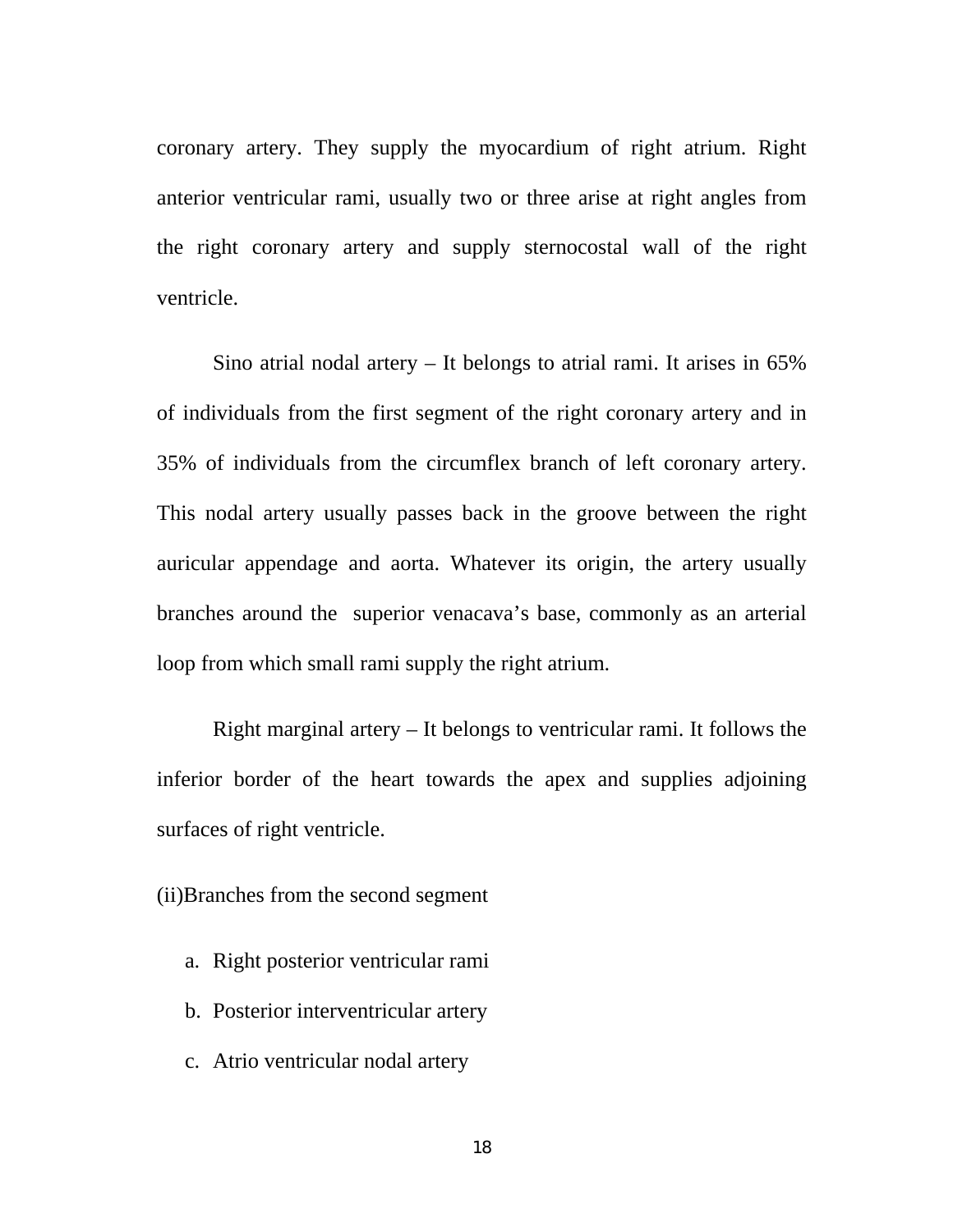#### d. Right posterior atrial rami

Right posterior ventricular rami – usually two or three, arise from the second segment of the right coronary artery, supply the diaphragmatic surface of the right ventricle.

Posterior interventricular artery – As the right coronary artery approaches the crux, it usually gives one to three posterior interventricular branches, but only one in the posterior interventricular sulcus. It is usually single (70%), and flanked either to the right or left or bilaterally by parallel branches. It is replaced in 10% of individuals by a left coronary branch. On the basis of posterior interventricular branch from right or left coronary artery, the *'right coronary dominance'* or *'left coronary dominance'* is expressed.

Atrio ventricular nodal artery – it is commonly from the inverted loop said to characterize the Right coronary artery at the crux, where its posterior interventricular artery arises. It is usually from the dominant coronary artery.

Right posterior atrial rami – Supply posterior surface of both right and left atria.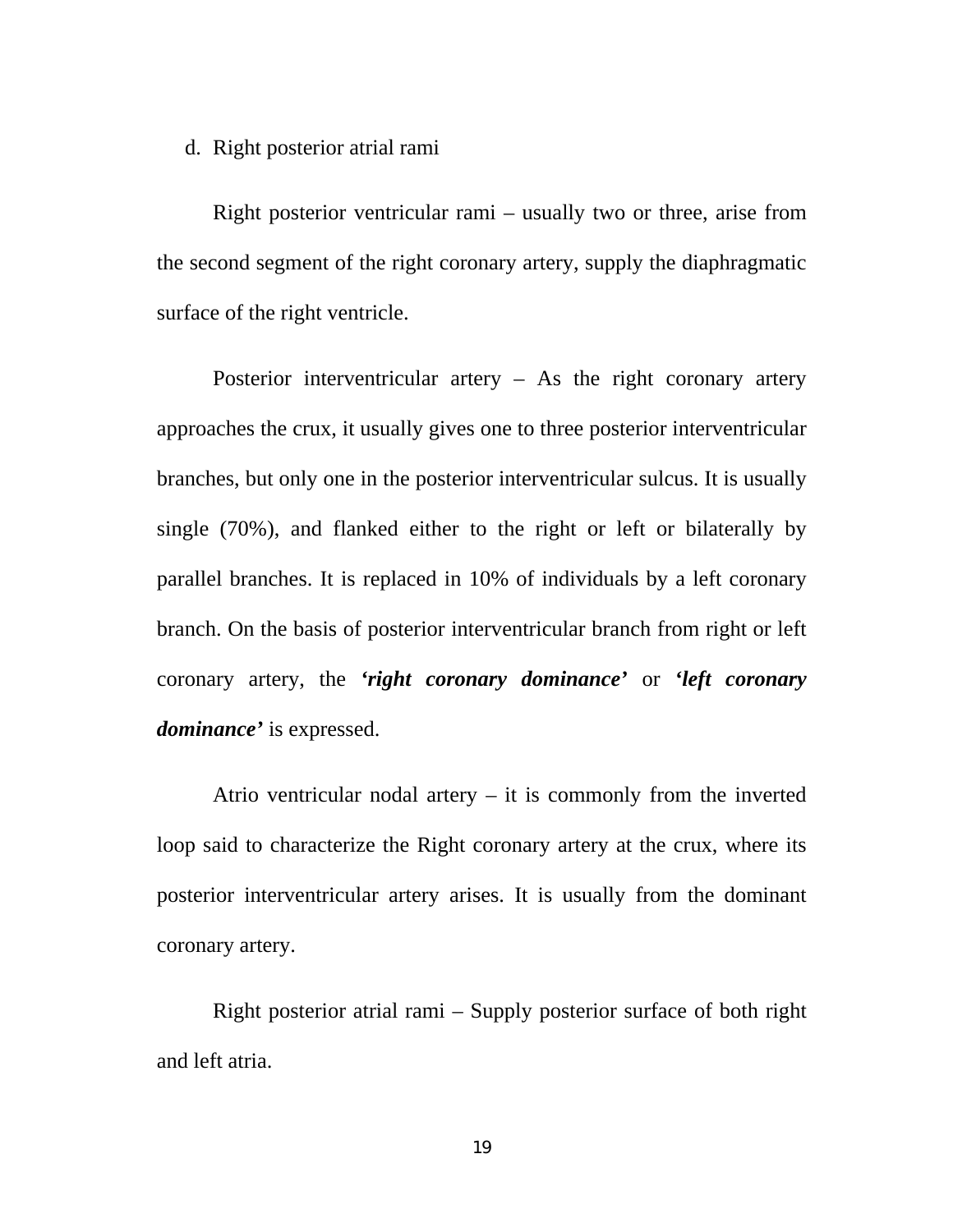In the present study, the right coronary artery was identified in the coronary sulcus and posterior interventricular sulcus by removing the serous pericardium and fat. Dissection of the right coronary artery was done to study the following.

- 1. Location of Ostium
- 2. Level of Ostium with relation to sino tubular junction
- 3. Course of the right coronary artery
- 4. Branches of right coronary artery in first segment
- 5. Frequency of occurrence of third coronary artery
- 6. Branches in second segment
- 7. Point of termination of right coronary artery
- 8. Point of termination of posterior interventricular artery in
- posterior interventricular sulcus
- 9. Dominant circulation
- 10. Anomalous right coronary artery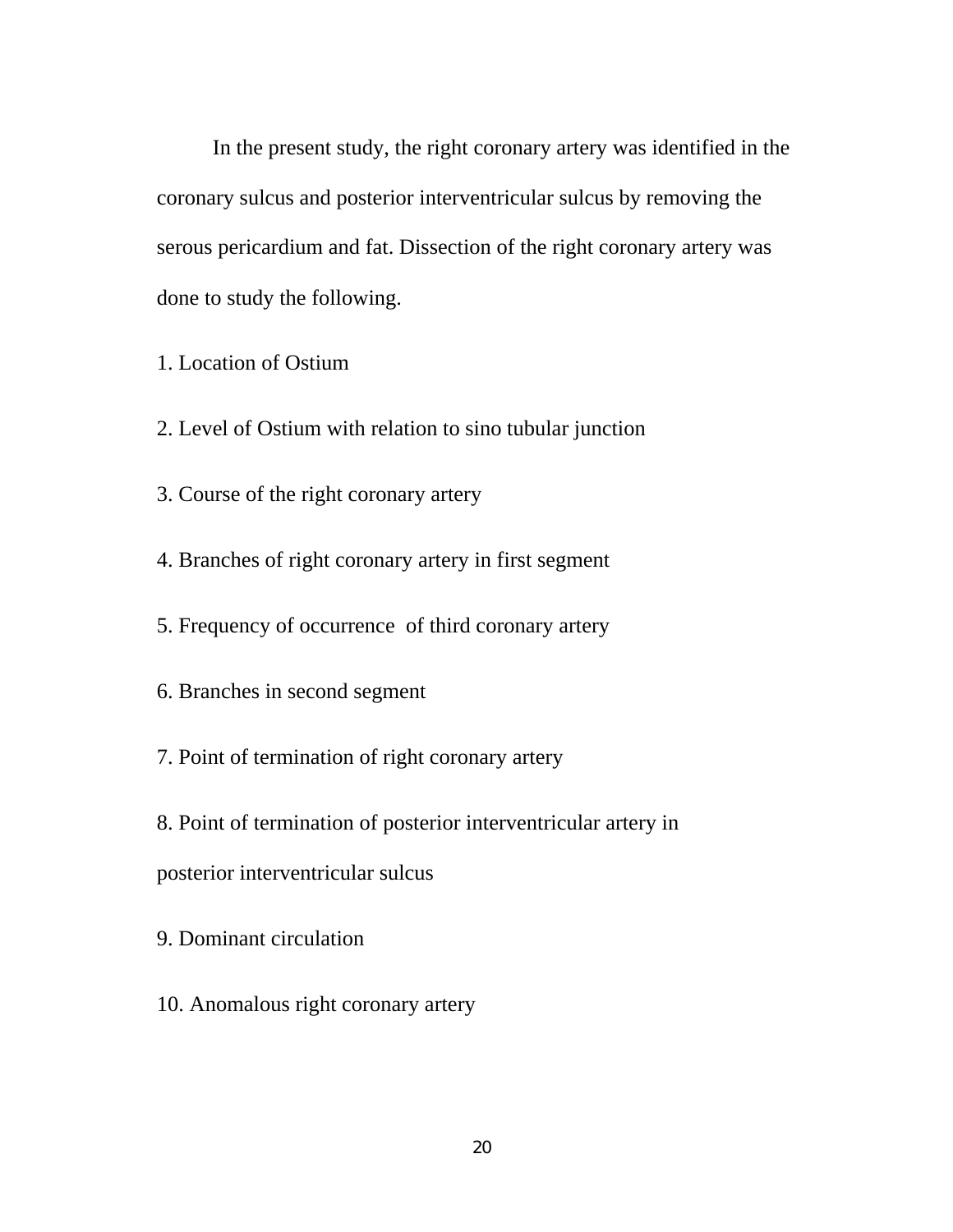#### **1.Location of Ostium**

 Usually the ostium for the right coronary artery is located in the anterior aortic sinus (right coronary sinus). A search was made to study the position of ostium in any other sinuses of Valsalva

#### **2. Level of ostium with relation to sinotubular junction**

 Usually the ostium is located below the sinotubular junction. Sometimes it may be at the ostium or above the ostium. These variations were looked for.

#### **3. Course of the right coronary artery**

 The right coronary artery is found in the anterior and posterior part of the coronary sulcus. Any variations in its course was searched for. The course of the right coronary artery is divided into the two segments.

First segment – Between its origin and right border of the heart.

Second segment – Between the right border and crux.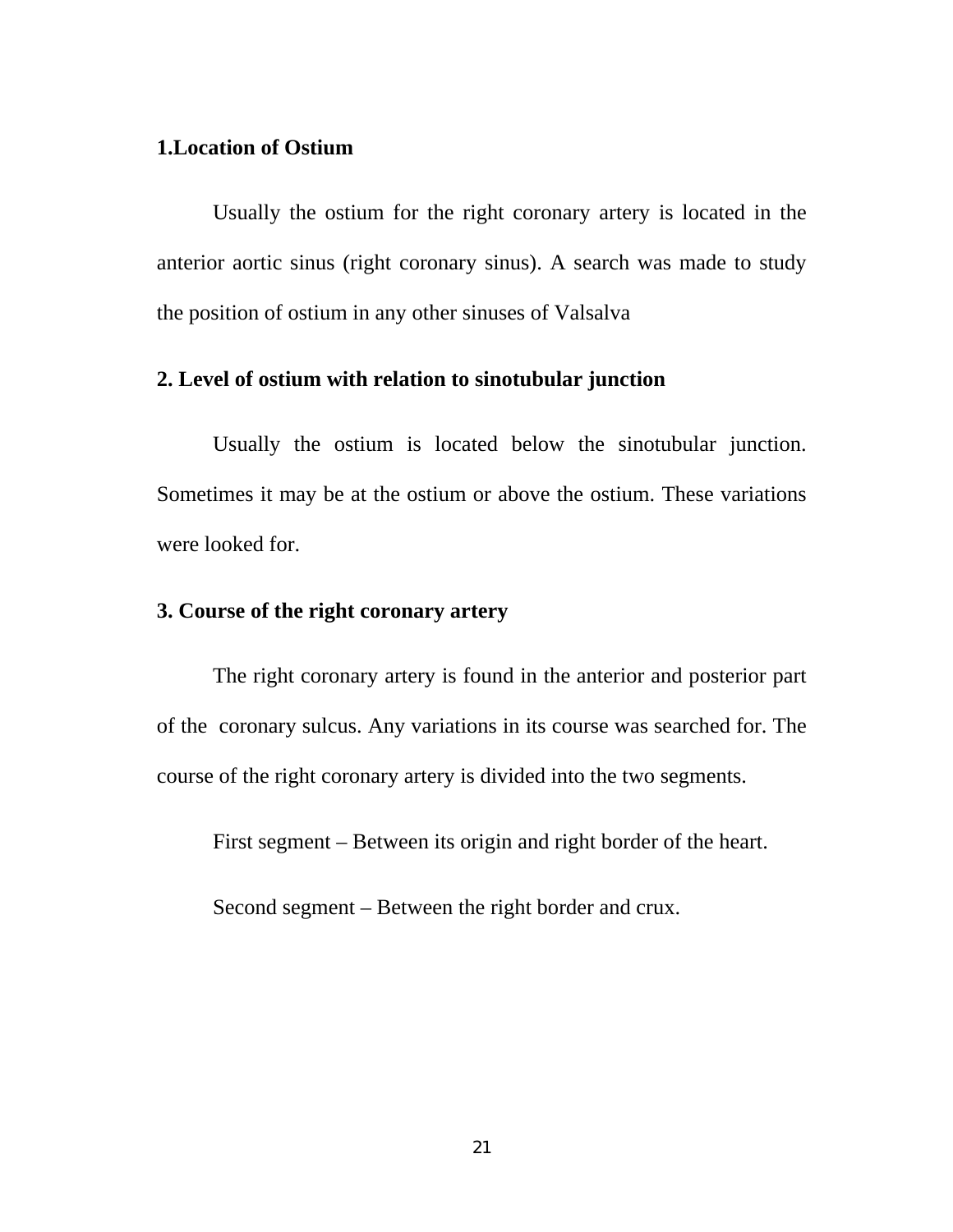#### **4. Branches of right coronary artery in first segment**

 Three named major branches normally arise from the first segment of the right coronary artery. They are,

a.Right conus artery

b.Sinoatrial nodal artery

c.Right marginal artery.

The distance between the commencement of these three arteries from right coronary artery and from the ostium was measured. Any variations in these arteries were observed.

#### **5.Frequency of occurrence of third coronary artery**

The right conus artery arising separately from the anterior aortic sinus is the third coronary artery. A search was made to find out the third coronary artery.

#### **6. Branches in second segment**

Two named major branches normally arise from the second segment of the right coronary artery. They are,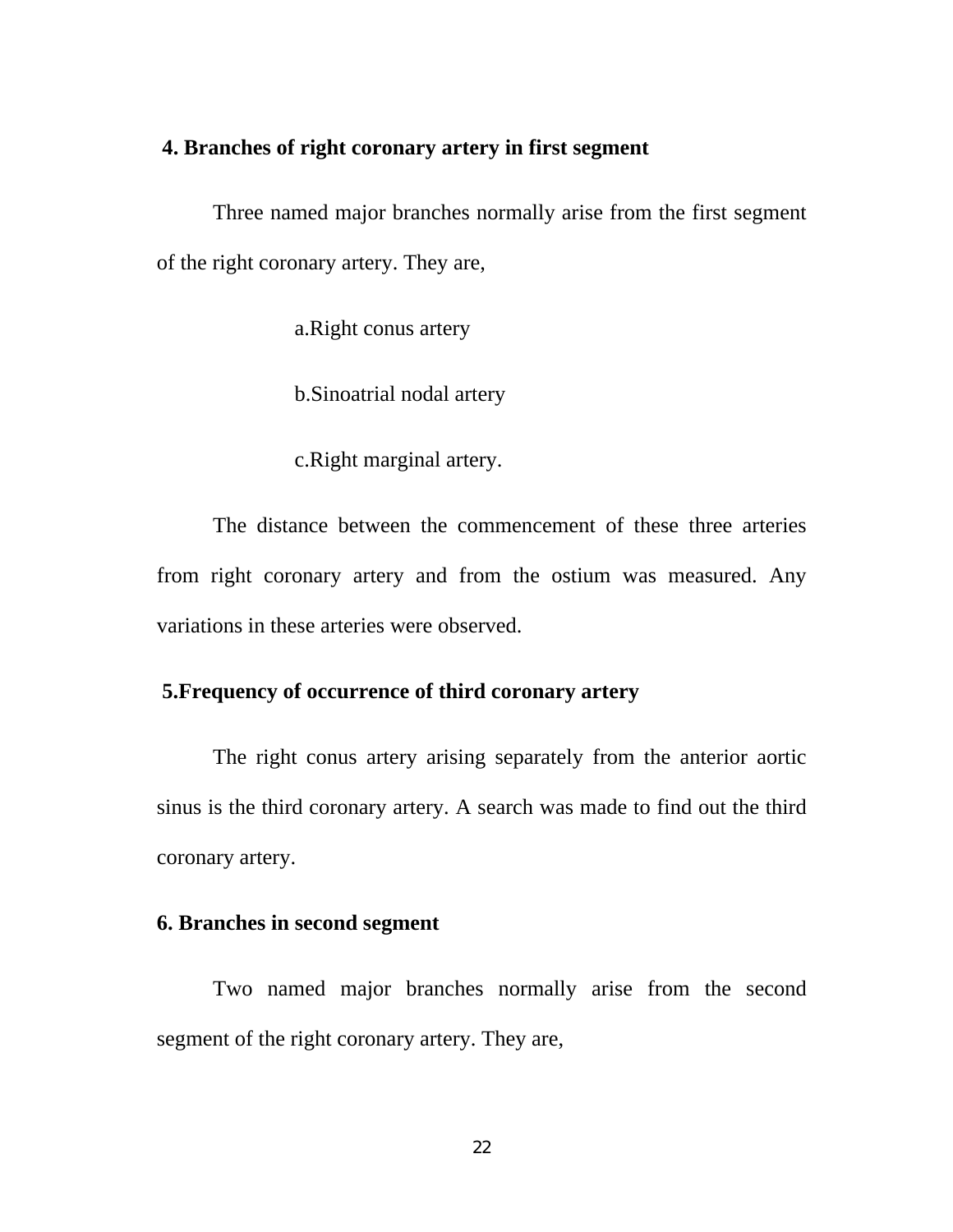#### a. Artioventricular nodal artery

#### b. Posterior interventricular artery

The A.V. nodal artery arises commonly from the inverted loop said to characterize the right coronary artery at crux where the posterior interventricular artery arises. A search was made to find out the origin of the A.V. nodal artery.

The posterior interventricular artery usually arises from right coronary artery and sometimes may arises from left circumflex coronary artery. The search is made to find the source of the posterior interventricular artery. Parallel branches to posterior interventricular artery were also searched for.

#### **7. Point of termination of right coronary artery**

The right coronary artery terminates at the level of right cardiac border or between right border and crux or at crux or beyond crux or reaching the left border. These variations were looked for.

**8. Point of termination of posterior interventricular artery in posterior interventricular sulcus**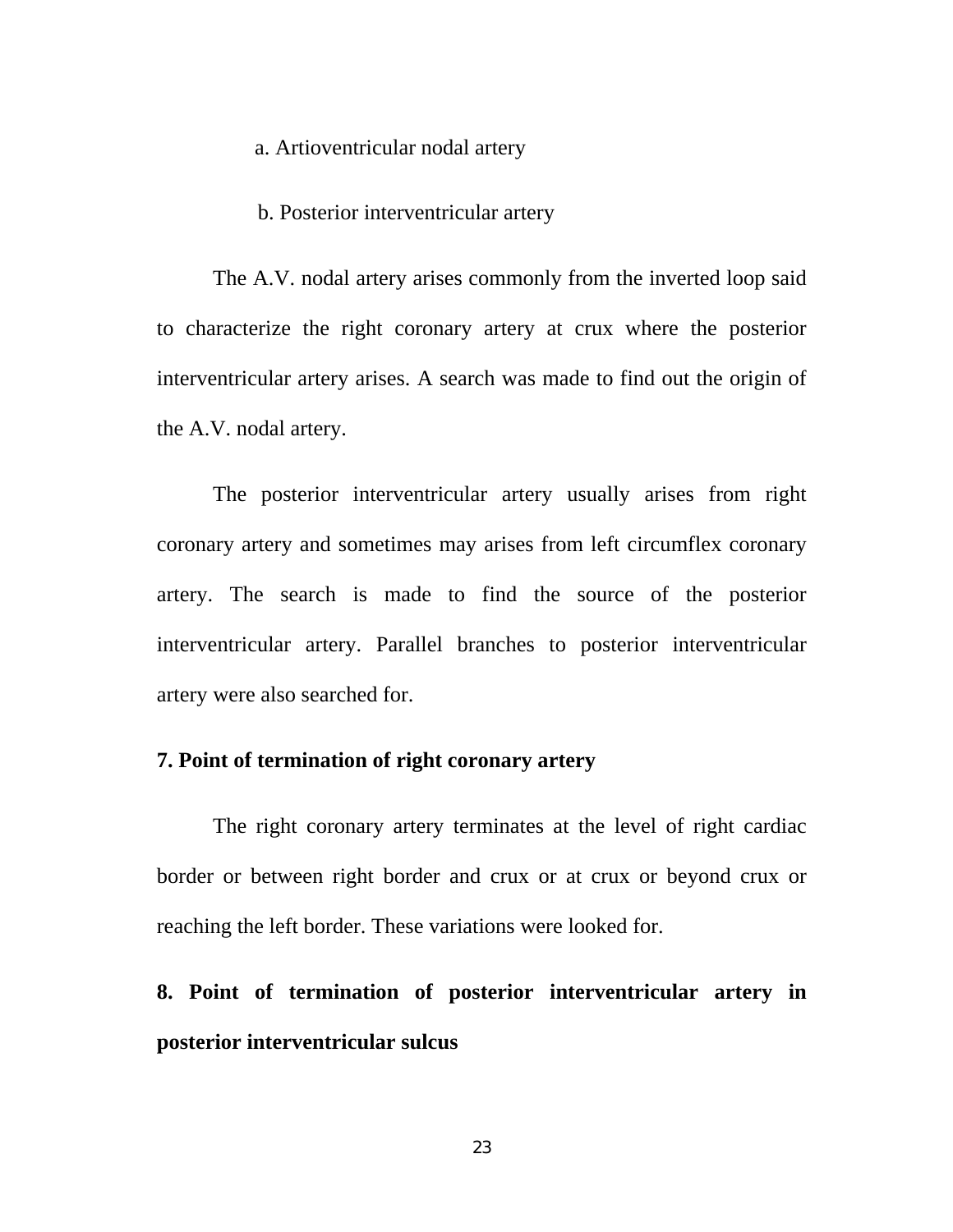The posterior interventricular artery may terminate in the proximal one-third or middle one-third or distal one-third. A search was made to find out the point of termination of posterior interventricular artery

### **9. Dominant circulation**

The artery that gives rise to the posterior interventricular branch determines the *Dominant Circulation.* A search was made to find out the right or left dominance.

#### **10. Anomalous right coronary artery**

The presence of anomalous right coronary artery was looked for.

#### **Statistical analysis:**

Statistical scrutinizing of various data was made employing methods appropriate to the design of experiments and in line with the objective of investigation. The data collected were subjected to statistical analysis.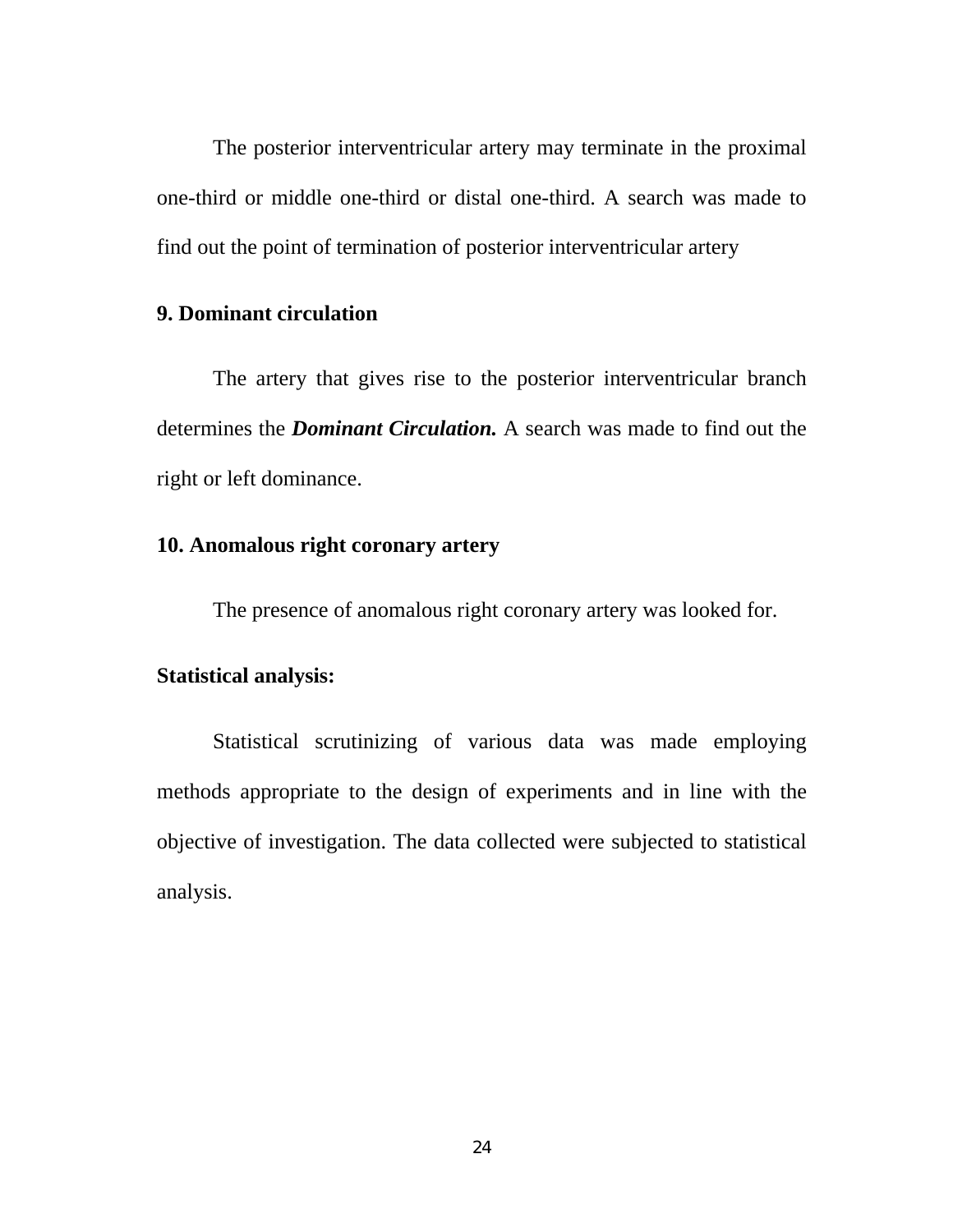# **OBSERVATIONS**

## **Right Coronary Artery**

### **1. Location Of Ostium (Diag. 1)**

The right coronary ostium for 49 hearts was present in the anterior aortic sinus and one ostium was present in the left posterior aortic sinus (Specimen No.4) (fig.no. 1)

### **Location of Ostium**

| Name of the sinus           | Frequency |
|-----------------------------|-----------|
| Anterior aortic sinus       |           |
| Left posterior aortic sinus |           |
| Total                       | 50        |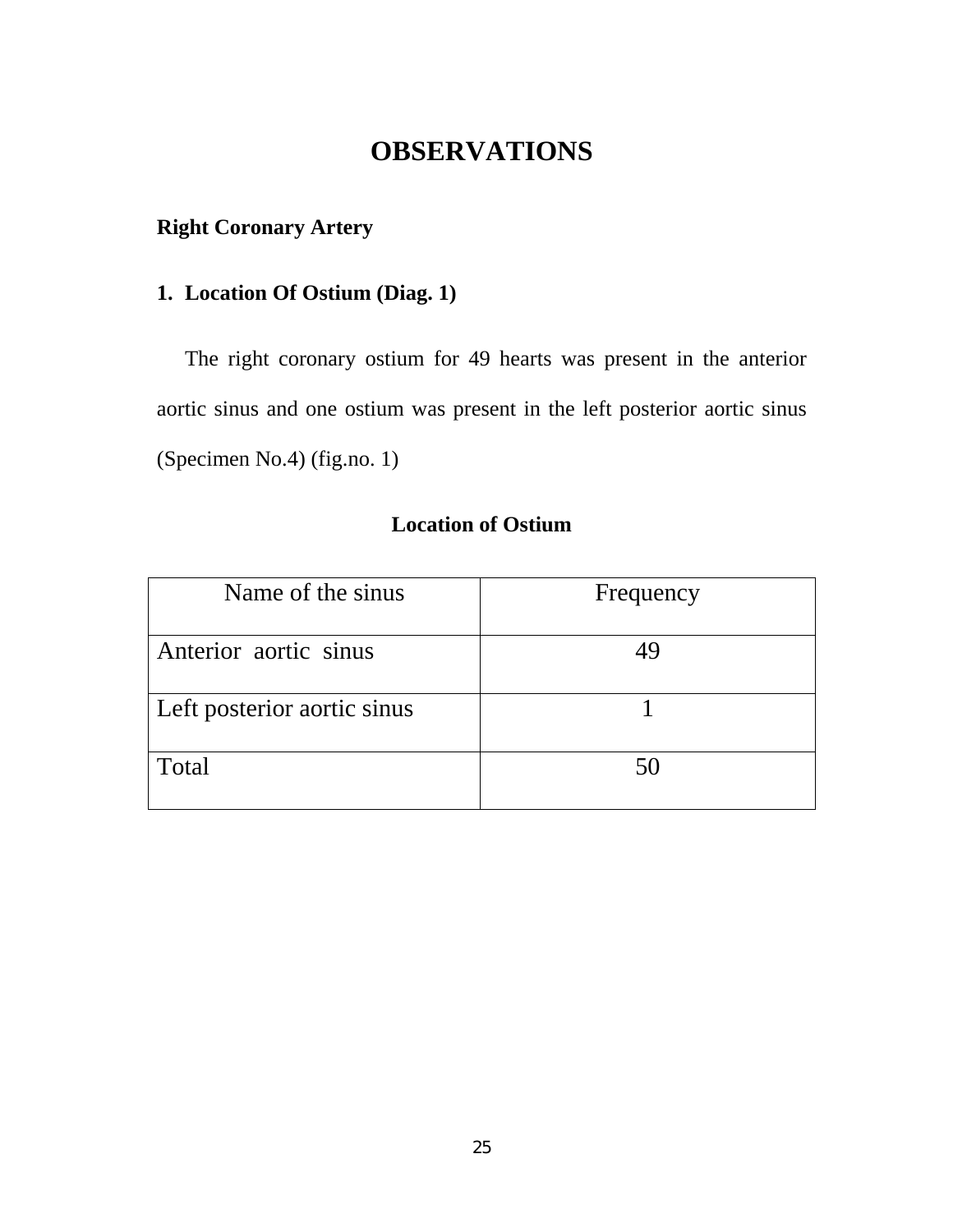### **2. Level of ostium with relation to Sino tubular junction (diag. 2)**

 In 45 hearts the right coronary ostium was situated below the sinotubular junction (fig.no. 2), in 5 hearts (Sp.no.8, 14, 20, 30, 39) ostium was found at sinotubular junction (fig.no.3)

| Position     | Frequency |
|--------------|-----------|
| <b>Below</b> | 45        |
| At           | 5         |
| Above        |           |
| Total        | 50        |

Level of ostium with relation to Sino tubular JUNCTION

### **3. Course of the right coronary artery**

 The course of the right coronary artery was observed to be normal in all the hearts dissected except in two (sp.no 6 and 31). In specimen no 6 right coronary artery, one cm from its origin deviated from the coronary sulcus and ran in the sternocostal surface, cut the inferior border, reached the anterior part of the diaphragmatic surface. In specimen no 31(fig.no.4)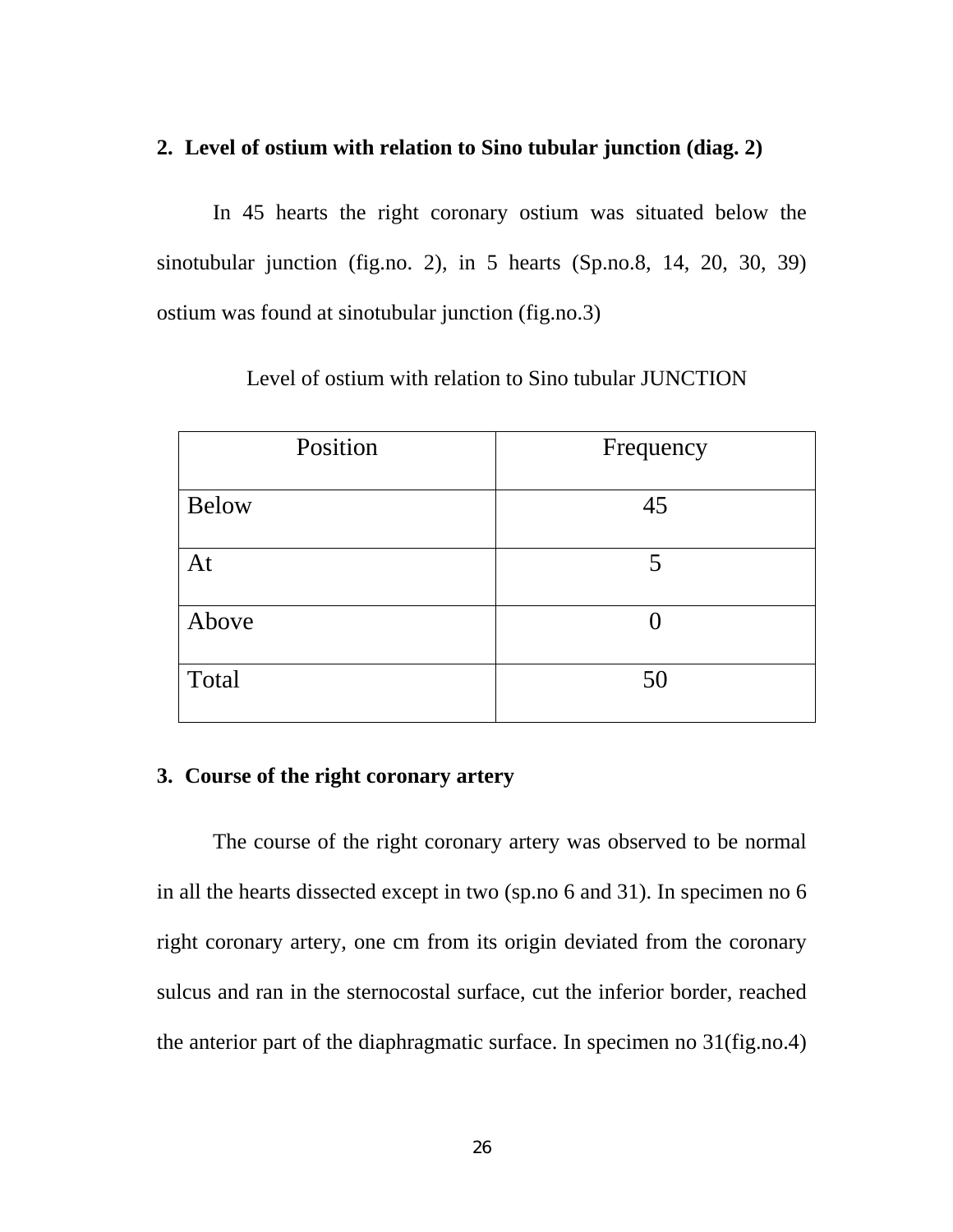right coronary artery initially ran in the coronary sulcus, then deviated from the sulcus, ran in the sternocostal surface to end at the inferior border.

#### **4. Branches of right coronary artery in first segment**

a. Right conus artery (fig.no. 5)

 The right conus artery was present in all the specimens. The distance between the ostium of right coronary artery and the origin of right conus artery varied between a maximum of 22mm and minimum of 2mm with a mean of 8.62mm and Standard Deviation of 3.82.

 In 5 specimens right conus artery arose from the anterior aortic sinus from a separate ostium as the third coronary artery.

 In all the specimens right conus artery was the first branch except in three specimens (sp.no.10, 40 and 46) where the Sino atrial nodal artery was the first branch.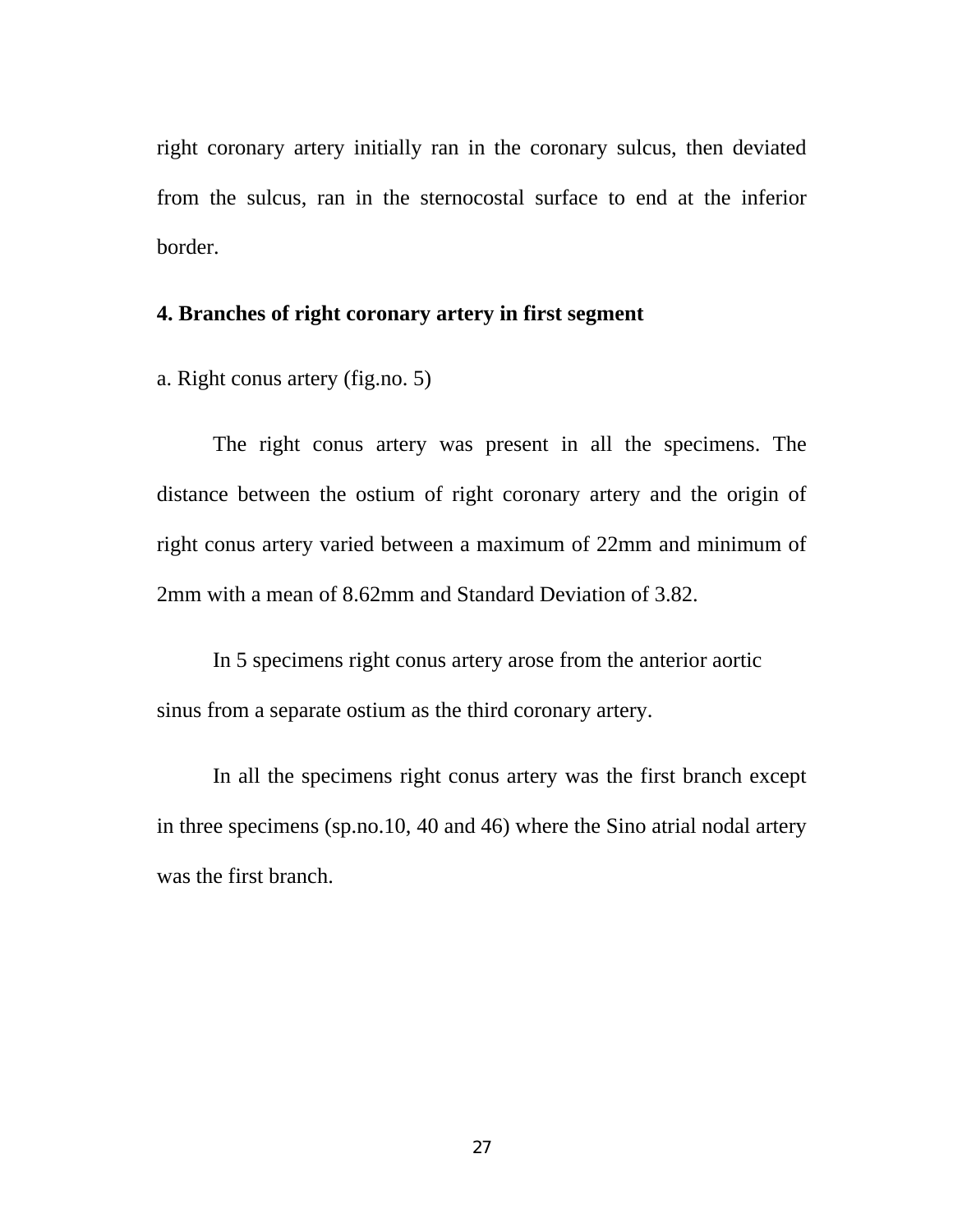b. Sino atrial nodal artery (fig.no. 6)

| <b>Occurrence</b> | <b>Frequency</b> |
|-------------------|------------------|
| Present           | 38               |
| Absent            | 12               |
| Total             | 50               |

 The sino atrial nodal artery was present in 38 and absent in12 specimens. The distance between the ostium of right coronary artery and the origin of sino atrial nodal artery varied between a maximum distance of 32mm and a minimum of 7mm with a mean of 16.39mm and Standard Deviation of 5.89

 The sino atrial nodal artery arose from the left circumflex artery in 12 specimens where it was absent from right coronary artery.

c. Right marginal artery (fig.no. 7)

 The right marginal artery was present in all 50 specimens. The range observed in the distance between ostium of right coronary artery and origin of right marginal artery was found to be 20mm to 62mm with a mean of 40.04mm and Standard Deviation of 8.49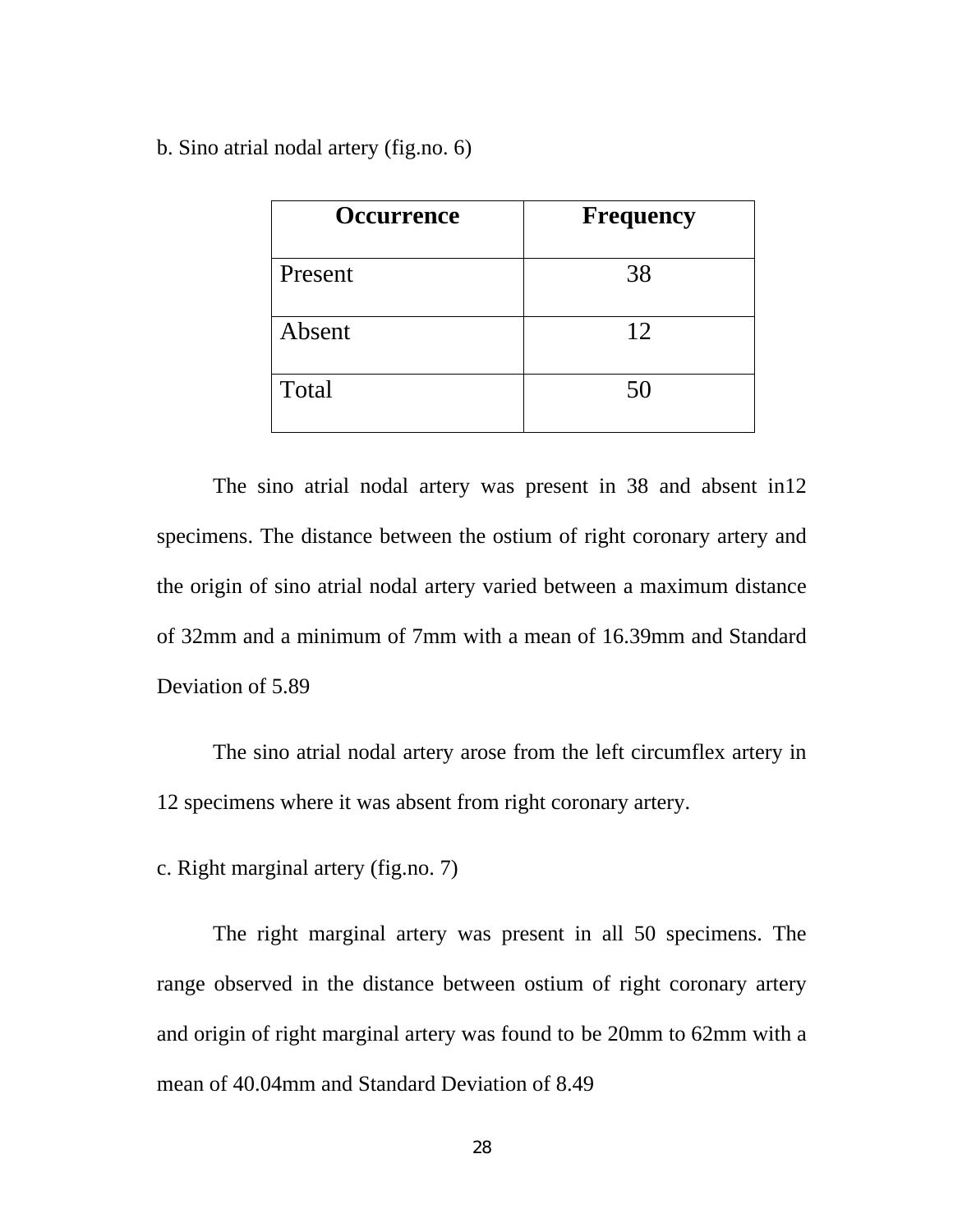In specimen no 33 (fig.no.8) right marginal artery initially coursed along the inferior border and cut the inferior border, ran across the anterior part of the diaphragmatic surface to reach the middle of the posterior interventricular groove which was occupied by posterior interventricular branch. This posterior interventricular branch was flanked by parallel branches on either side.

| Occurrence | Frequency |
|------------|-----------|
| Present    |           |
| Absent     | 45        |
| Total      | 50        |

**5. Frequency of occurrence of third coronary artery** 

 The right conus artery arising separately from the anterior aortic sinus as the third coronary artery. (fig.no.9) The third coronary artery was present in 5 specimens studied (sp.no.2, 16, 22, 23 and 25).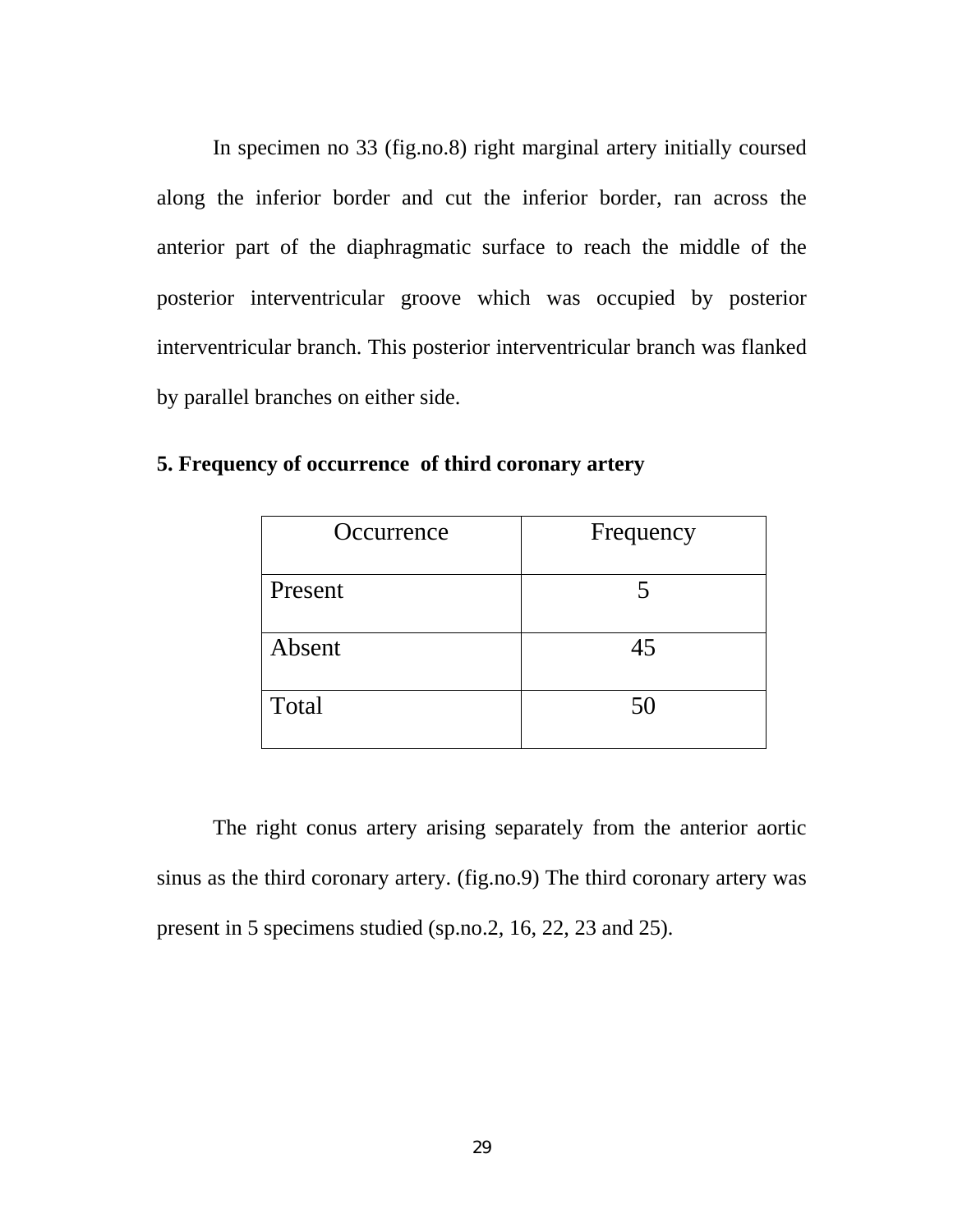6. Branches in second segment

#### a. Atrioventricular nodal artery

 The A.V. nodal artery arises commonly from the inverted loop said to characterize the right coronary artery at the crux where the posterior interventricular artery arises. It was a branch of right coronary artery in 41 and from left coronary artery in 9 specimens. The source of the atrioventricular nodal artery is tabulated below.

| Source of AV nodal artery | Frequency |
|---------------------------|-----------|
| From the right            | 41        |
| From the left             |           |
| Total                     | 50        |

### **Atrioventricular nodal artery**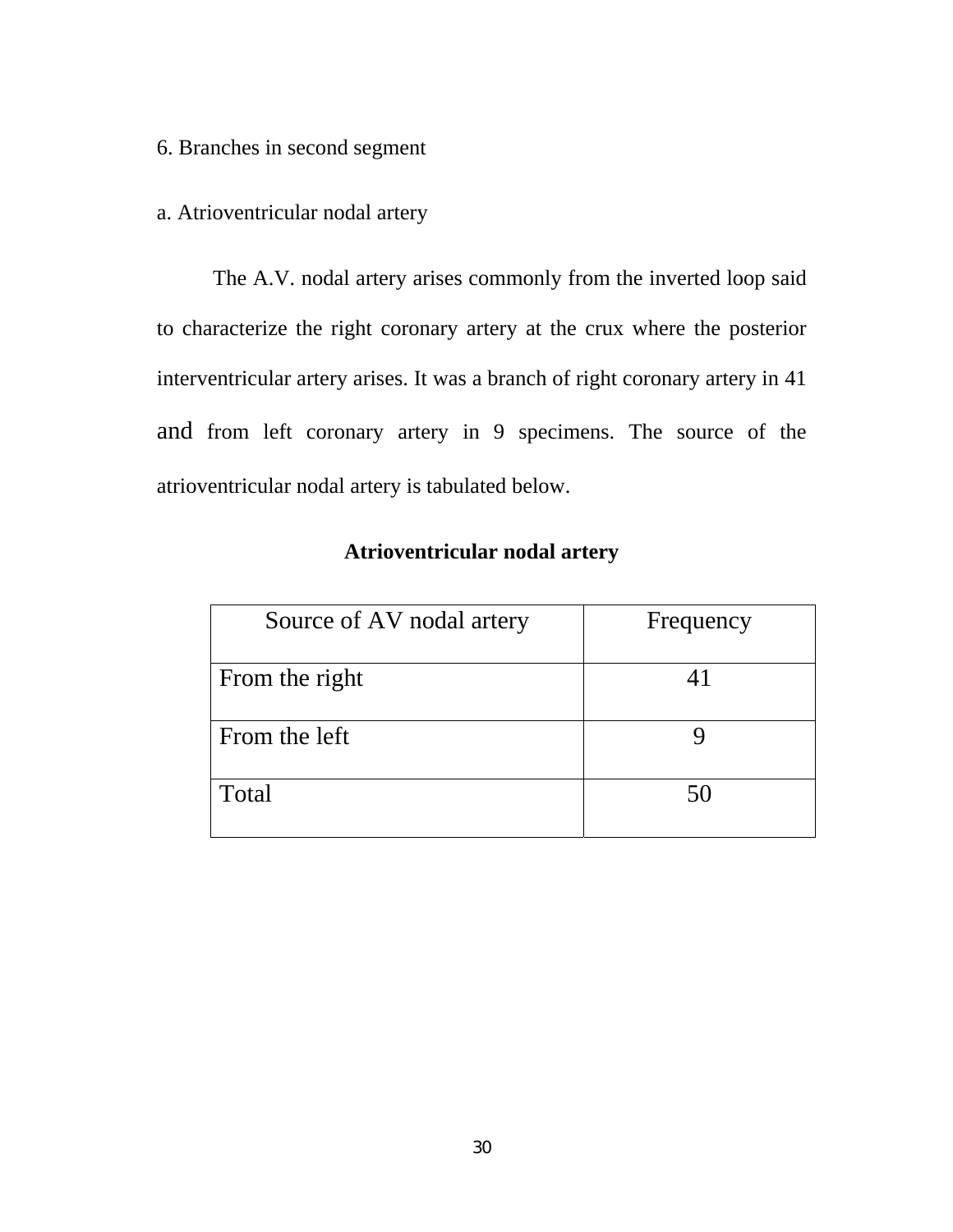b. Posterior interventricular artery

| Origin of posterior inter ventricular | Frequency |
|---------------------------------------|-----------|
| artery                                |           |
| From the right                        | 41        |
| From the left                         |           |
| Total                                 | 50        |

 The posterior interventricular artery was found to arise from right coronary artery in 41 specimens and from the left in 9 specimens. Parallel branches to posterior interventricular artery were noted in 8 specimens (sp.no.2,9,12,21,28,33,45and50) studied.(fig.no.10, 10a,10b,10c& 10d)

 In specimen no.2 one parallel branch was present on the right side of the posterior intervetricular artery. In specimen no.9 and 33 posterior interventricular artery was flanked by parallel branches on either side. In specimen no.12 two parallel branches on the right side and one parallel on the left side of the posterior interventricular artery were present. In specimen no. 21 one parallel branch was present on the left side of the posterior interventricular artery. In specimen no.28 (fig.no.10) four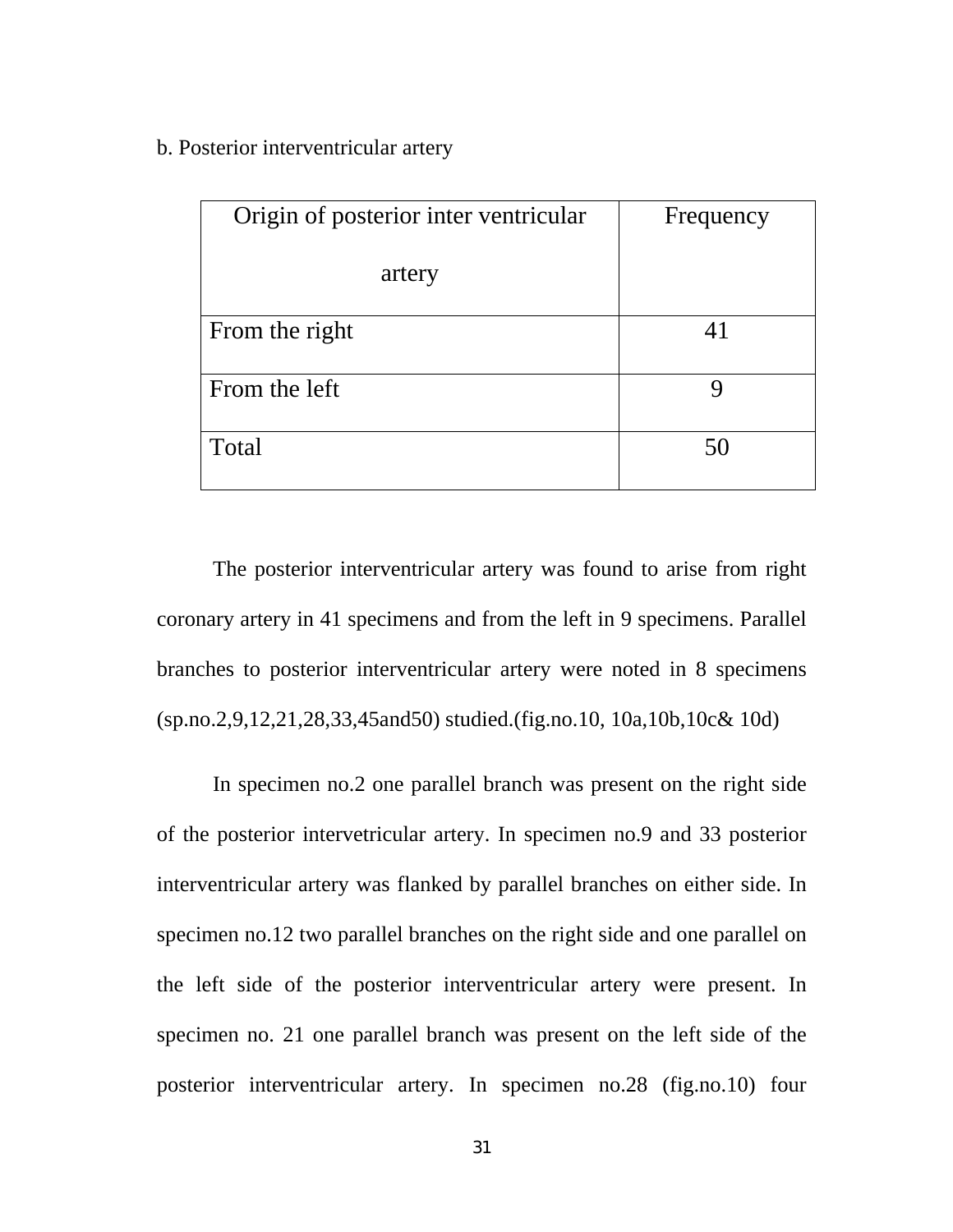parallel branches on the right side and one parallel branch and left side of the posterior interventricular artery were present. In specimen no.45 one parallel branch was present on the left side of the posterior interventricular artery. In specimen no.50 one parallel branch on the right side and three parallel branches on the left side were present.

 In specimen no.9 posterior interventricular artery was divided into two branches in the proximal part of the interventricular groove (fig.no.11). In specimen no.20 (fig.no.12) the posterior interventricular artery initially ran in the proximal part of the posterior interventricular sulcus, then crossed the sulcus, ran across the posterior part of the diaphragmatic surface and divided into two branches which ran towards the posterior surface of the apex.

## c.Right posterior ventricular rami

 In specimen no 16, a large ventricular branch arose from the right coronary artery, between the right border and crux, which ran across the anterior part of the diaphragmatic surface to meet the posterior interventricular sulcus at its distal part. In specimen no 34, (fig. no.13) a large ventricular branch arose from the right coronary artery, between the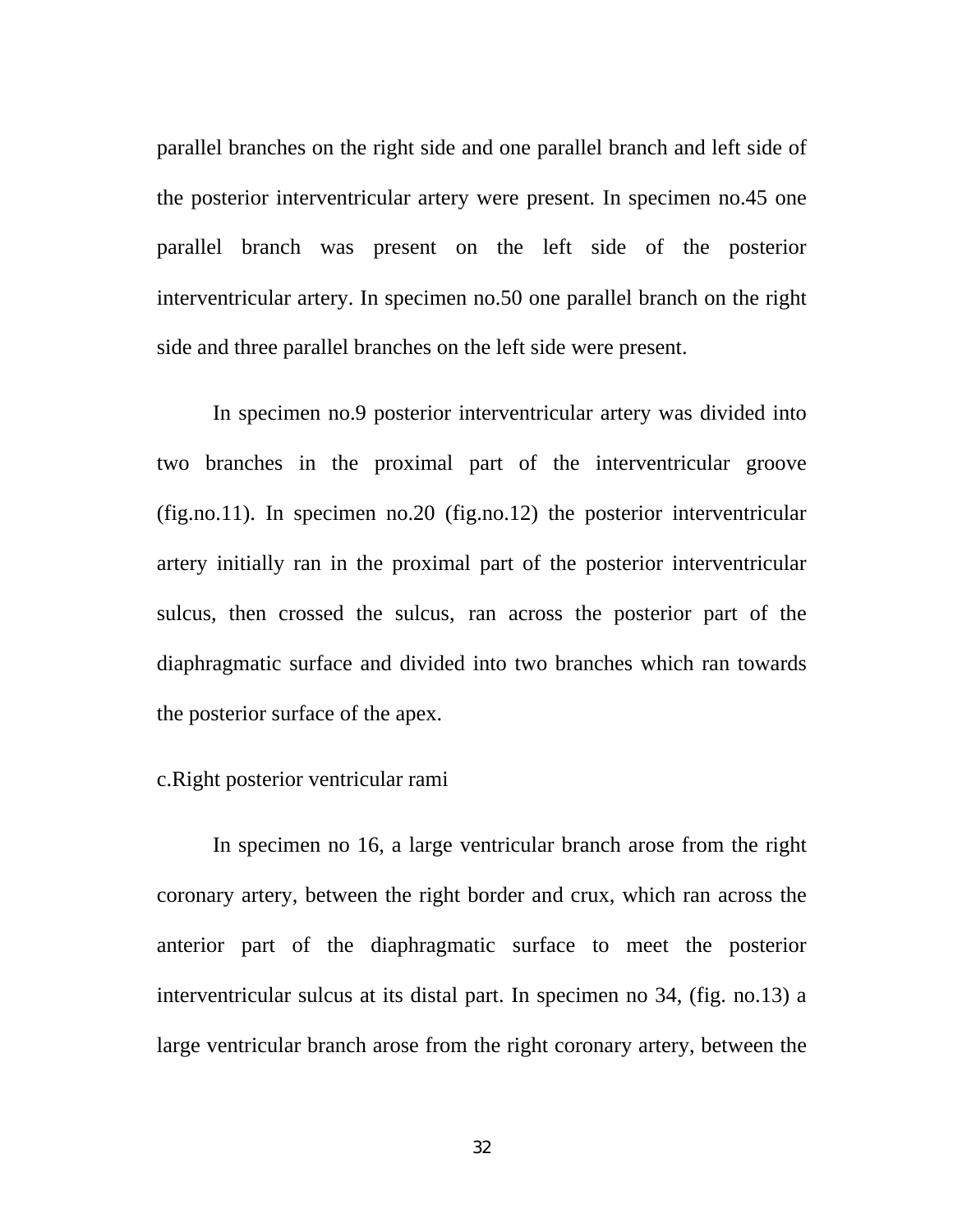crux and left border, which ran across the posterior part of the diaphragmatic surface and terminated at the posterior surface of the apex.

| Point of termination          | Frequency      |
|-------------------------------|----------------|
| Between crux and left margin  | 31             |
| At right margin               |                |
| Reaching left border          | 6              |
| At crux                       | 4              |
| Between right margin and crux | $\overline{2}$ |
| Total                         | 50             |

**7. Point of termination of right coronary artery (diag. 3)** 

 In majority of the specimens, the right coronary artery terminated between crux and left border (fig.no.14). In 7 specimens it terminated at the right margin (fig.no.15). In 2 specimens it terminated between the right margin and crux (fig.no.16). In 4 specimens it terminated at crux (fig.no.17) In 6 specimens it reached up to the left border (fig.no.18).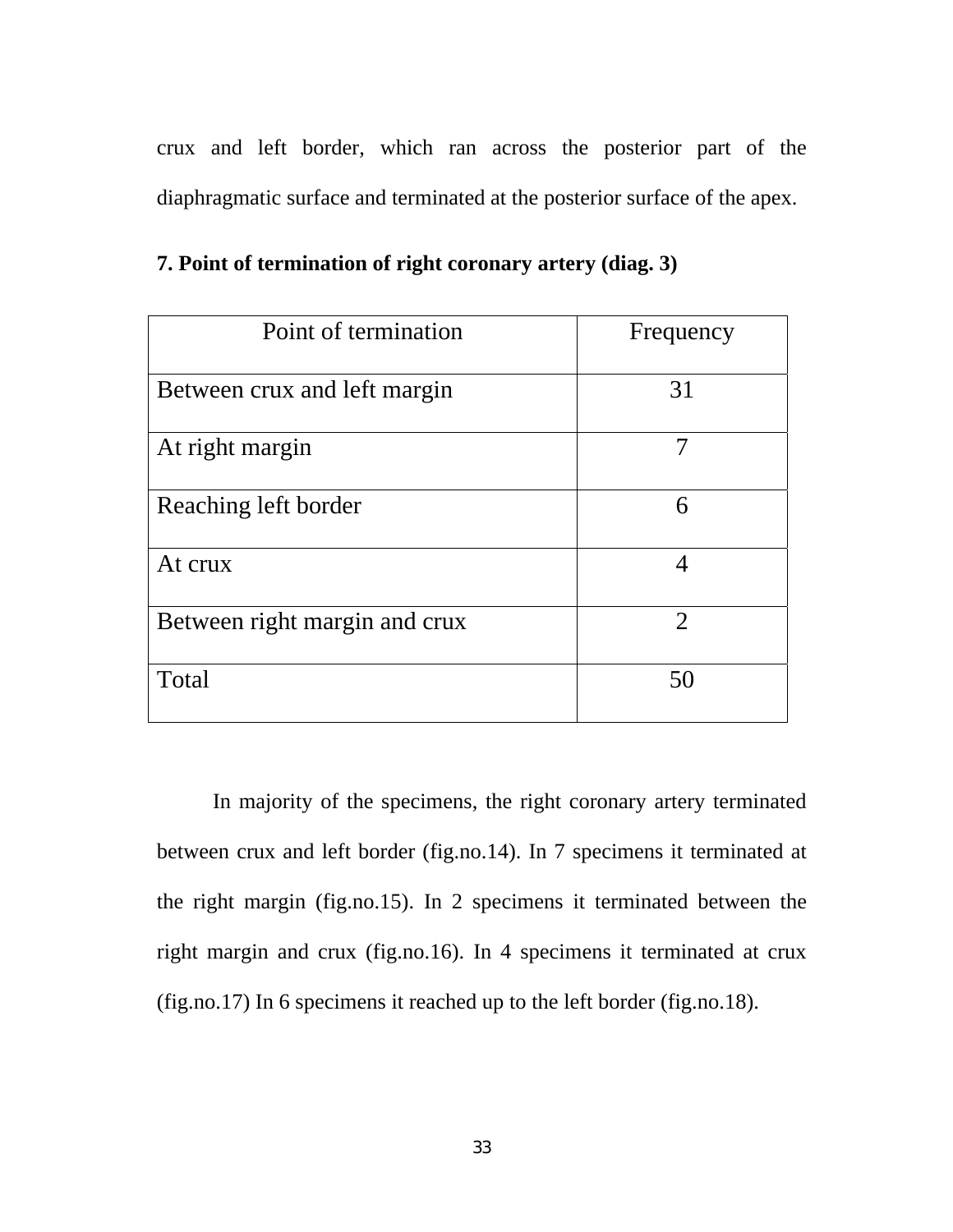# **8. Point of termination of posterior interventricular artery in**

# **posterior interventricular sulcus (diag. 4)**

| Point of termination in posterior | Frequency |
|-----------------------------------|-----------|
| interventricular sulcus           |           |
| Distal one-third                  | 24        |
|                                   |           |
| Middle one-third                  | 16        |
|                                   |           |
| Proximal one-third                | 10        |
|                                   |           |
| Total                             | 50        |
|                                   |           |

 In 24 specimens posterior interventricular artery terminated in the distal one-third of the posterior interventricular sulcus (fig.no.19). In 16 specimens posterior interventricular artery terminated in the middle onethird of the posterior interventricular sulcus (fig.no.20). In 10 specimens posterior interventricular artery terminated in the proximal one-third of the posterior interventricular sulcus (fig.no.21).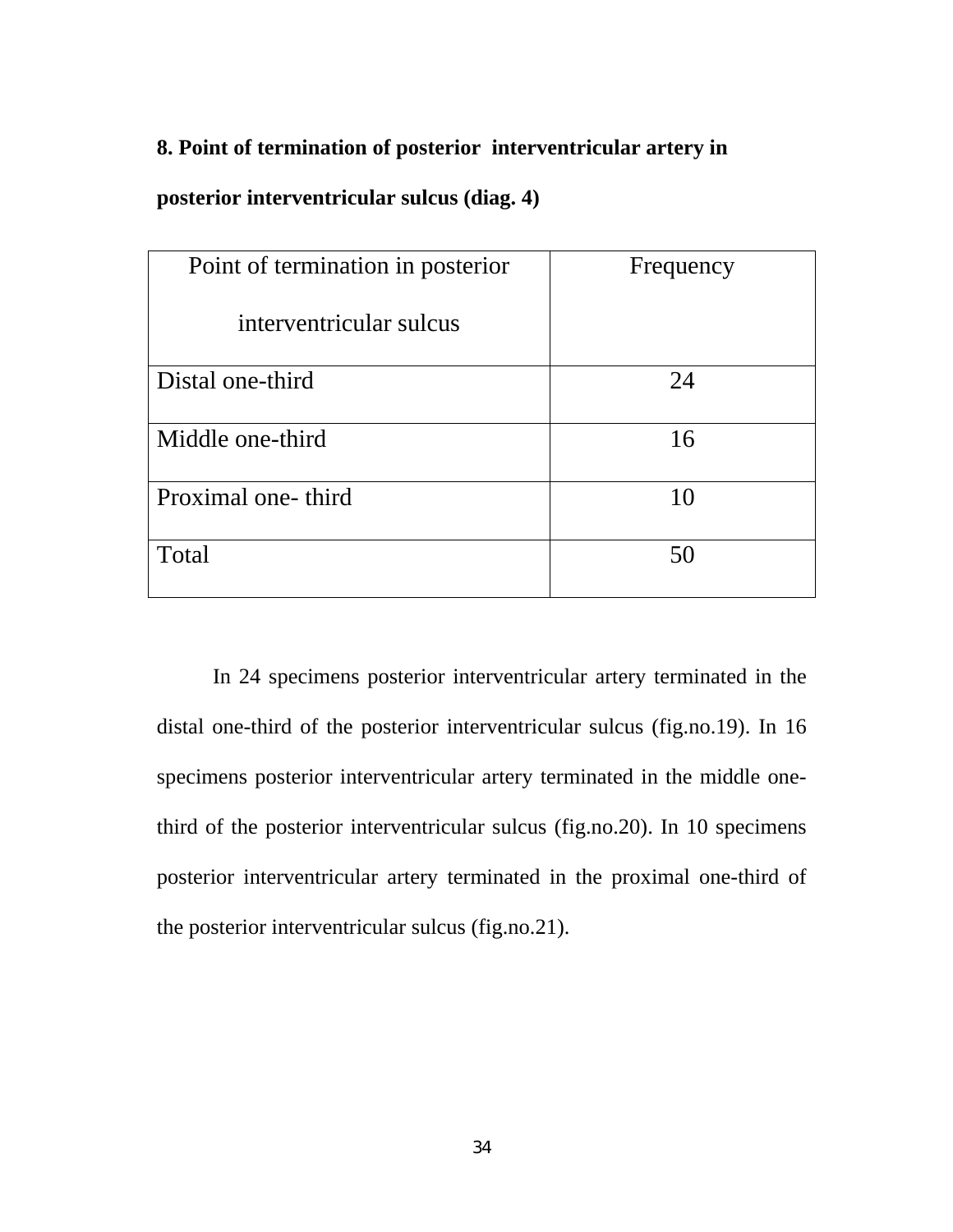# **9. Dominant circulation**

 The artery that gives rise to the posterior inter ventricular branch determine the *dominant circulation.* 

| Dominant artery | Frequency |
|-----------------|-----------|
| Right           | 41        |
| Left            |           |
| Total           | 50        |

Dominant circulation (diag. 5)

 In 41 specimens the posterior interventricular artery arose from the right coronary artery indicating right dominance and in 9 specimens from the left circumflex coronary artery indicating left dominance.

# **10. Anomalous right coronary artery**

 The right coronary artery arose from the left posterior aortic sinus, below the sinotubular junction in specimen no 4, was considered as an anomalous right coronary artery.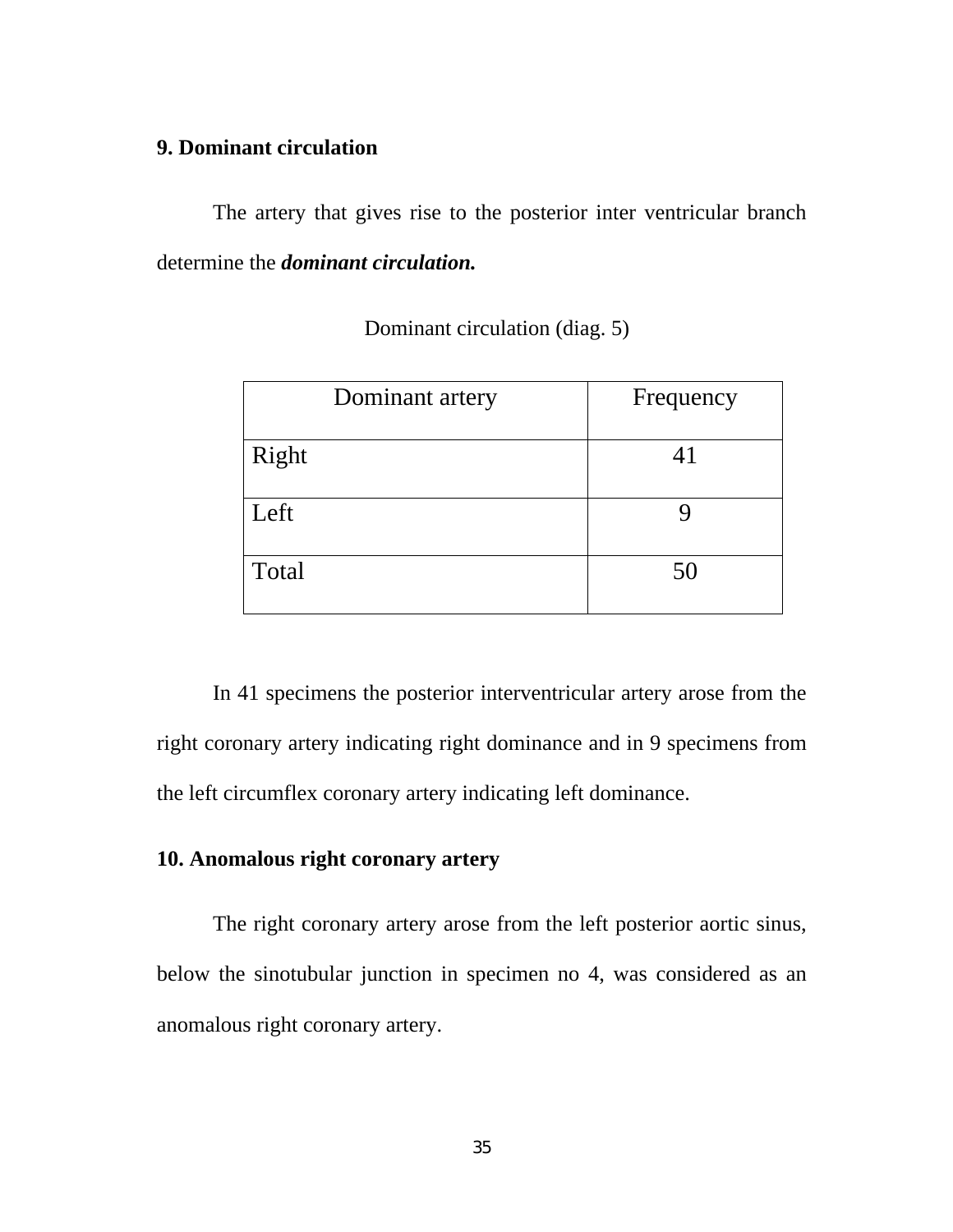# **DISCUSSION**

#### **1. Location of ostium**

 The topography of the ascending aorta and the aortic bulb and the size and position of the coronary artery orifices is necessary for the successful performance of a coronary arteriogram.

 The right coronary ostium is situated in the centre of right sinus of Valsalva close to free edge of the aortic cusp [Angelini(1989)] or at sinotubular junction as suggested by Waller (1998). This ostial location allows maximal coronary filling during ventricular diastole.

 In the present study, right coronary ostium for 49 hearts was present in the anterior aortic sinus (right aortic sinus) and one ostium was present in the left posterior aortic sinus.

 Donaldson et.al., (1982) reported the origin of right coronary artery from left the posterior aortic sinus. It is an uncommon anomaly, and its incidence is 0.07 – 0.19% angiographically and 0.004% at autopsy (Engel HJ et.al., 1975). Although this minor congenital anomaly was considered of no clinical significance, current studies indicate that myocardial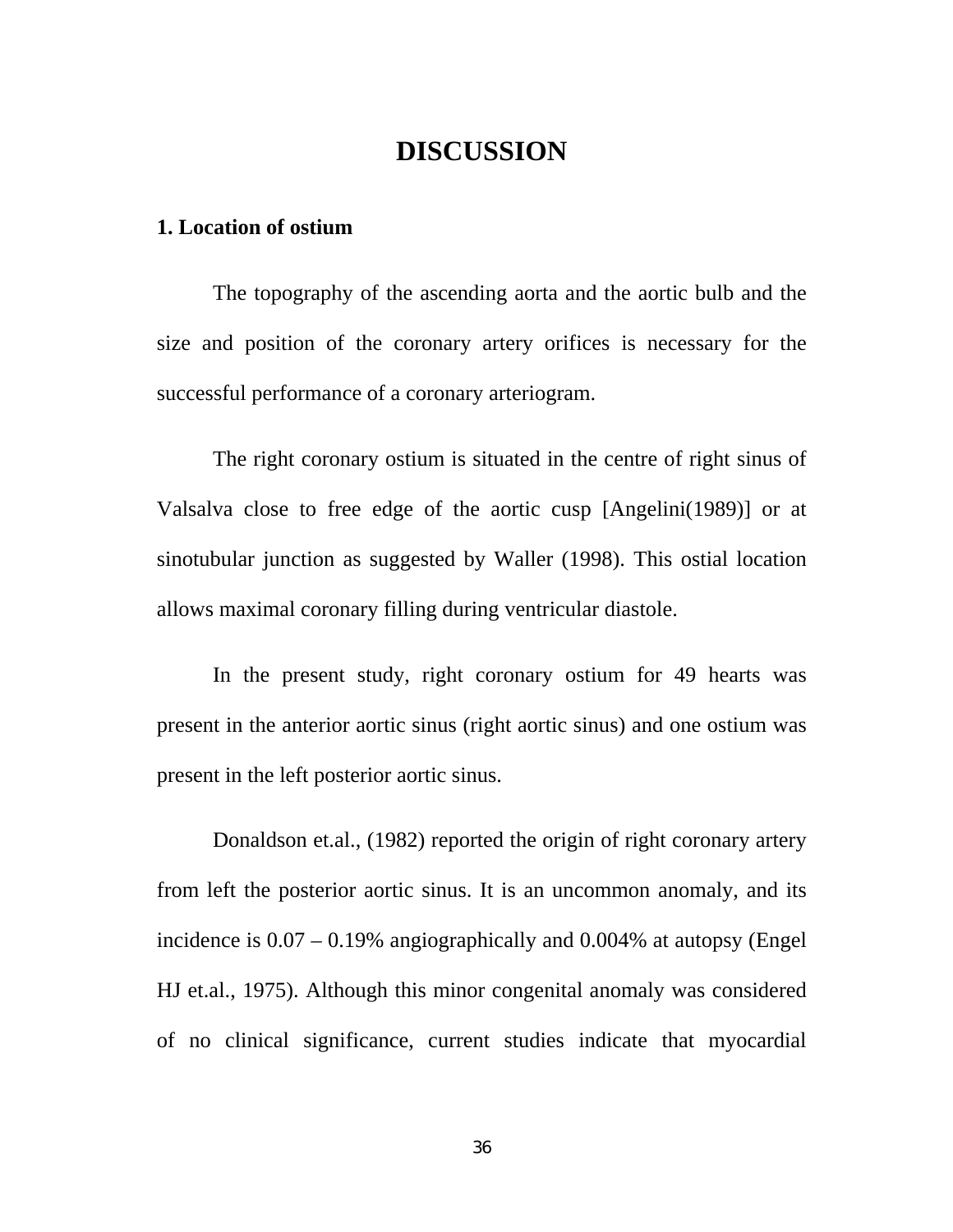infraction, angina pectoris, syncope and sudden death can be attributed to this aberrant condition. (Frescura et.al., 1998). Liberthson and colleagues (1983) reported sudden death in a 9 month old infant with aberrant origin of the right coronary artery from left sinus of Valsalva. Roberts (1982) analysed 10 autopsy patients with origin of right coronary artery from left sinus of Valsalva and found that 3 patients with clinical problems; one with recurrent ventricular tachycardia, one with typical angina pectoris and one with sudden death.

 A rare anomaly of a right coronary artery arising from posterior (non coronary) sinus has also been reported (William, 1986). In the present study no such ostium was found.

## 2. Level of ostium with relation to sino tubular junction

 The level of ostium is significant in patients who are subjected to coronary arteriographic studies. Difficulty in manipulating the catheter tips will be considerably higher in patients with the ostium above the level of sino tubular junction.

 The cranial displacement of the ostium, a few centimeters or more, higher up arising from ascending aorta was reported by Mc Alpine (1975).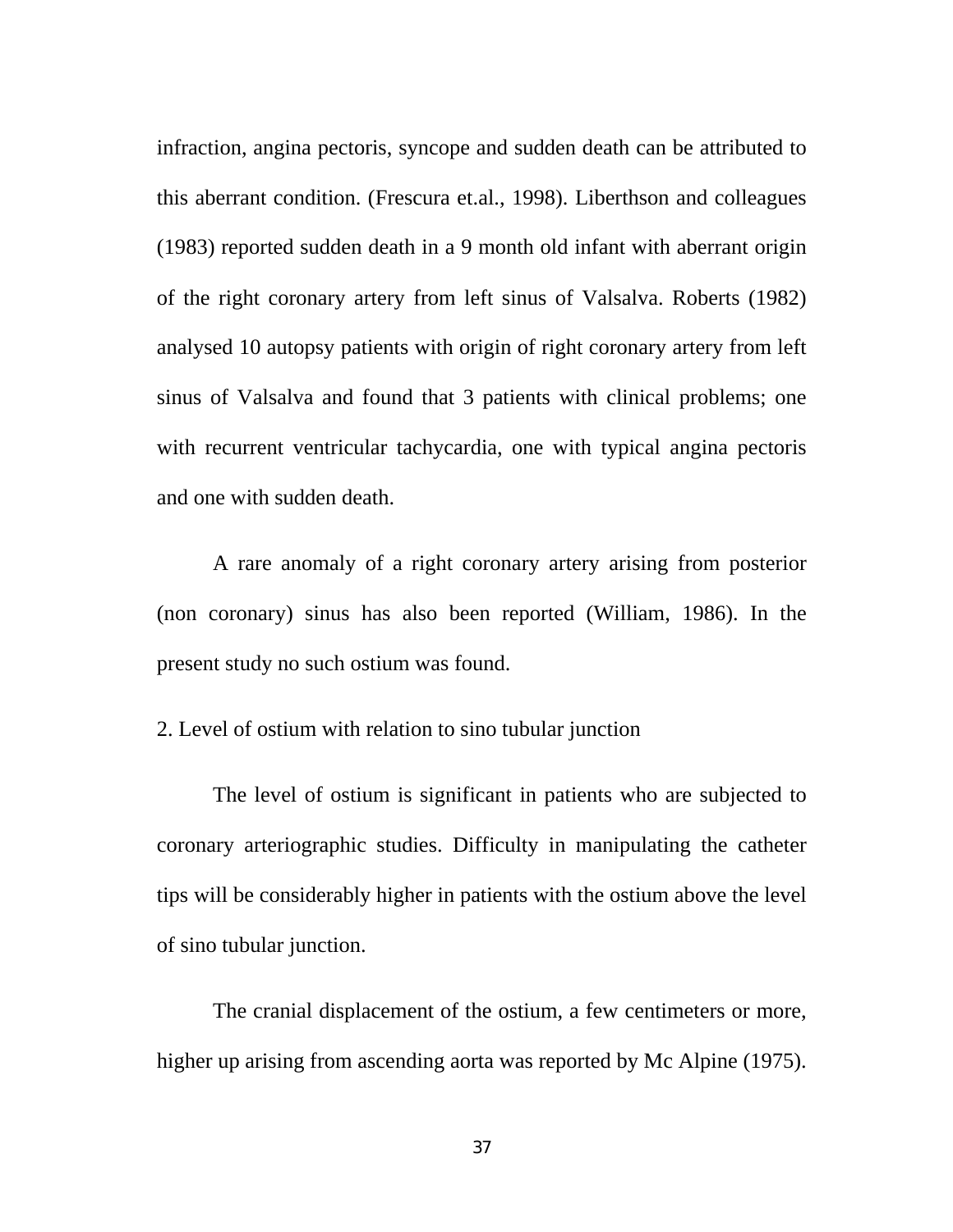Greater cranial displacement of the ostium is suggested by Paulin (1997) to occur in Marfan's syndrome. According to Amplatz et.al., (1967) the cranial displacement usually creates more technical difficulties for selective catheterization, since it often requires more extensive catheter manipulations. This ostial dislocation is called "Higher take off" coronary artery demonstrated by Spring and Thompson (1973). High take off position of coronary ostium also has been postulated as a cause of sudden death.

 In our present study the right coronary ostium was below the sino rubular junction in 45 hearts and at sino tubular junction in 5 hearts. The right coronary ostium above the sino tubular junction was not found in any of the specimens studied.

 Extreme ectopia of coronary artery arising from a branch of the aorta or from internal mammary artery is rare and occurs in patients with other cardiovascular anomalies (Evans 1933, Alexander and Griffith, 1956). Single coronary artery is a rare congenital anomaly diagnosed at autopsy. Single coronary artery arising from the right coronary sinus seems to be more commonly associated with athero sclerosis than a network with two coronary arteries (Benslimane et.al., 1988). Ectopic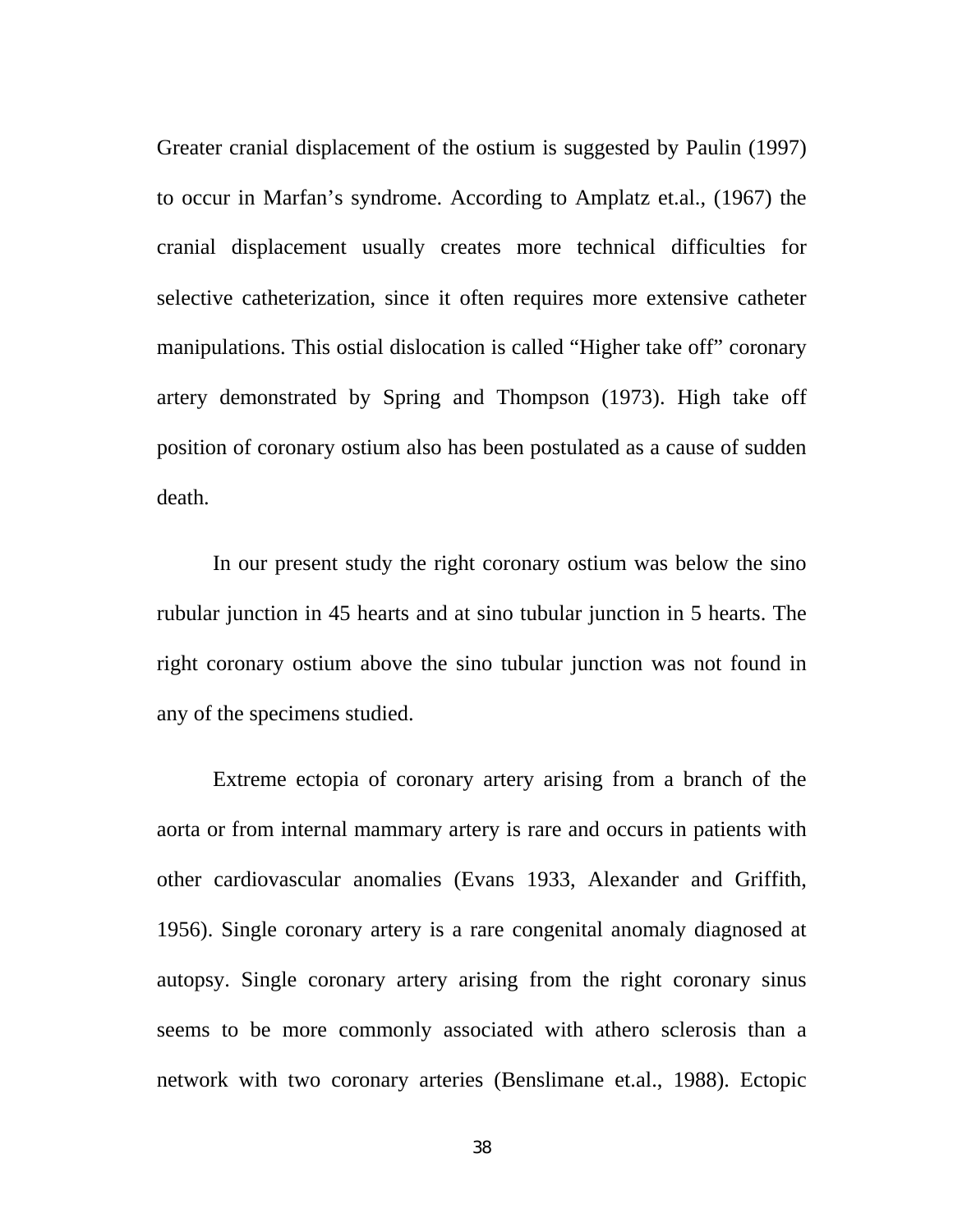origin of one of the coronary arteries from the non coronary sinus is reported and commonly associated with transposition of large vessels (Vladover et.al., 1972). However in our study, none of these variations were found.

## **3. Course of the right coronary artery**

The right coronary artery was found in the coronary sulcus as well as in the posterior interventricular sulcus. Variations in the course of right coronary artery have rarely been reported. Dual origin from the right sinus of Valsalva has been reported. In about 10% of the hearts, it bifurcates within a few millimeters of the aortic ostium, forming two diverging trunks of equal size (Kirklin and Barratt – Boyes,1993).

In the present study two specimens showed variation in the course of right coronary artery (sp.no. 6 and 31). In both these is specimens the right coronary artery initially found in the coronary sulcus, after a short course in the sulcus, deviated from the sulcus, ran in the sternocostal surface. In specimen no 6, it cut the inferior border and terminated at the anterior part of the diaphragmatic surface and in specimen no 31, it terminated at the inferior border.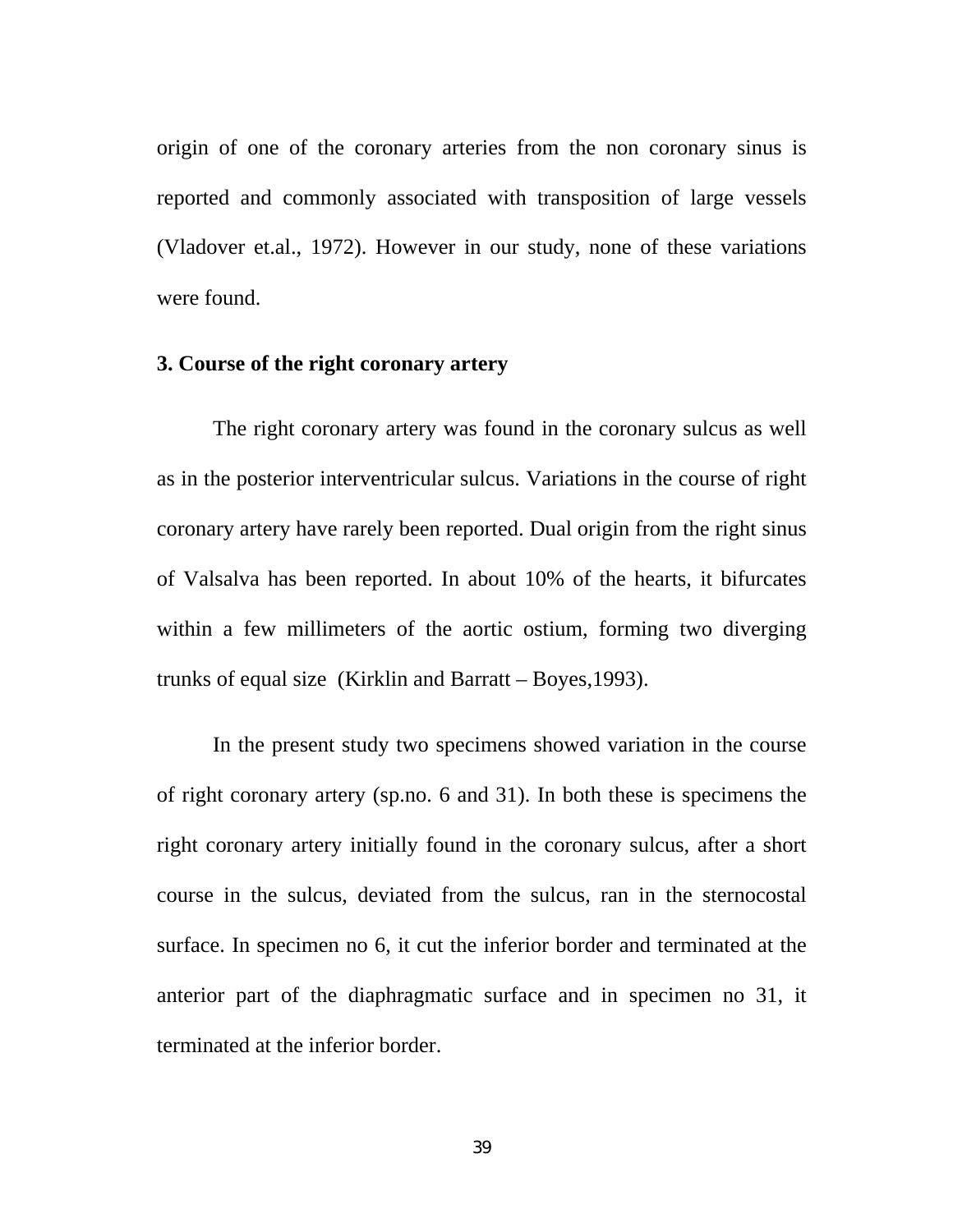Vladover et.al., (1972) described aplasia of right coronary artery in which the place of right coronary artery is taken over by the left coronary artery. Atresia or hypoplasia of the right coronary artery as a rare cause of ischemic heart diasease in infancy and childhood was reported by Blackman et.al., (1981). There was no such variation in the present study.

### 4. Branches of right coronary artery in first segment

a. Right conus artery

The first and highest branch of the first segment of the right coronary artery is the conus artery. It joins with the left conus artery of left anterior descending artery infront of out flow tract of the right ventricle at about the level of pulmonary valve. This vascular anastamotic ring is called as circle of vieussens (1796) ( fig.no.22). The primary importance of this ring is to serve as a source of collateral circulation in patients with left anterior descending artery occlusion [ Bittl and Levin (1997) ].

In the present study, right conus artery originated as a branch of right coronary artery in 45 hearts, from a separate ostium in 5 hearts.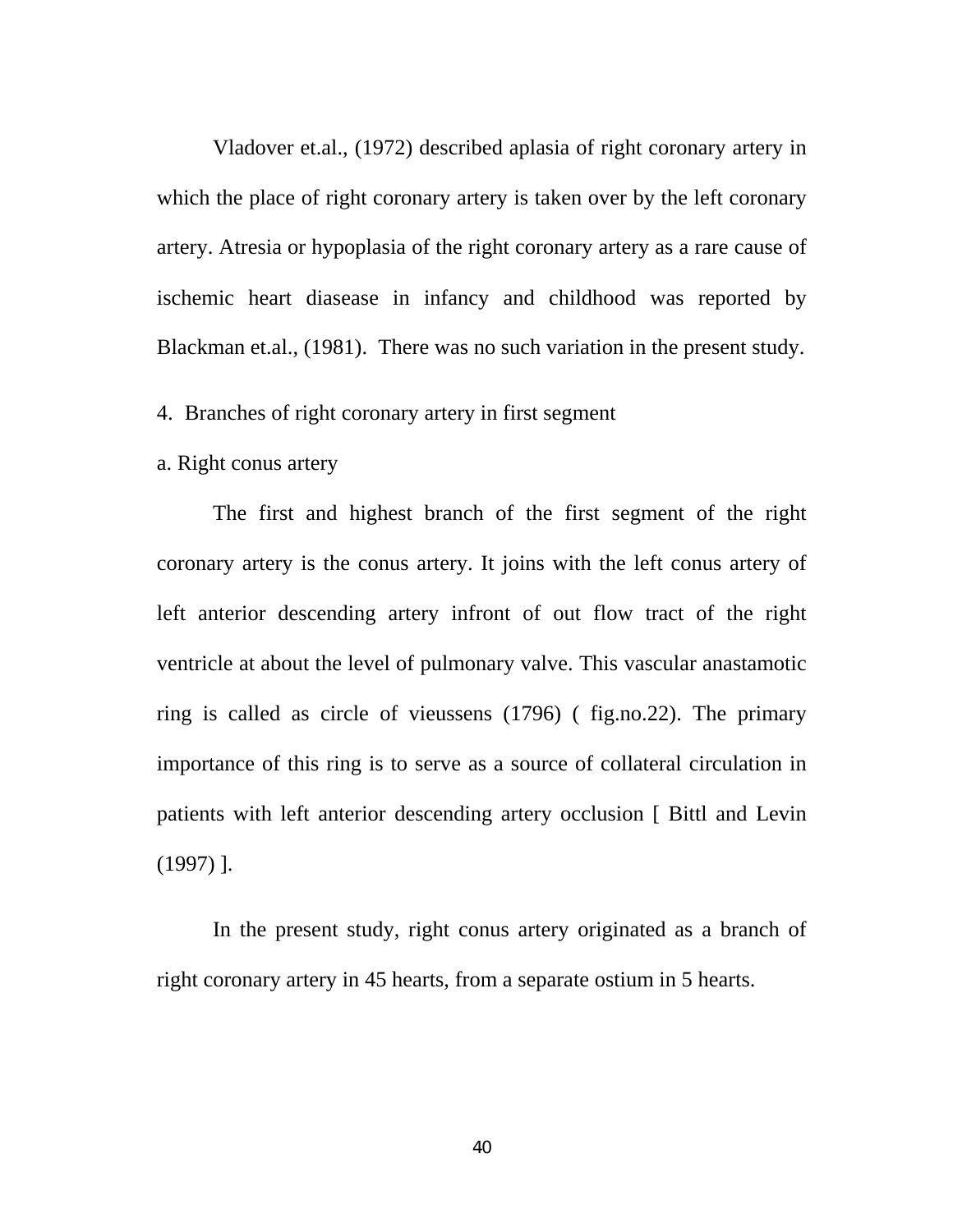Sometimes the conus artery arises from the right coronary artery as a second branch and the first branch is the sinoatrial nodal artery. This finding was present in three specimens of present study.

b. Sino atrial nodal artery

 Kyriakidis et.al., (1983) documented sino atrial nodal artery as the second branch arising from the first segment of the right coronary artery. It has been found by Kyriakidis et.al. (1983) that this vessel arises from the right coronary artery in 59%, from the left circumflex in 38% and from both arteries with a dual blood supply in 3 %. It arises from proximal portion of the right coronary artery in more in more than half a human hearts [James (1977)]. It courses posteriorly and superiorly over the anterior wall of the right atrium beneath the right atrial appendage to the base of superior vena cava [Kirklin and Barratt – Boyes (1993)].

 In the specimen demonstrated by Keith and Flack (1907) the connection between the two coronary arteries was so large as to continue on origin for the sinuatrial nodal artery from each. Koch (1909) had found the sino atrial nodal artery totally derived from bromchial artery. Choi YH (1994) found that sino atrial nodal artery originated from left circumflex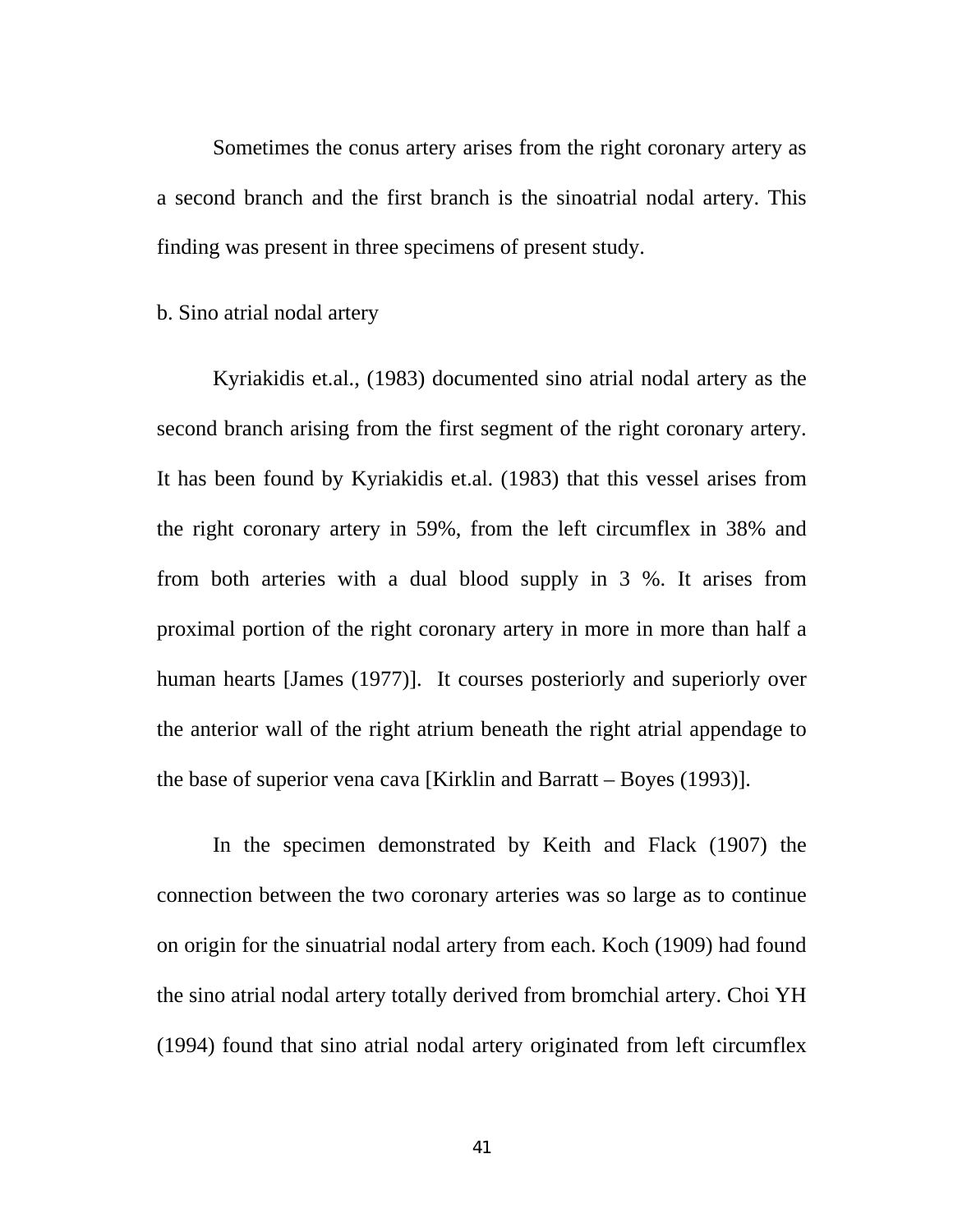artery in 54.4% of cases, from right coronary artery in 43.7% of cases and from both coronary arteries in 1.9% of cases in his angiographic study of Korean population.

 In the present study, the incidence of sino atrial nodal artery arising from the right coronary artery was 76%.

#### **c. Right marginal artery**

 As the right coronary artery runs along the anterior aspect of atrioventricular sulcus, sends one or more branches to the anterior wall of the right vemtricle. The largest branch, which is greater in calibre and long enough to reach the apex in most hearts, is the right marginal artery [Baroldi and Scomazzoni (1967)]. In those hearts where the posterior interventricular artery is a branch of the left circumflex, the right marginal artery may be the main terminal branch of the right coronary artery. This marginal artery may serve as sources of collateral circulation in patients with left anterior descending artery occlusion [Bittl and Levin (1997)].

 In the present study, the right marginal artery was present in all the specimens. The shortest distance of origin of the right marginal artery from the ostium was 20 mm and the longest distance was 62 mm with a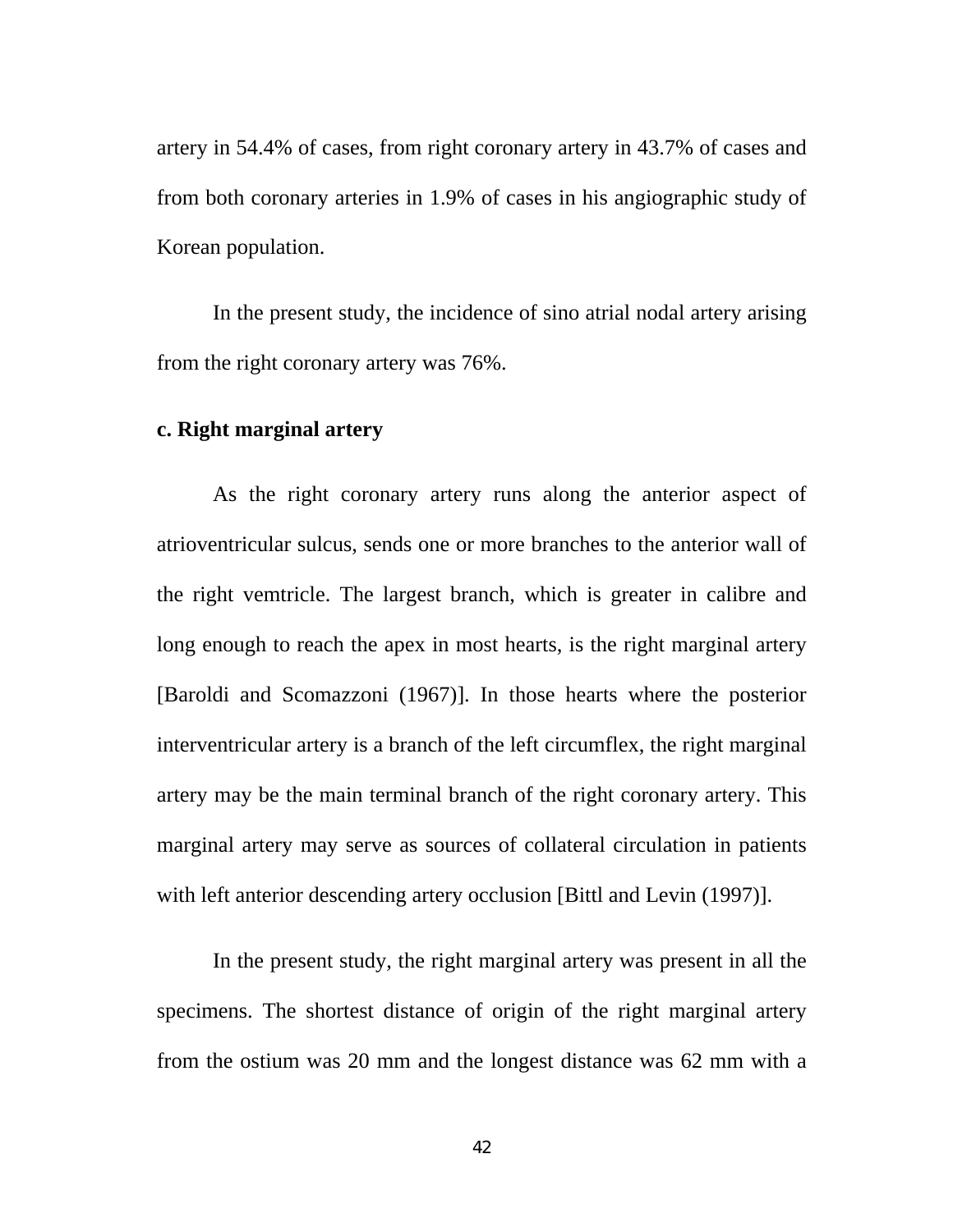mean of 40.04 mm. Study of the distance between the coronary ostium and the origin of the major branches from its proximal portion of the coronary artery indicates a wide variation with relation to the site of origin of the branches.

 In the present study, slight variation in the course of right marginal artery was found in one specimen (sp.no.33). In this specimen (fig.no.) right marginal artery initially coursed along the inferior border and cut the inferior border, ran across the anterior part of the diaphragmatic surface to reach the middle of the posterior interventricular groove which was occupied by posterior interventricular branch. This posterior interventricular branch was flanked by parallel branches on either side.

## **5. Frequency of occurrence of third coronary artery**

 The conus artery arising separately from the anterior aortic sinus is called as third coronary artery [Reed and Stafford (1985)]. The presence of third coronary artery was studied angiographically by Levin et.al., (1981). Banchi (1904) observed the separate orifice of a small conus artery from right coronary sinus in 33% of cases and he named this occurrence as arteria accessoria. Schlesinger et.al., (1949) reported 51%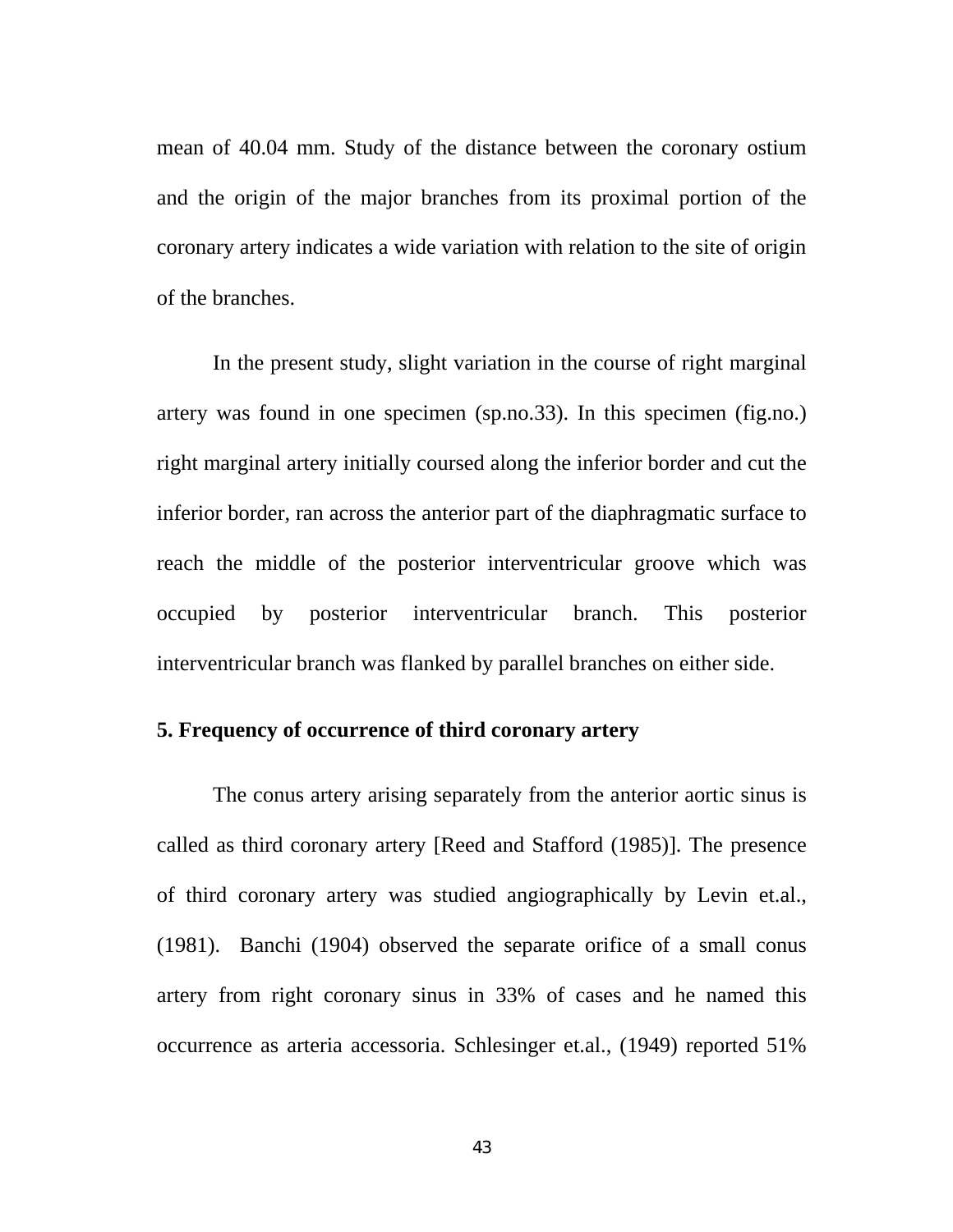incidence of third coronary artery. Choi YH (1994) reported 52.4% incidence of third coronary artery in his angiographic study of Korean population. Ivan Stankovic (2004), in his morphometric study of the conal coronary artery, reported 34.8% of third coronary artery.

 In our study, third coronary artery was present in 10% of the specimens studied.

 The conus artery originating from separate ostium, requires the use of special catheters, since they are not opacified during routine angiography.

## **6. Branches in second segment**

a. Atrio ventricular nodal artery

 At or near the crux, the right coronary artery takes a characteristic deep 'U' turn as it changes its direction from the posterior part of coronary sulcus to the posterior interventricular sulcus. At the apex of 'U' turn, the right coronary artery gives the atrioventricular nodal artery.

 According to James (1961) the atrioventricular nodal artery is a branch of the right coronary artery in about 90%. It communicates with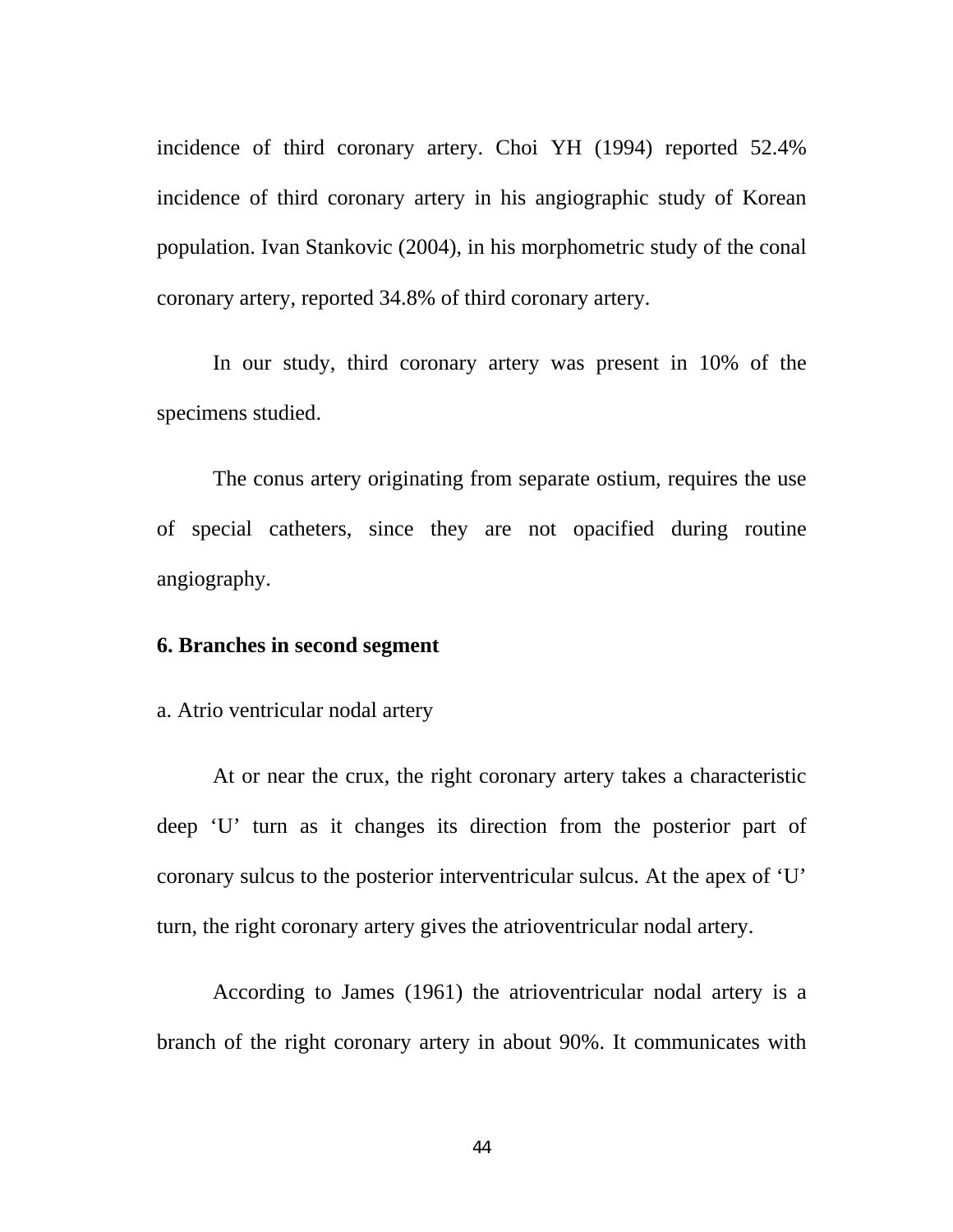the great auricular anastomatic artery of Kugel (1928). The first description of the blood supply of the atrioventricular node was by Haas (1911). James (1961) pointed out that the origin of atrioventricular nodal artery is consistently at the site of typical 'U' turn of the right or left coronary artery beneath the posterior interventricular vein (middle cardiac vein). Reemtsma et.al, (1961) reported that the atrioventricular nodal artery may be injured in the closure of ostium primum defect. Choi YH (1994), reported the origin of atrioventricular nodal artery from the right coronary artery in 93.4% cases, from the left circumflex artery in 5.8% cases and from both arteries in 0.8% cases in his angiographic study of coronary arteries in Korean population.

 In the present study the atrioventricular nodal artery arose from right coronary artery in 82%, from the left coronary artery in 18%.

b. Posterior interventricular artery

 James (1961) described that the posterior interventricular artery is a terminal branch of the right coronary artery in 90% of 106 specimens. According to Gray (1999), posterior interventricular artery is a branch from right coronary artery in 90% and from left circumflex branch in 10%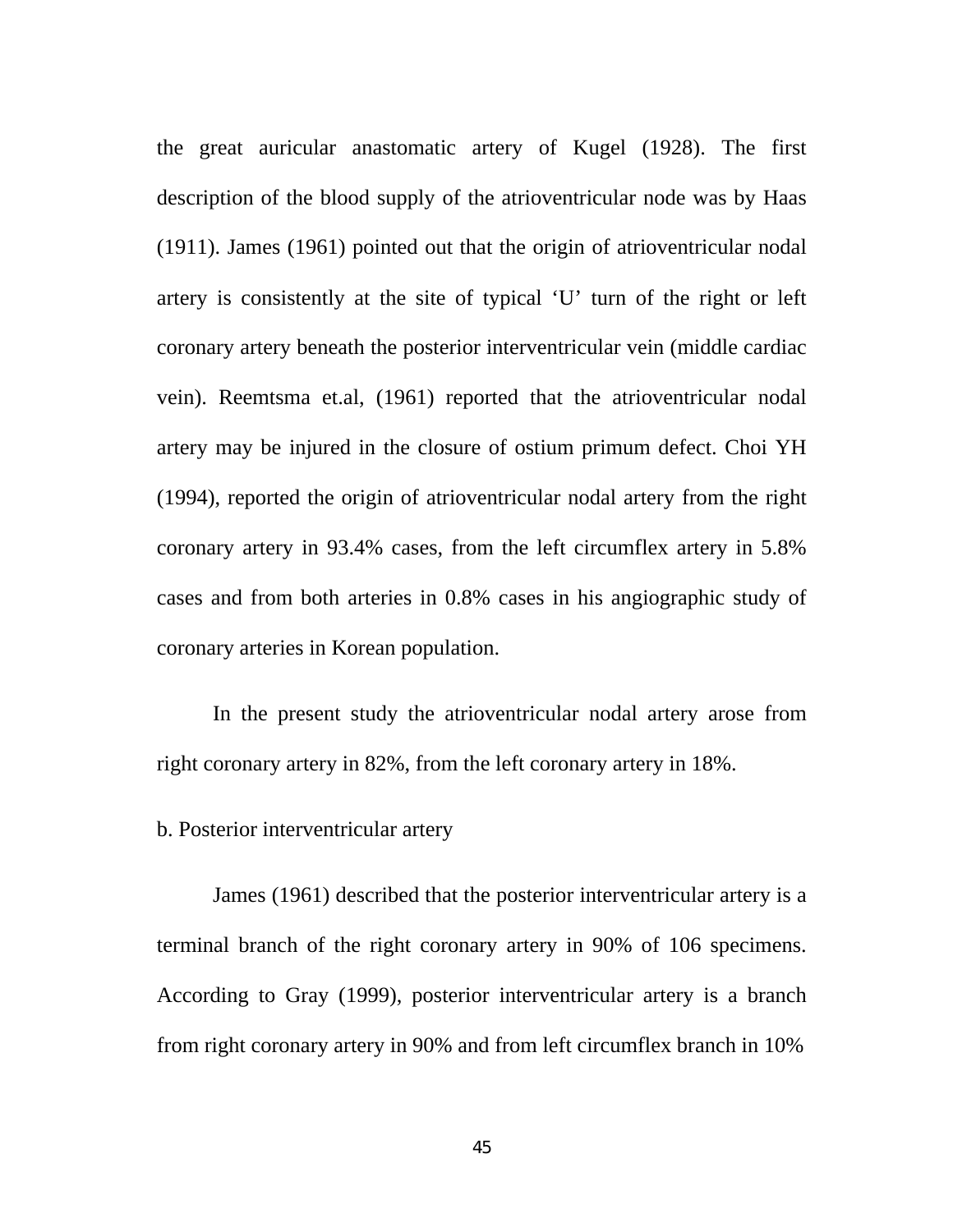In the present study, the posterior interventricular artery arose from the right coronary artery in 82% and from left circumflex artery in 18%.

 According to Gray (1999), posterior interventricular artery is generally single in about 70%, and flanked either to the right or left or bilaterally by parallel branches from the right coronary artery. If these flanking vessels exist, branches of the posterior interventricular artery are small and sparse. In the present study, parallel branches were present in 16% of the specimens.

 Reul (1984) reported the presence of two posterior interventricular arteries derived one from the right coronary artery and other from the left coronary artery. Similar vessels are not found in the present study. But in one specimen posterior interventricular artery was divided into two branches in the proximal part of the interventricular groove.

 Slight variation in the course of the posterior interventricular artery was noted in one specimen, in which the posterior interventricular artery initially ran in the proximal part of the posterior interventricular sulcus, then crossed the sulcus, ran across the posterior part of the diaphragmatic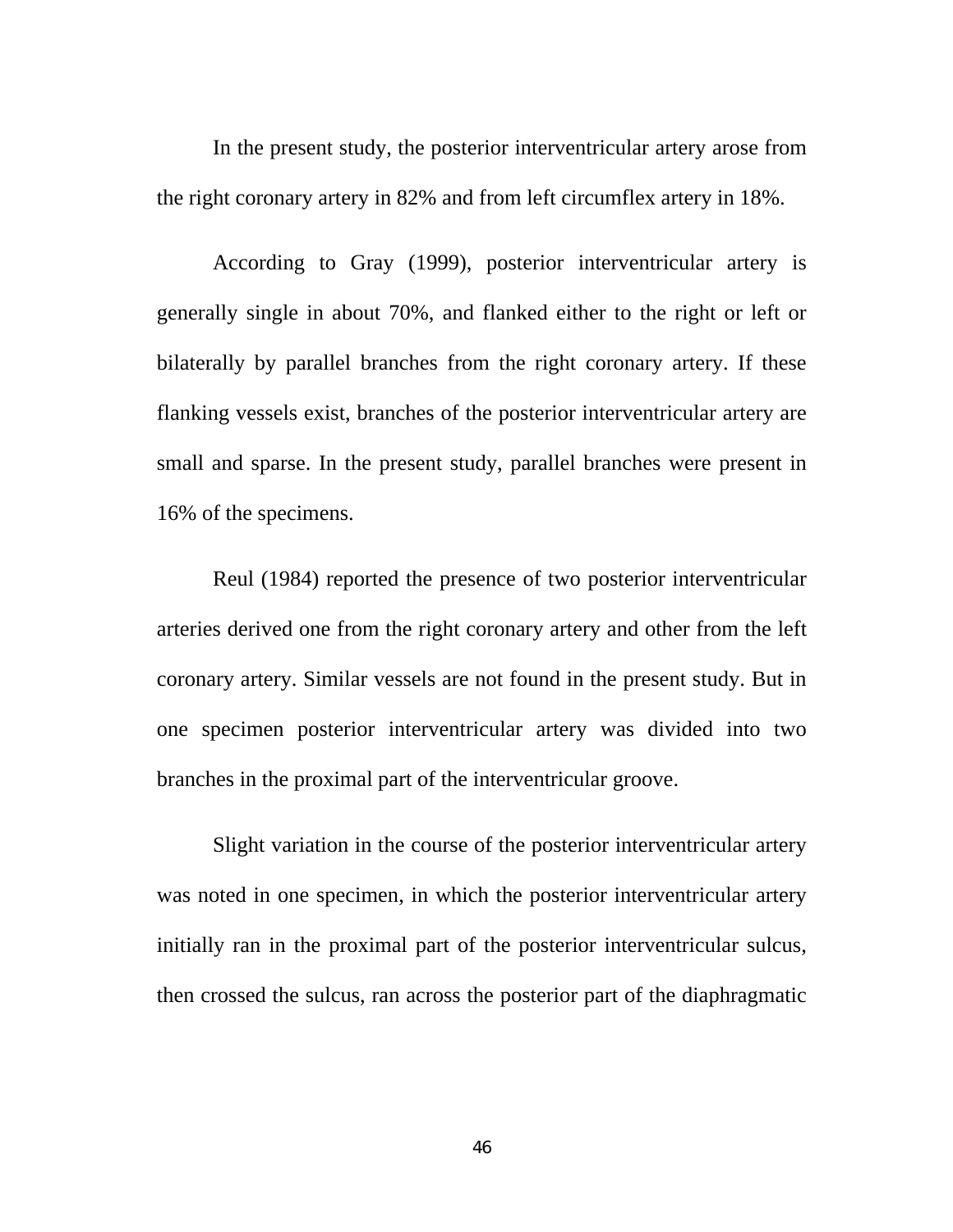surface and divided into two branches which ran towards the posterior surface of the apex.

#### **7. Point of termination of right coronary artery**

 According to Gray (1999), the right coronary artery terminates at the right margin in 10%, between right margin and crux in 10%, a little beyond crux in 60%, and reaches the left border in 20%. According to James (1961), the right coronary artery terminated at the right margin in 2%, between right margin and crux in 7%, at crux in 9%, between crux and left border in 64%, and reached the left border in 18%.

 In the present study, the right coronary artery terminated at the right margin in 14%, between right margin and crux in 4%, at crux in 8%, between crux and left border in 62% and reached the left border in 12%.

# **8. Point of termination of posterior interventricular artery in**

#### **posterior interventricular sulcus**

 James (1961) described that the posterior interventricular artery is a terminal branch of the right coronary artery in 90% of 106 specimens. In 88% of them posterior interventricular artery extends halfway or more down the posterior interventricular sulcus.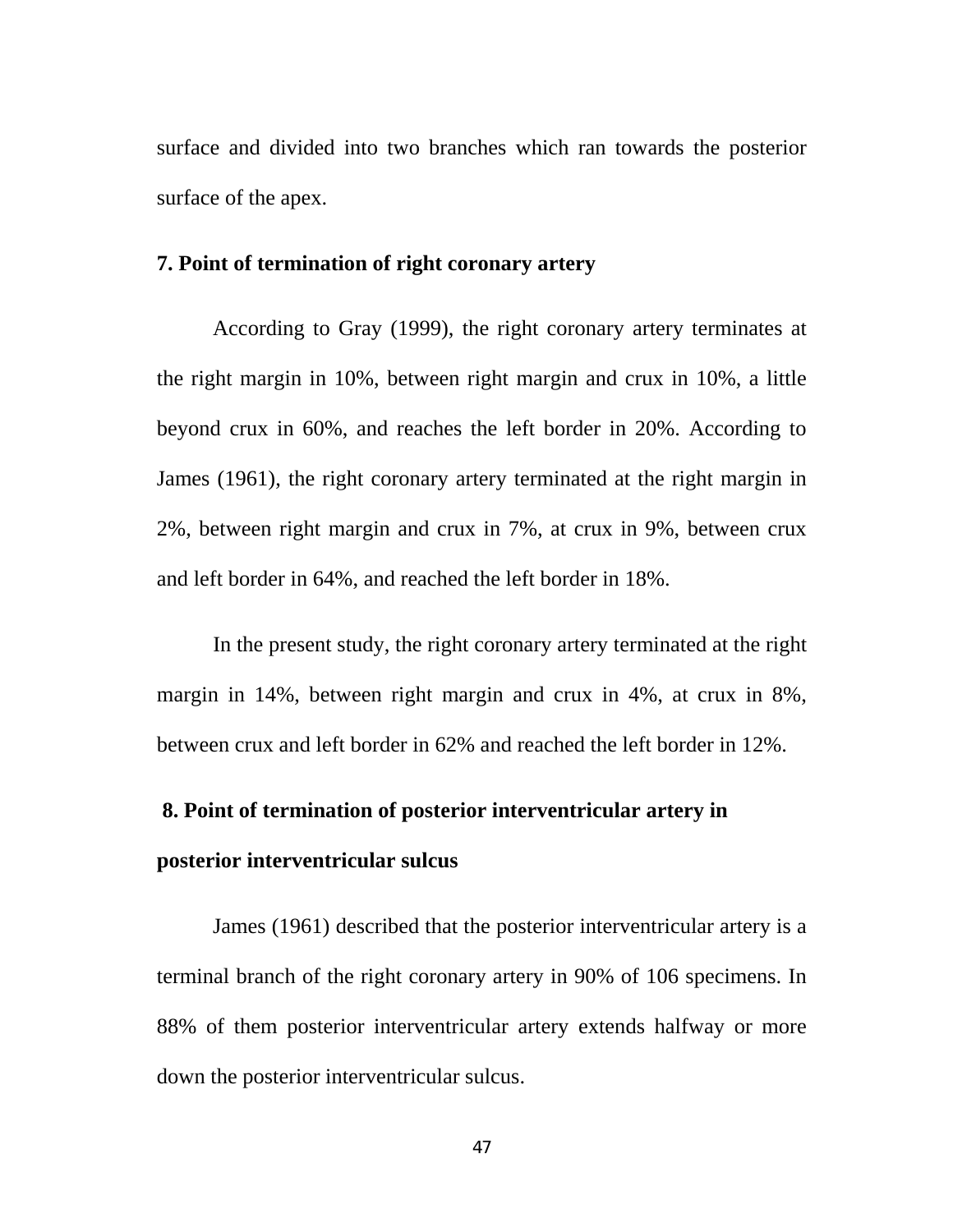In the present study, the posterior interventricular artery terminated in the distal one-third of the posterior interventricular sulcus in 48%, in the middle one-third of the posterior interventricular sulcus in 32%, in the proximal one-third of the posterior interventricular sulcus in 20%.

## **9. Dominant circulation**

 Variability in the origin of the posterior descending artery is expressed by the term *"dominance".* The dominant vessel is one that supplies the posterior diaphragmatic portion of the interventricular septum and the diaphragmatic surface through posterior interventricular artery. The term right or left "coronary preponderance" or "dominance" is used to show which coronary irrigates the hearts diaphragmatic surface (Schlesinger, 1940). This term is frequently used but is potentially misleading: it could be taken to mean that the dominant coronary is the one that irrigates the greater part of the myocardium, but in fact it is always the left coronary artery that does so. The term refers to the supply of the hearts diaphragmatic surface, which may be the right or left coronary.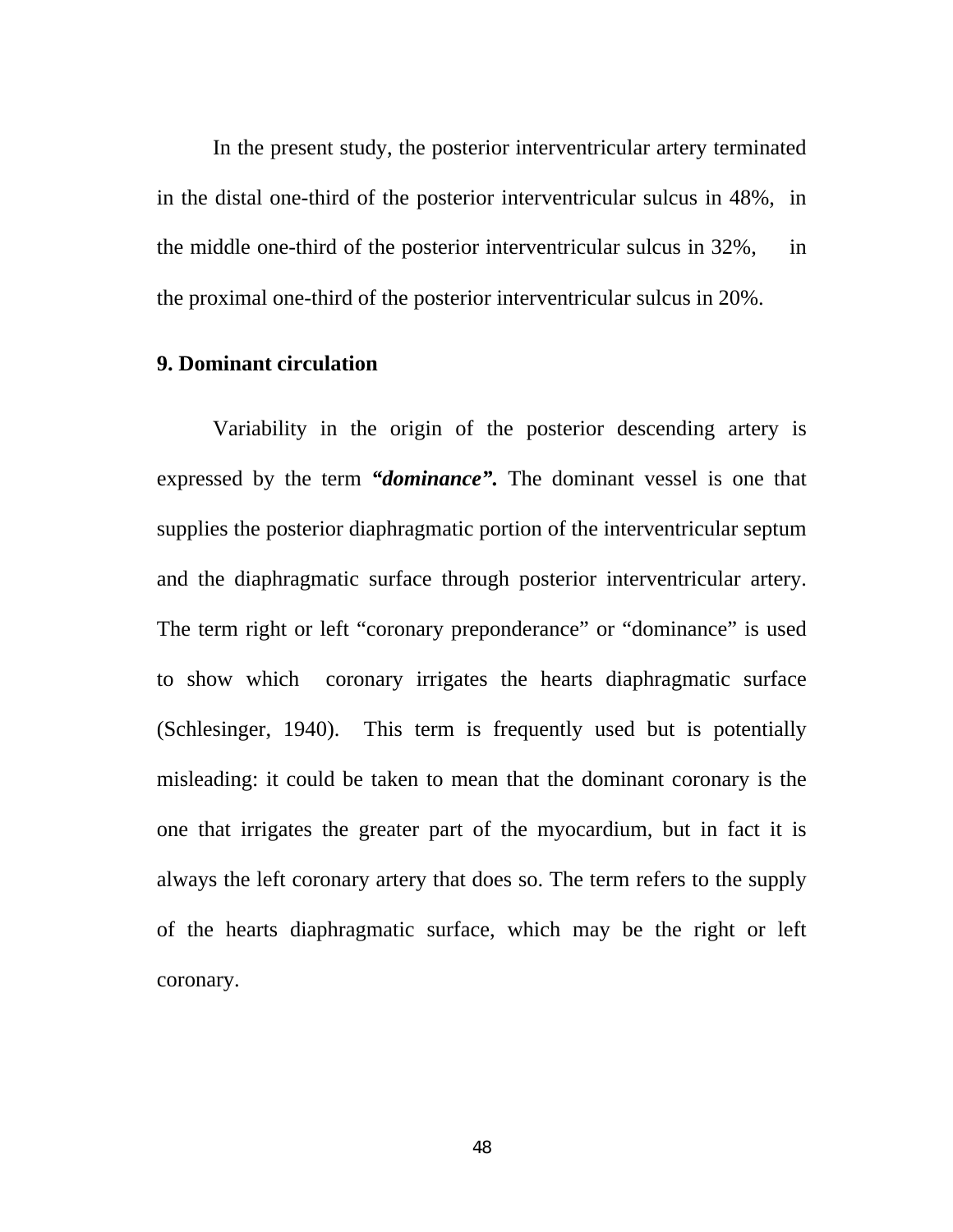As suggested by Bittl and Levin (1997), the right coronary artery is dominant in about 85% of humans. A left dominant circulation occurs in 10 – 15% of hearts [Kirklin and Barratt-Boyes (1993)]. Choi YH (1994), found right dominance in 88.4%, left dominance in 4.3% and balanced dominance in 7.2% in his angiographic study in Korean population. Cavalcanti et.al. (1995), found right dominance in 88.18% and left dominance in 11.82%.

 In present study, the right coronary artery was the dominant in 82% and left coronary artery was the dominant in 18%.

 This distinction as to whether the right or left coronary artery supplies the posterior interventricular artery is important in evaluating patients with coronary artery disease and in the planning of coronary artery bypass grafting [Kirklin and Barratt-Boyes (1993)].

10.Anomalous right coronary artery

 The term "anomaly" is used for variations that occur in less 1% of the general population (Angelini et.al. 1999). Any anatomic feature that does not fulfill the criteria for coronary artery normality is automatically an anomaly [Ogden (1970)].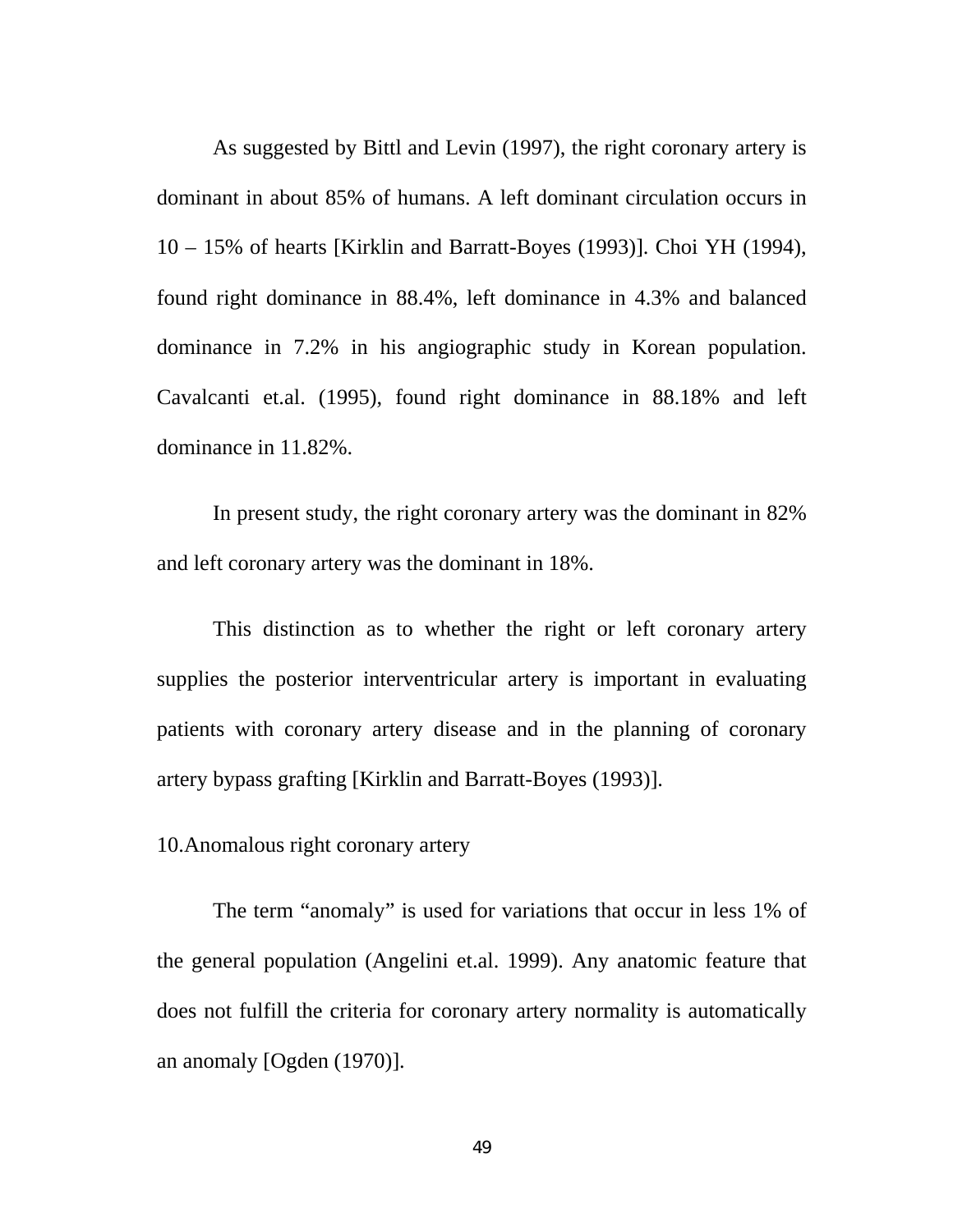The coronary artery anomalies are concerned with coronary artery origin, distribution and termination. Some of these to be considered clinically insignificant can be associated with other congenital heart defects, myocardial ischemia and reduced life expectancy. Congenital anomalies of either of coronary arteries occur in 1 to 2% of the population [Engel (1975), Hursts the heart (2001)]. Such anomalies increase the risk of coronary artery trauma during surgical procedures and are frequently incidental findings, in which the anatomy is altered but physiology is normal, i.e. Coronary blood flow is normal. However certain anomalies are associated with myocardial ischemia or infarction, heart failure and sudden death.

 Right coronary artery anomalies may be either in relation to origin – high aortic origin, from left posterior aortic sinus of Valsalva, from pulmonary artery, common origin with left coronary artery atresia, hypoplasia, aneurysms or coronary atriovenous fistula. Ogden (1970) considered high origin of right coronary artery to be more than 1 cm. above the sinotubular junction as a minor coronary anomaly. Such a high origin is not observed in the present study.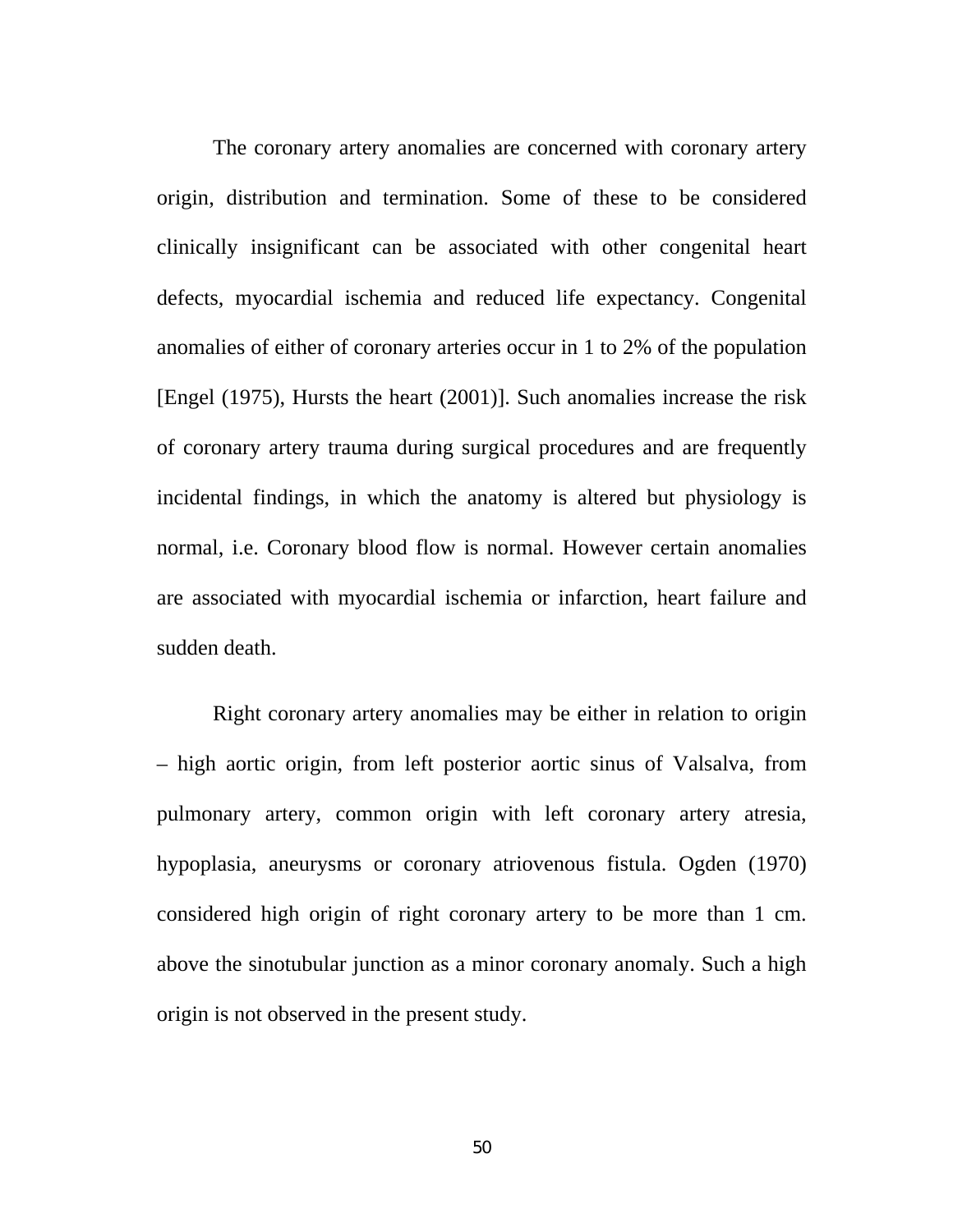Origin of right coronary artery from left posterior aortic sinus of Valsalva, an uncommon anomaly was recognized in 0.02% of coronary arteriogram by Donaldson et.al, (1982), 0.04% by Engel et.al, (1975), 0.17% by Kimbiris et.al (1978) and 0.16% by Chaitman et.al, (1976). Such an anomalous artery is found in the present study in 2% of the hearts. Aberrant origin of right coronary artery was considered to be a benign condition but Thomson et.al, (1976) reported two patients with typical angina pectoris. According to Hursts the heart (2001), 12 patients with this anomaly, 3 died suddenly and 2 had angina or syncope. At necropsy, transmural ventricular scars were seen in 2. Sudden death in a 9 month old infant reported by Liberthson (1983) with this anomaly. Of 10 autopsy patients with this anomaly, Roberts and colleagues (1982) reported 3 patients with the clinical problems; 1 with recurrent ventricular tachycardia, 1 with typical angina pectoris and 1 with sudden death.

 Hypoplasia of proximal portion of right coronary artery was observed by Liberthson (1979), Cheitlin (1974) and Benge (1980) reported young adult males who had hypoplasia of right coronary artery along with inferior myocardial infarctions. Slit like ostium of right coronary artery from left aortic sinus, limits coronary blood flow during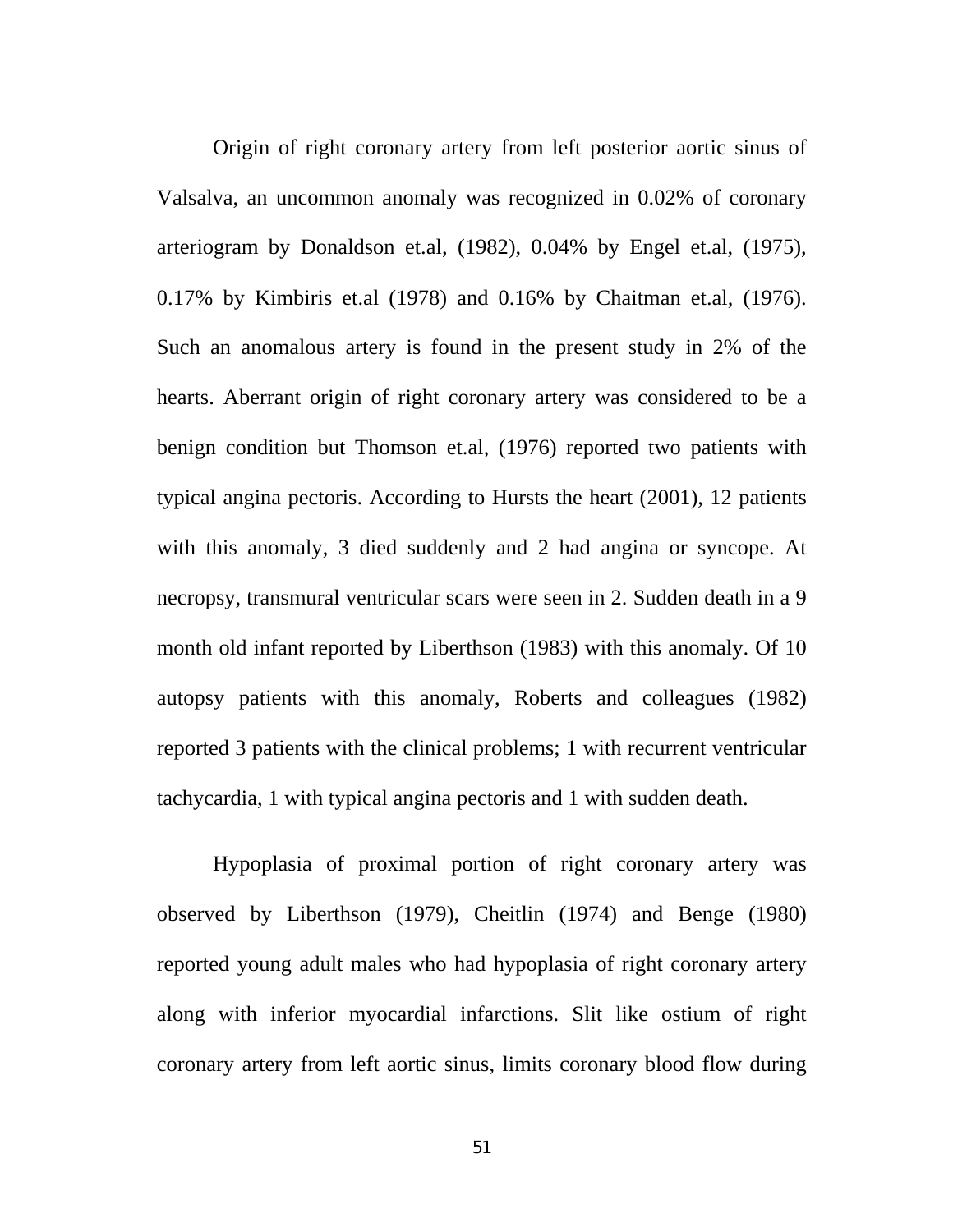exercise [Roberts (1982)]. This study does not reveal any hypoplastic right coronary artery or ostial narrowing.

 Anomalous branches of right coronary artery like left circumflex artery [Antopol and kugel (1933), Donaldson et.al, (1982)] and anterior descending interventricular artery [Donaldson et.al, (1982), Engel (1975)] although reported, is not seen in the present study.

 Origin of both coronary arteries from a single ostium is not observed in the present study. But this was observed by Sharbaugh (1974) in 0.04% and Lipton (1979) in 0.2%.

 The anomalous origin of right coronary artery from the pulmonary artery was reported by Bermudez (1979) and Fontanna and Edwards (1962). Coronary atrio – venous fistula was reported by Vogelbach et.al, (1979). William (1986) found an extremely rare anomaly in which the right coronary artery arose from the posterior (non – coronary) aortic sinus. This study does not reveal any of these anomaly.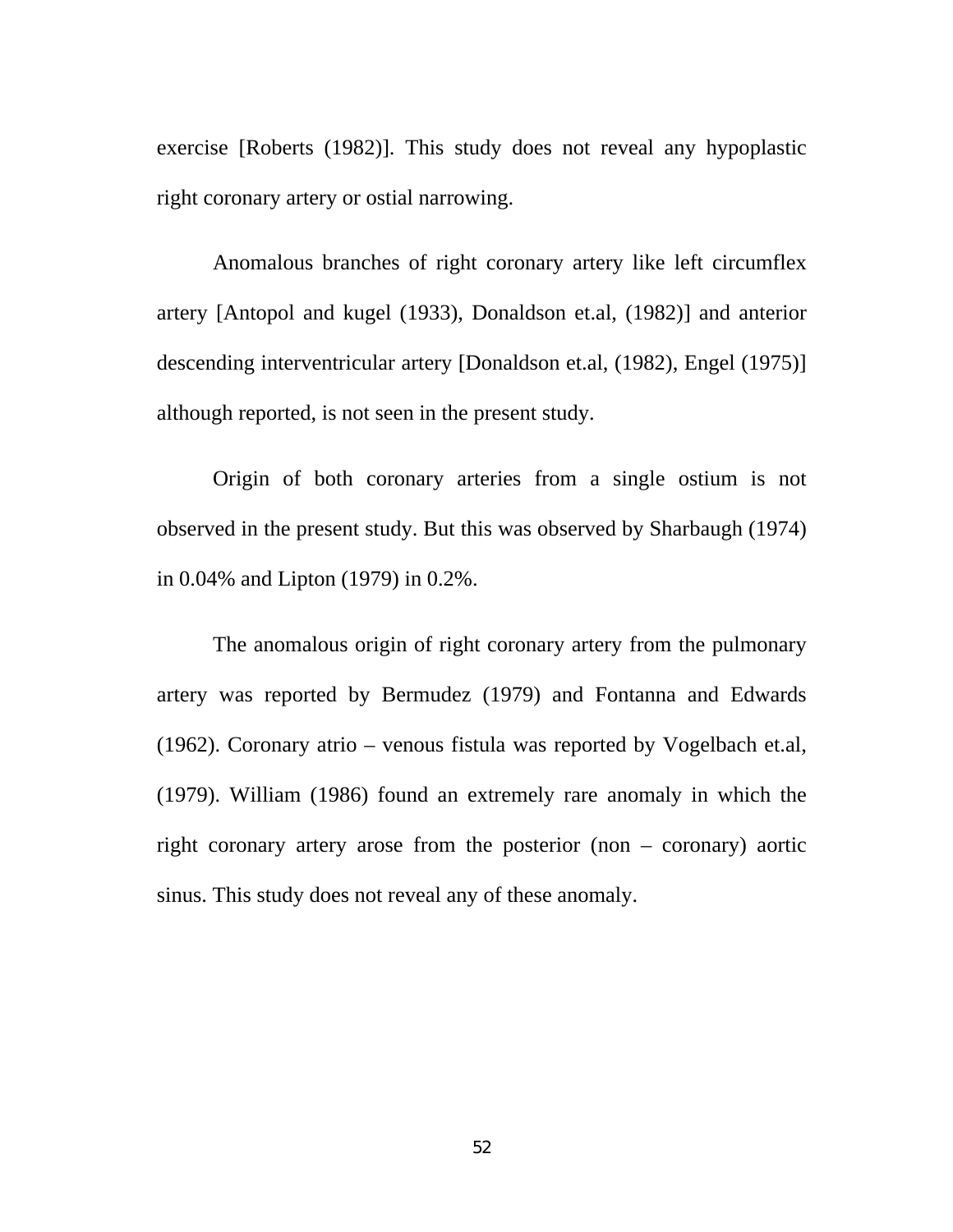# **CONCLUSION**

 The present work was carried out to study the branching pattern of right coronary artery in 50 specimens.

 The right coronary artery was found to arise from the anterior aortic sinus in all the specimens except one, in which the right coronary artery was found to arise from left posterior aortic sinus.

 The right coronary ostium was below the sino rubular junction in 90% of the specimens and at sino tubular junction in 10%. The right coronary ostium above the sino tubular junction was not found in any of the specimens studied.

 A slight variation in the course of the right coronary artery was noticed in 2 specimens.

 The average distances of the three branches of first segment of right coronary artery from the ostium were found to be 8.62mm,16.39mm and 40.04mm respectively. These measurements will probably be of use in planning bypass grafting.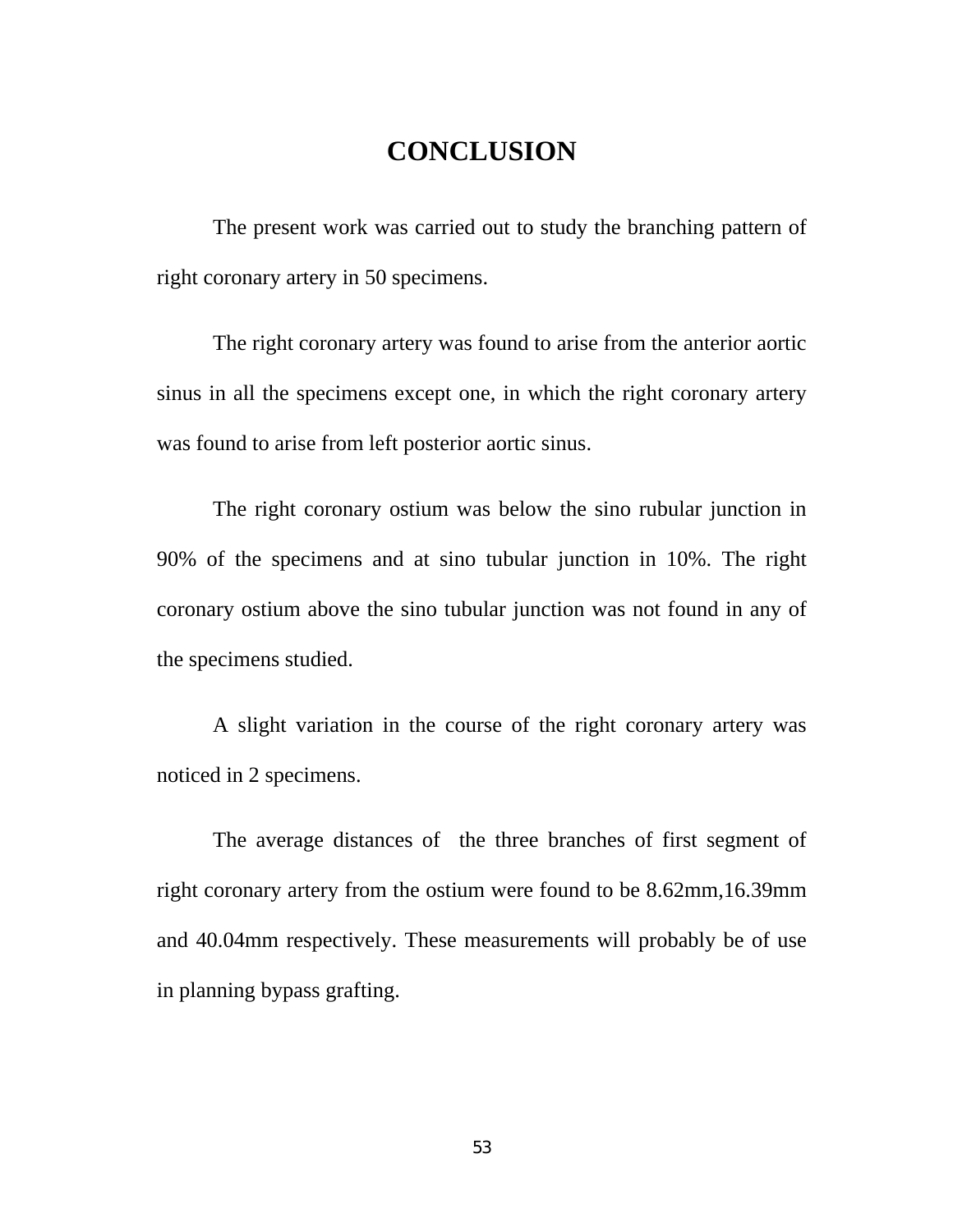The incidence of sino atrial nodal artery arising from the right coronary artery was 76%.

Third coronary artery was present in 10% of the specimens studied.

The atrioventricular nodal artery arose from right coronary artery in 82%, from the left coronary artery in 18%.

 The posterior interventricular artery arose from the right coronary artery in 82% and from left circumflex artery in 18%. Parallel branches were present in 16% of the specimens.

 The right coronary artery terminated between crux and left border in 62%, at the right margin in 14%, reached the left border in 12%, at crux in 8%, and between right margin and crux in 4%,.

 The posterior interventricular artery terminated in the distal onethird of the posterior interventricular sulcus in 48%, in the middle onethird of the posterior interventricular sulcus in 32%,in the proximal onethird of the posterior interventricular sulcus in 20%.

 The right coronary artery was the dominant in 82% and left coronary artery was the dominant in 18%.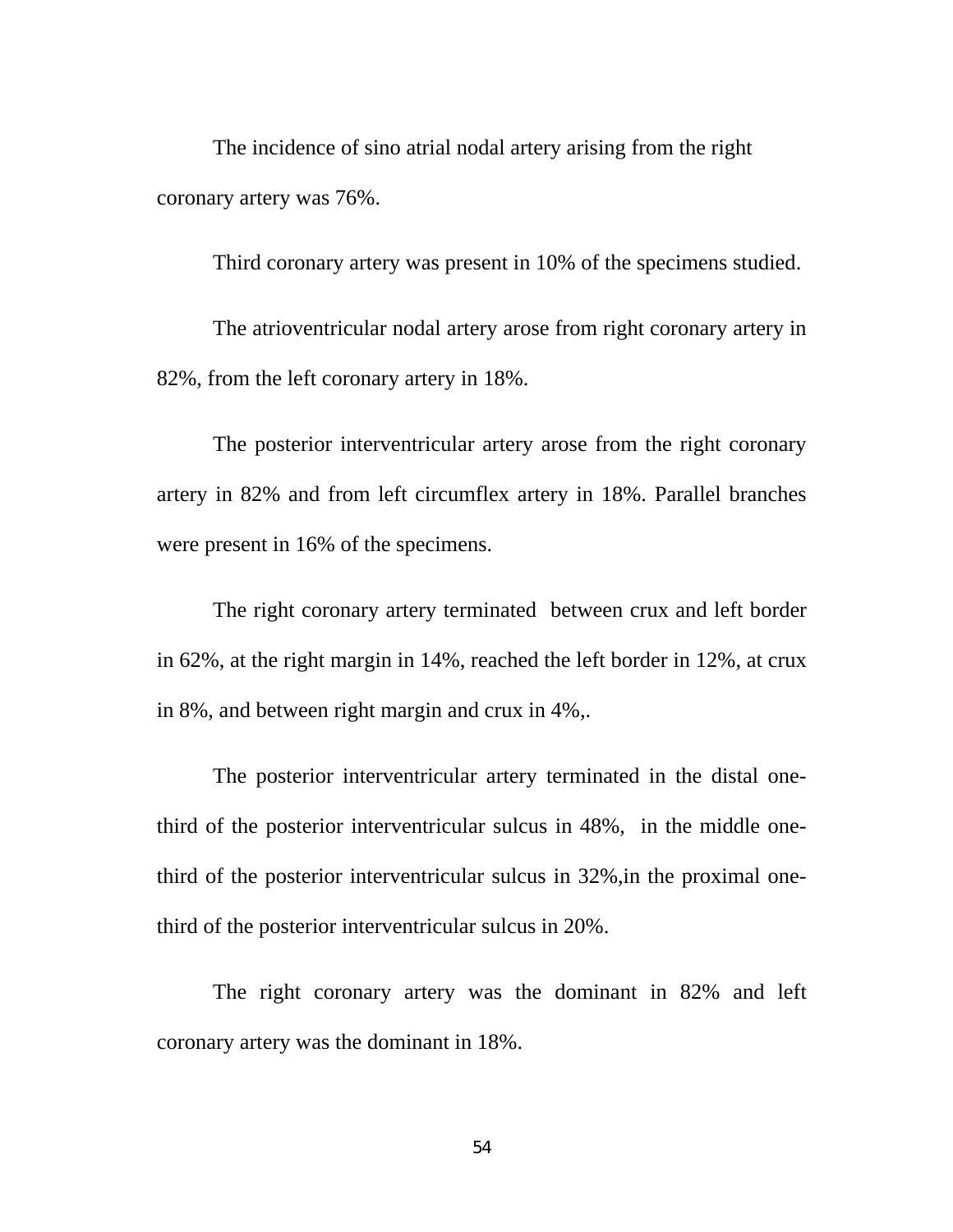The presence of anomalous artery-right coronary artery arising from the left posterior aortic sinus was found in only one out of fifty specimens studied.

 An in depth knowledge of the anatomy of the coronary arteries, 'crown' of the heart, is a self evident prerequisite for a complete under standing of the coronary artery disease or for more intelligent planning of surgery. The present study on the right coronary artery, its origin, course, branching patterns, termination and the presence of anomalous arteries was to be of some use to the specialists during cardiac catheterizations and to effectively plan bypass surgeries using normal or anomalous coronary arteries. This study would be of use to interventional radiologists and cardiologists for their invasive or non invasive procedures.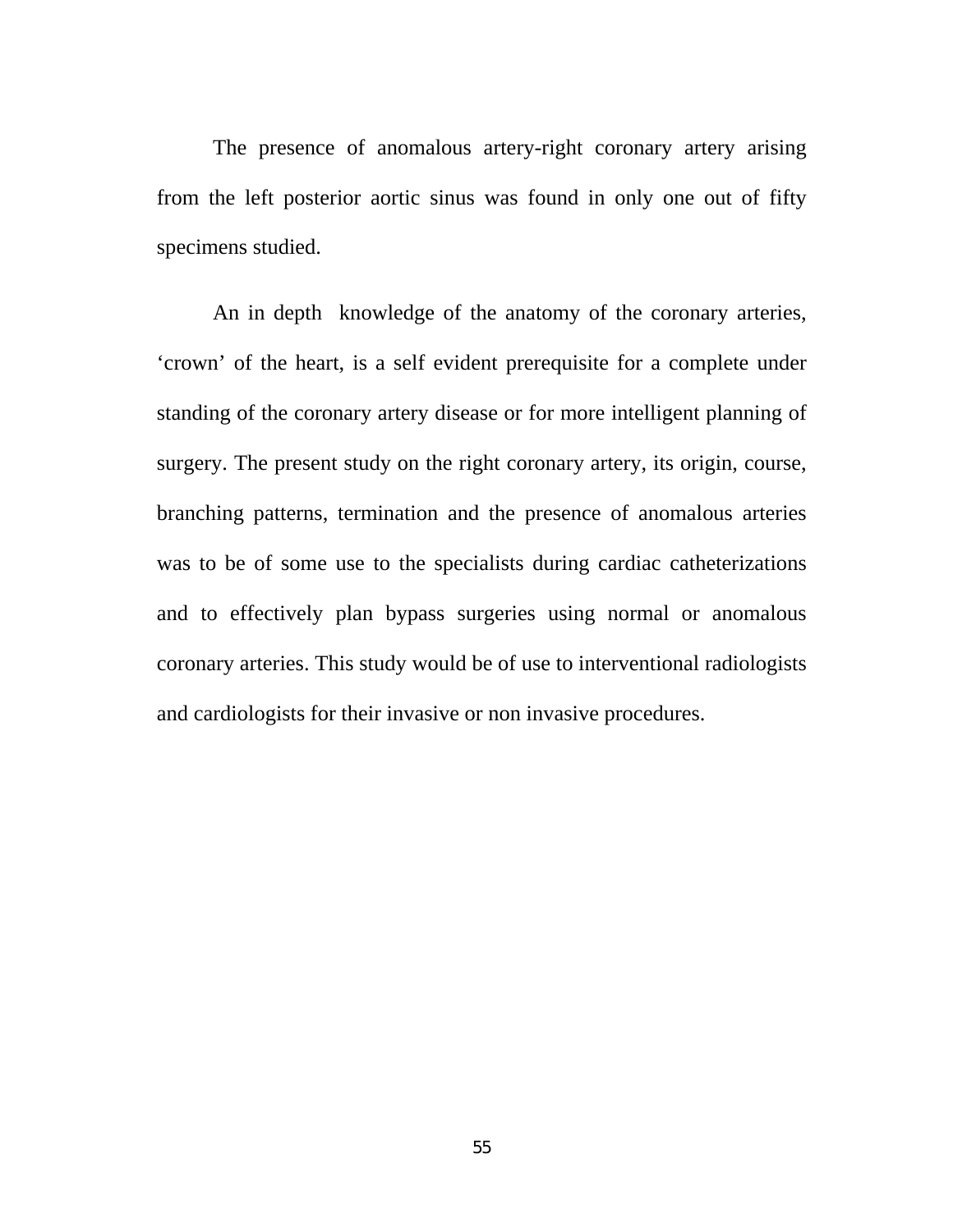# **BIBLIOGRAPHY**

- 1. Alexander RW; Griffith GC. Anomalous of the coronary arteries and their clinical significance. Circulation 14:800;1956.
- 2. Amplatz k,Formanek G, Stranger P, et.al. Mechanics of selective coronary artery catheterization via femoral approach Radiology 1967; 89: 1040
- 3. Angelini P (1989), Normal and anomalous coronary arteries; Definitions and classification. Am Heart J,117:418-434.
- 4. Angelini P, Villason S, Chan AV and Diez JG (1999). Normal and anomalous coronary arteries in humans. In: Angelini P, (ed). Coronary artery anomalies. A comprehensive approach. Philadelphia, Lippincot Williams & Wilkins, pp 27-79.
- 5. Antonellis J et.al. Single coronary artery from the right sinus of Valsalva, associated with absence of left anterior descending and an ostium-secundum type arterial septal defect; a rare combination Angiology 1996 : 47 : (6) : 621-5.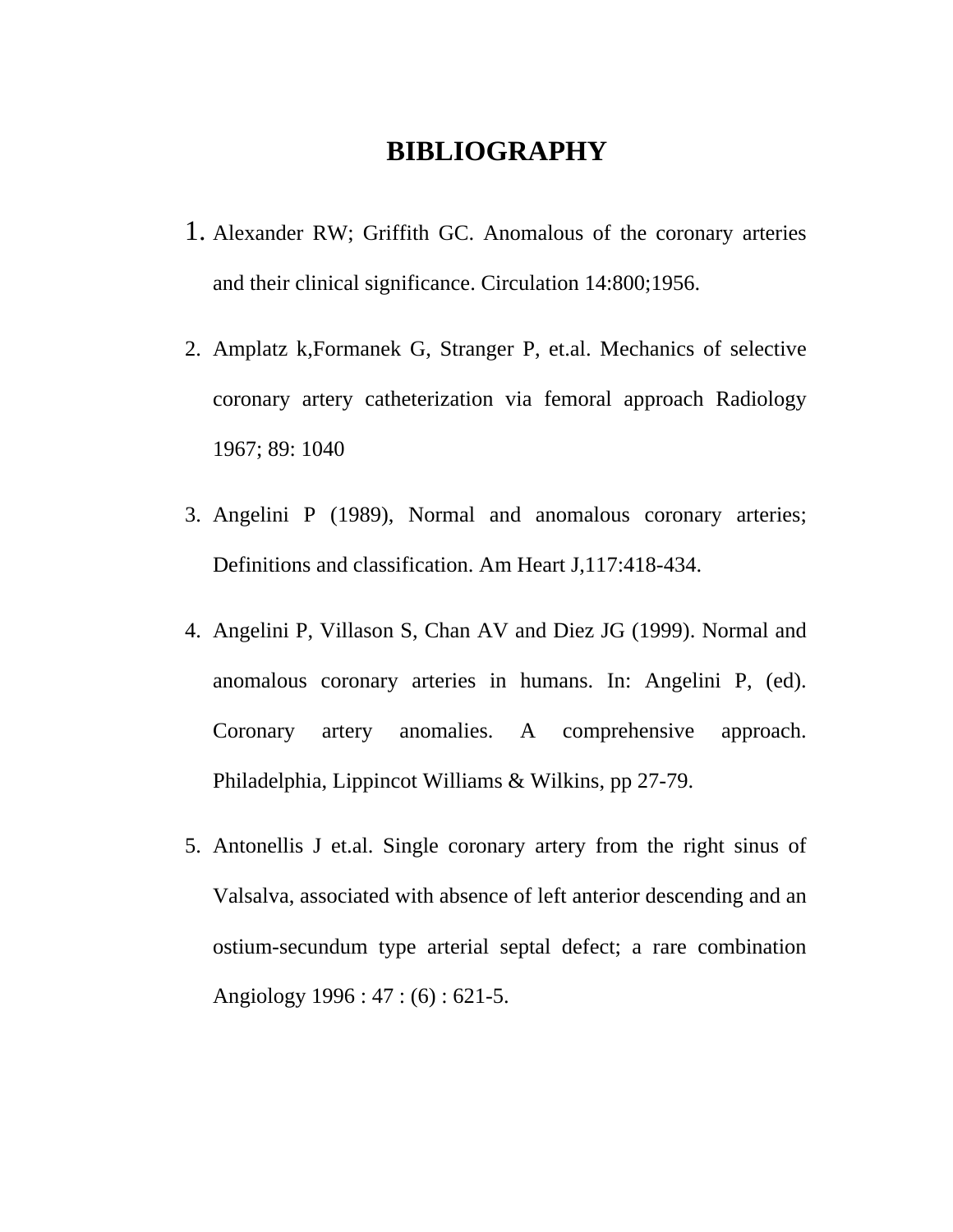- 6. Antopol W.Kugel MA. Anomalous origin of the left circumflex coronary artery Am Heart J 8 : 802 : 1933.
- 7. Aoyagi S, Suzuki S,Kosuga K, Ohishi K. Anamolous origin of the right coronary artery associated with congenital bicuspid aortic valve. Kurume Med. J. 1991;38(3):199-202.
- 8. Banchi A.Mortfologia della arteriae aoronariae cordis. Arch Ital. Anat. Embroil 3:87; 1904.
- 9. Benslimane A, Funck F, Single coronary artery arising from the right coronary sinus. Arch mal couer Vaiss,1988 Dec;91(12) : 1503-7.
- 10.Bermudez M D, Abdelnur R, Midell A I, Replogle R; Anomalous origin of the right coronary artery from the pulmonary artery with large left to right shunt Cathet cardiovasc. Diagn 5;371,1979.
- 11.Berna G, et.al. Anomalous origin of the sinus node artery from the left main trunk, a potential cause of iatrogenic hypokinetic arrhythmia. Cadiologia 1998: 43(1) : 89-91.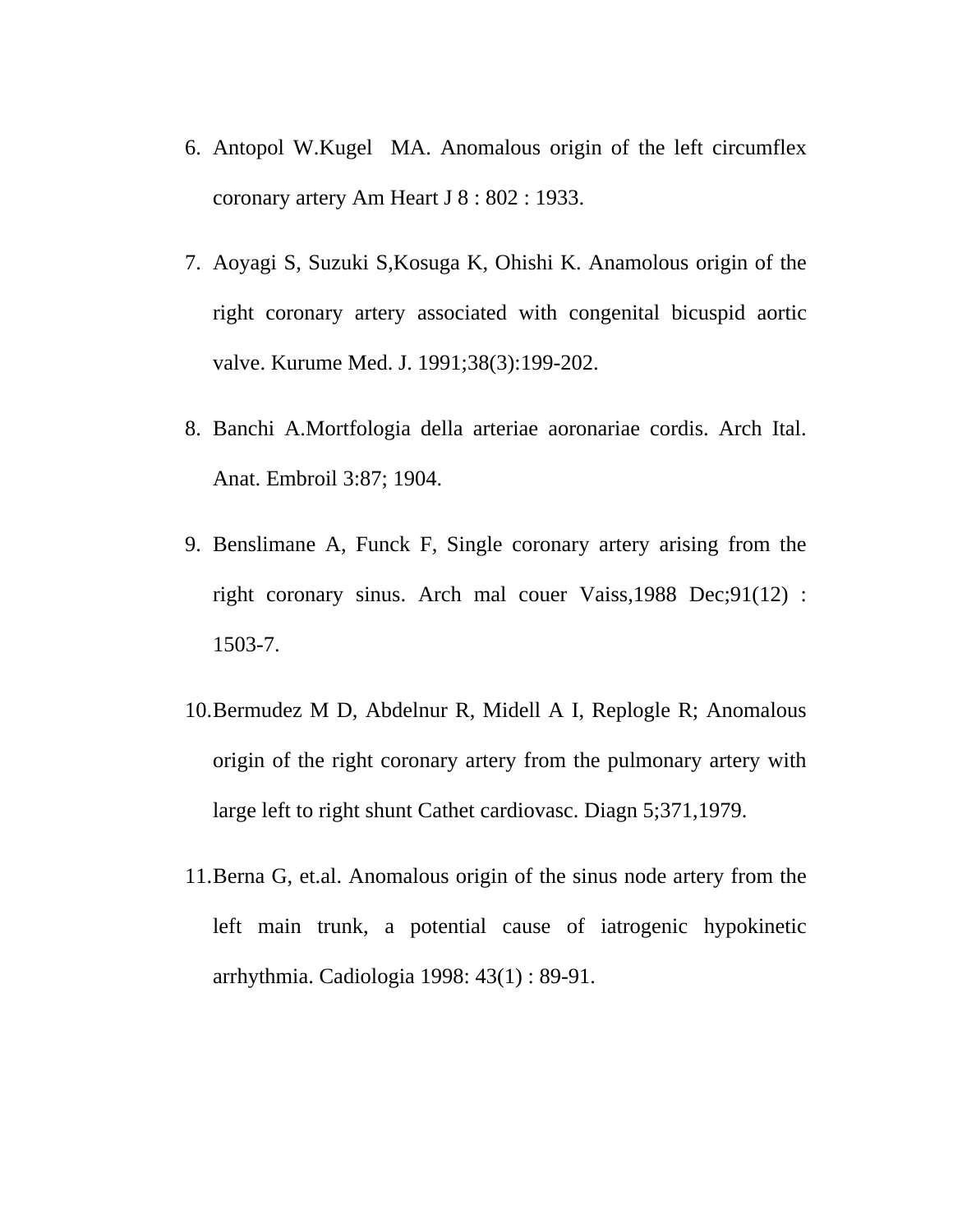- 12.Benge W, Martins JB, Funk DC : Morbidity associated with anomalous origin of the right coronary artery from the sinus of Valsalva. Am Heart J.99;96,1980.
- 13.Bezerra AJ, DiDio L J, Piva L Jr.Myocardial bridge over the right coronary artery in man. Surg Radiol Anat.1989 11(4) 271-3.
- 14.Baroldi and Scomazzoni Cardio vascular system IN Gray's Anatomy. Edited by Giorgio Gabella 10,p 1507;1995.
- 15.Blackman MS, Schendier B, Sondheimer Henry M. Absent proximal left main coronary artery in association with pulmonary artresia 1981.
- 16.Brooks Hst. Two cases of an abnormal coronary artery of the heart arising from the pulmonary artery with some remarks upon the effect of this anomaly in producing cirsoid dilation of the vessels.J. Anat Phy 1886:20-26-9.
- 17.Bruce F Waller, Robert C. Schlant. Anatomy of the heart IN Hurst's The Heart-edited by R.Wayne Alexander et.al. 2,55,1998.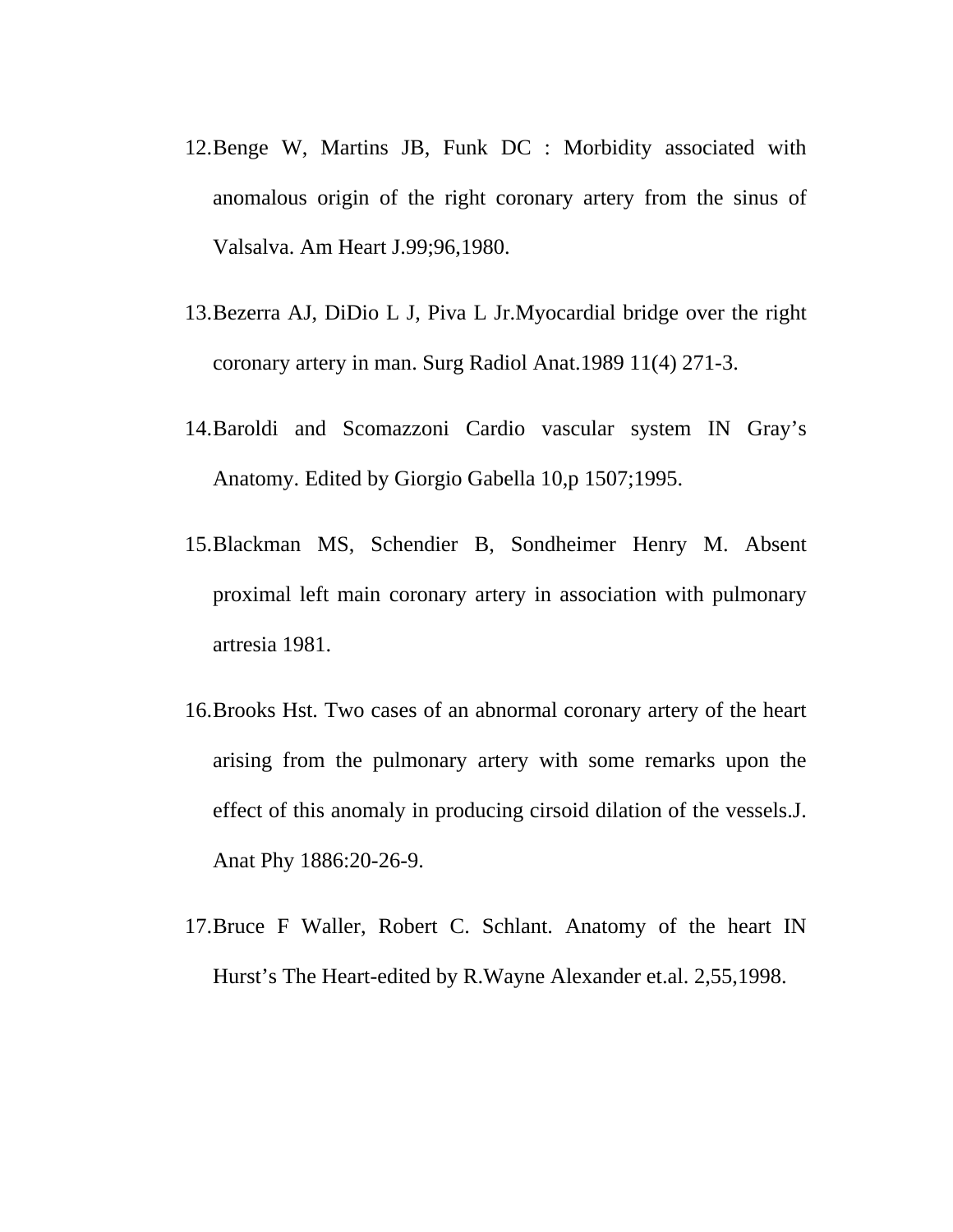- 18.Cardiology An illustrated Text / reference vol-2, 1991. Coronary artery anomalies by Melvin D. Cheitlin
- 19.Cavalcanti J.S, Anatomic variations of the coronary arteries Arq.Bras. Cardiol 1995 Dec;65(6):489-92.
- 20.Chaitman BR, Lesperance J. Saltiel J.Bourassa MG : Clinical, Angiographic origin of the coronary arteries. Circulation 53:122,1976.
- 21.Charles C. Reed and Trudi B. Stafford-Anatomy of the Heart in cardio pulmonary By pass  $2^{nd}$  edition p14 ;1985.
- 22.Cheitlin MD, De Castro CM,Mc Allister HA,Sudden death as a complication of anomalous left coronary origin from the anterior sinus of Valsalva. Circulation 50;780;1974.
- 23.Choi YH,Park JH,Hwang HK, Normal Variations of coronary Arteries in Korean by Coronary Angiography, J Korean Radiol Soc. 1994 Aug;31 (2):233-241.Korean.
- 24.Donaldson RM, Raphael MJ, Missing Coronary Artery Br.Heart J 1982:47:62-70.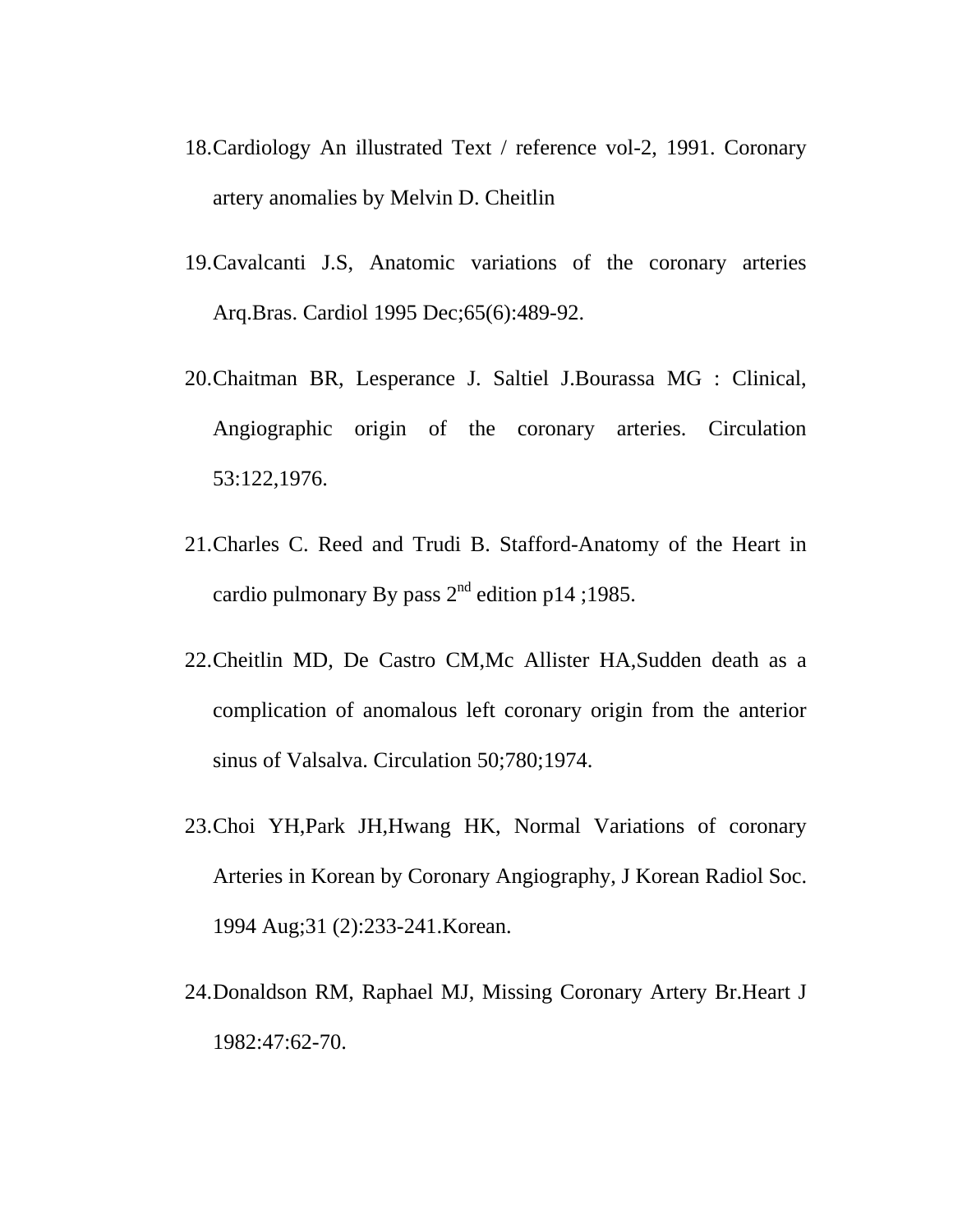- 25.Edward Jenner quoted by Willius FA, Dry DJ : A history of the Heart and circulation. Saunders, Philadelphia,1948,p95.
- 26.Eiden BW, et.al. Anomalous right coronary artery from the pulmonary artery in Taussig-Bing anomaly. Ann. Thoracic Surg 1998; 66 (5):1797-8.
- 27.Engel.HJ Torres C,Page HL Jr; Major variations in anatomical origin of the coronary arteries: Angiographic observation in 4250 patients without associated congenital heart disease. Cathet. Cardiovasc Diagn 1:157.1975.
- 28.Evans W. Congenital stenosis (coarctation) atresia and interruption of the aortic arch (a study of 28 cases ) Q J med 1933;26:1.

29.Fallopius G.Medici mutinensis Observations Venice 1562.

30.Ferguson D W, Henkle J Q Haws C W. Absence of left anterior descending coronary artery associated with anomalous origin of left circumflex coronary from the right coronary artery. Cathet Cardiovasc Diagn. 1985;11(1):55-61.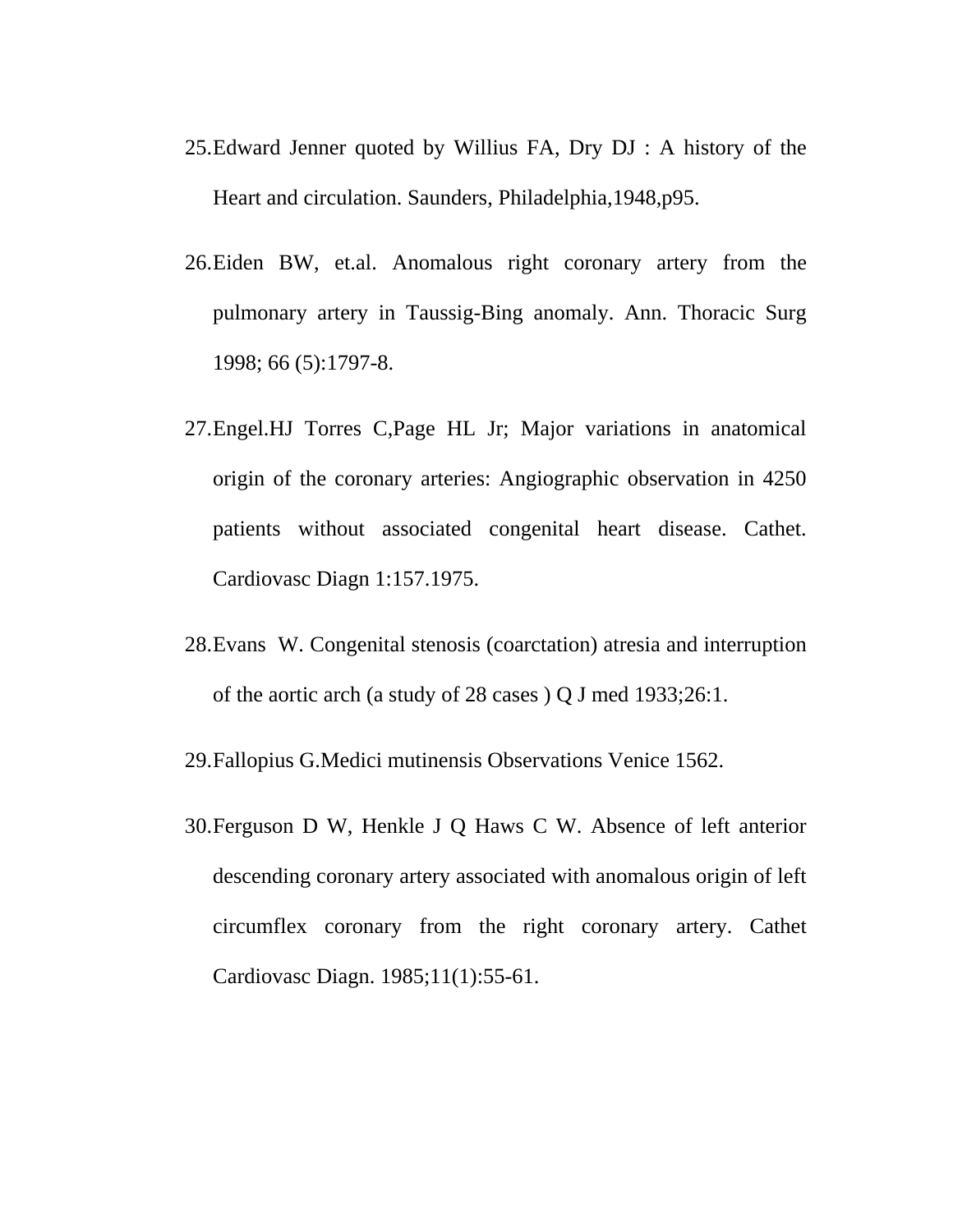- 31.Fernandes ED, Kadivar H, Hallman GL,Reul GJ, Ott DA, Cooley DA. Congenital malformations of the coronary arteries; the Texas Heart Institute experience Ann.Thoracic Surg 1992;54 (4); 732-40.
- 32.Fontella RS and Edwards JE. Congenital Cardiac diseases A review of 357 cases studied pathologically: Philadelpia., W.B.Saunders Co;P 291;1962.
- 33.Frescura C, Basso C, Angelini A, Anomalous origin of coronary arteries and risk of sudden death: a study based on an autopsy population of congenital heart disease. Human pathol 1998 Jul;29(7):689-95.
- 34.Fryett AG.Arch Roentg Ray.London,1905;51:112 cited by Gross L.
- 35.Gaudino M, Glieca F, Bruno P, Piancone FL, Alessandrini F, Possati G.Unusual right coronary artery anomaly with major implication during cardiac operations. Ann thoracic Surg 1997;64 (3);838-9.
- 36.George J,Reul. Revascularisation of the ischemic myocardium in cardiac surgery  $2<sup>nd</sup>$  edition 18,1984.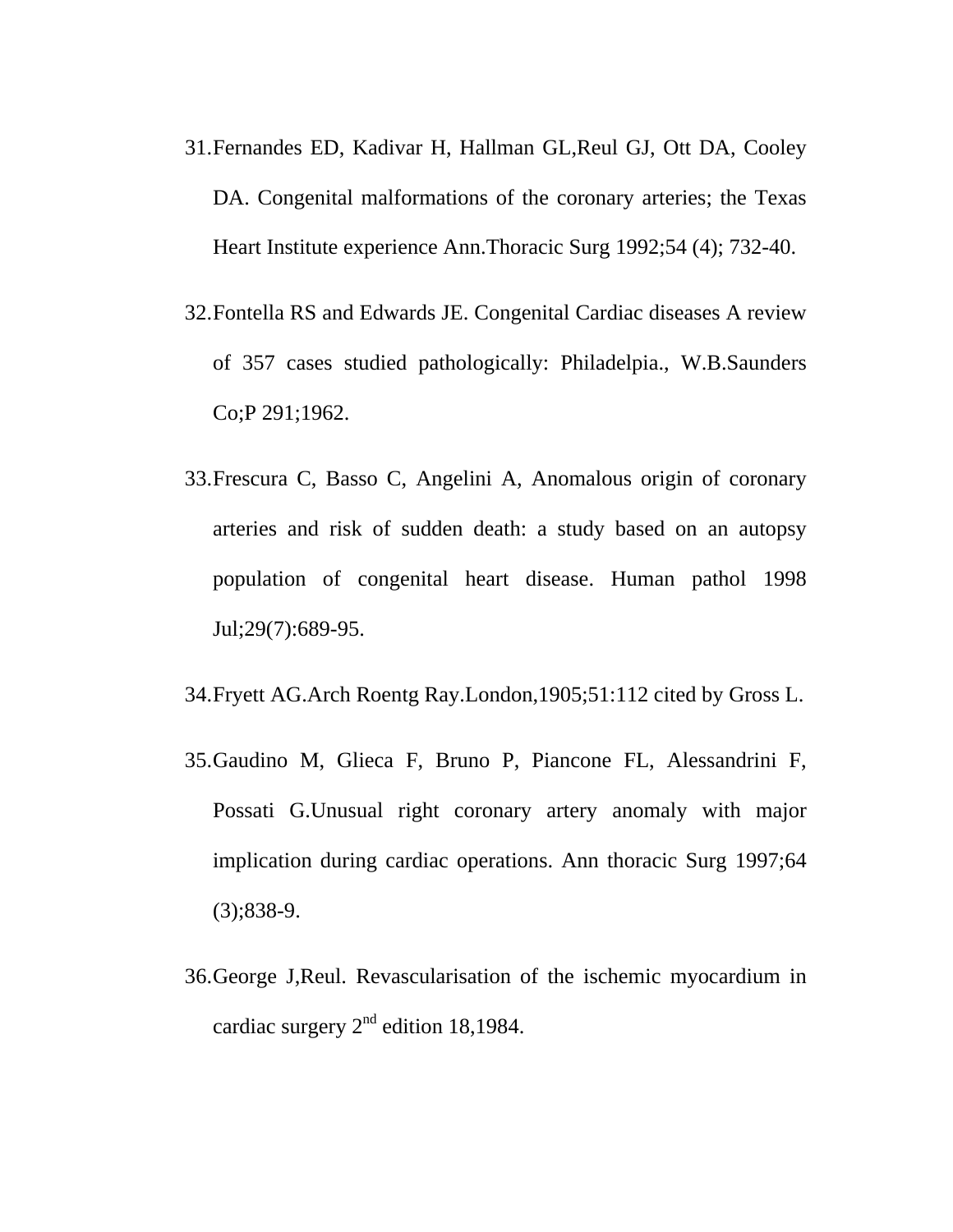- 37.Goswami KC, Das GS, Shrivastave S. Cross sectional and Doppler echicardiographic diagnosis of anomalous origin of the left coronary artery from the pulmonary artery and right coronary artery from the posterior aortic sinus. Int J.Cadiol 1998: 66 (1) :81-3.
- 38. Gray's Anatomy. 39<sup>th</sup> edition Cardiovascular p 1016-1017-1999.
- 39.Grossman's cardiac catheterization, Angiography, and Intervention; 6th edition-2000- Donald S, William Grossman, M.D.
- 40.Gupta SK,Abraham AK,Reddy NK, Moorthy SJ. Super numerary right coronary artery. Clin Cardiol 1987 10 (7);425-7.
- 41.Hacken Sellner HA Koronara nomalien unter 1000 anslesefrei unter such ten Herzen. Anat.Anz.1955;100-123.
- 42.Hass. G. Anat.Hefte. 1911: 43:629.
- 43.Hildebrand. Uber die method durch Einbringen von Schattengebenden Flussigkeiten Hohlorgane des korpers in Roentgnogramm sichkbar zu machen ROEFO 1900;11:96.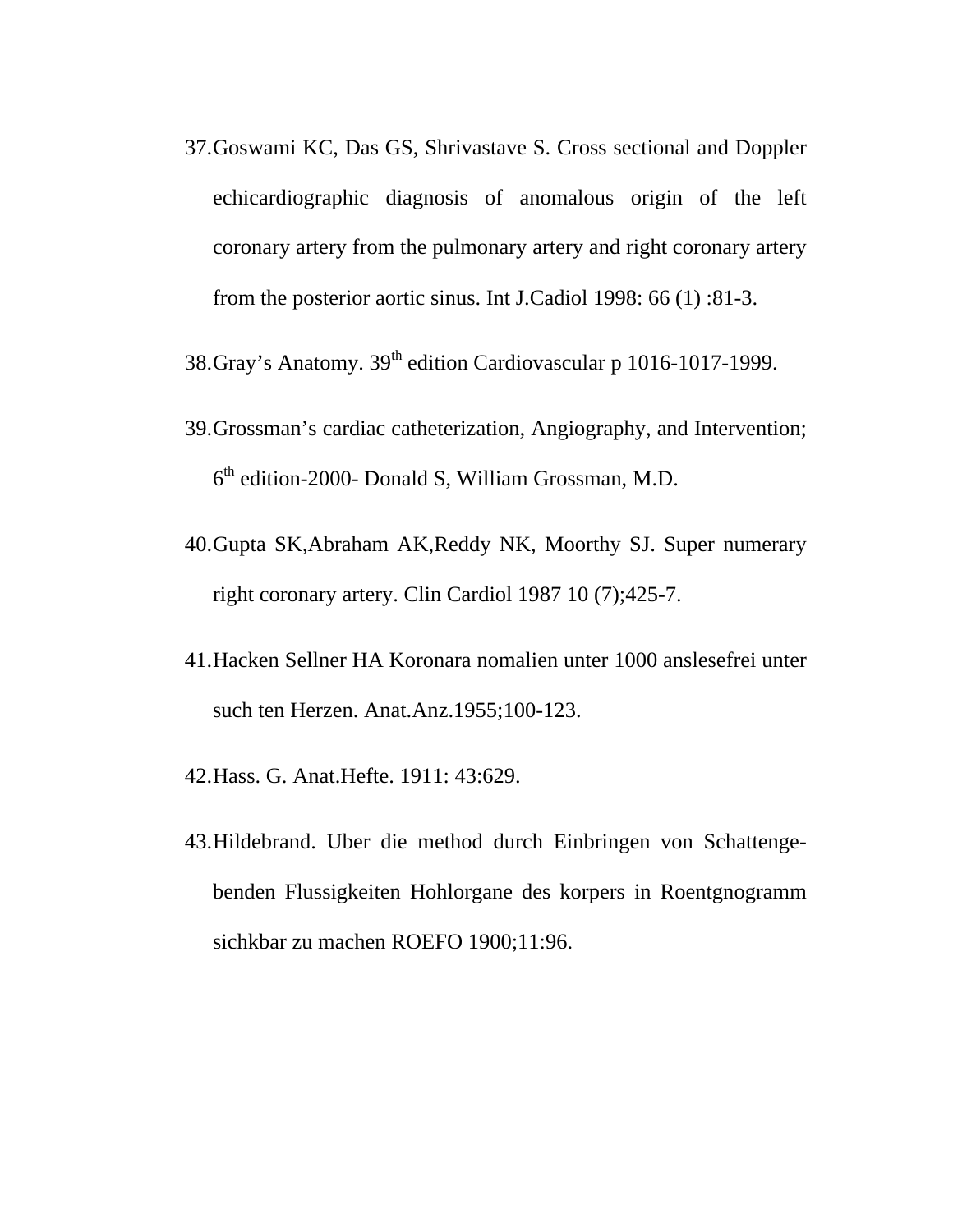- 44.Hobbs RJ, Millit HD, Raghavar PV et.al. coronary artery anomalies: clinical and therapeutic implications: cardiovas clin 12:43,1982.
- 45.Hughes MM. Anomalous origin of the right coronary artery from the left anterior descending coronary artery. Cathet Cardiovasc Diag 1997;42(3):308-9.
- 46. Hurst's The heart  $10^{th}$  edition Vol 1 2001 p 1165.
- 47.Hyrtl J Die-corrosion Anatomic und ihre Ergebnisse Wien 1873. Cited by Gross.L.
- 48.Itho K,Shudo T, Moriguchi J, Sato S, Tomioka H, Kinehara S, Hosomi Y, Hirano S, Asayama J, Nakagawa M. Two cases of anomalous origin of coronary artery from non-coronary sinus of Valsalva identified by transoesophageal echocardiography. Kokyu to Junkan 1993:41(7):677-81.
- 49.Ivan Stankovic,Milica jesic, Morphometric Characteristics of the Conal Coronary Artery, MJM 2004 8;2-6.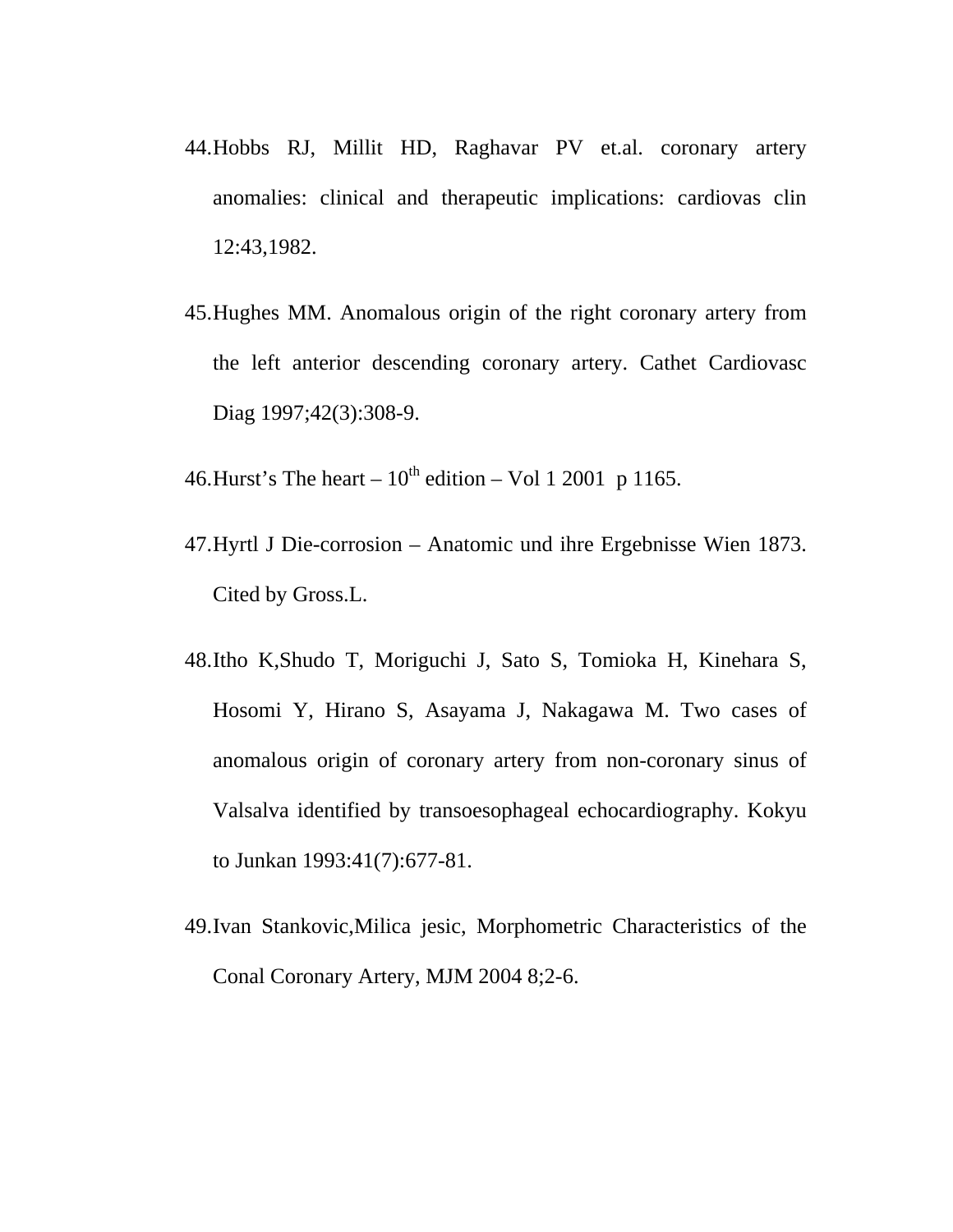- 50.James TN Anatomy of the coronary arteries. Newyork Hoeber Medical division, Harper and Row 1961:1-50.
- 51.James TN.Small arteries of the heart. Circulation 2:56;1977.
- 52.John A. Bittl and David C. Levin-coronary arteriography 249;1997 in Heart disease edited by Eugene BraunWald vol.I 1997.
- 53.John W. Kirklin and Brian G.Barratt-Boyes. Anatomy, dimensions and terminology in cardiac surgery  $2<sup>nd</sup>$  edition vol.I,p 21;1993.
- 54.Keith A and Flack M: The form and nature of the muscular connections between the primary divisions of the vertebrate heart J.Anat.Physiol. 41: 172-189;1907.
- 55.Kimbiris D, Iskandrain AS, Segal BL, Bemis CE Anomalous aortic origin of the coronary arteries. Circulation 58: 606;1978.
- 56.Koch,W; Uber die Blutversorgung des Sinusknotens und etwaige Beziehungen des letzteren zum Atrioventrikulark-noten. Munchen. Med. Wschr 56; 2362-2364,1909.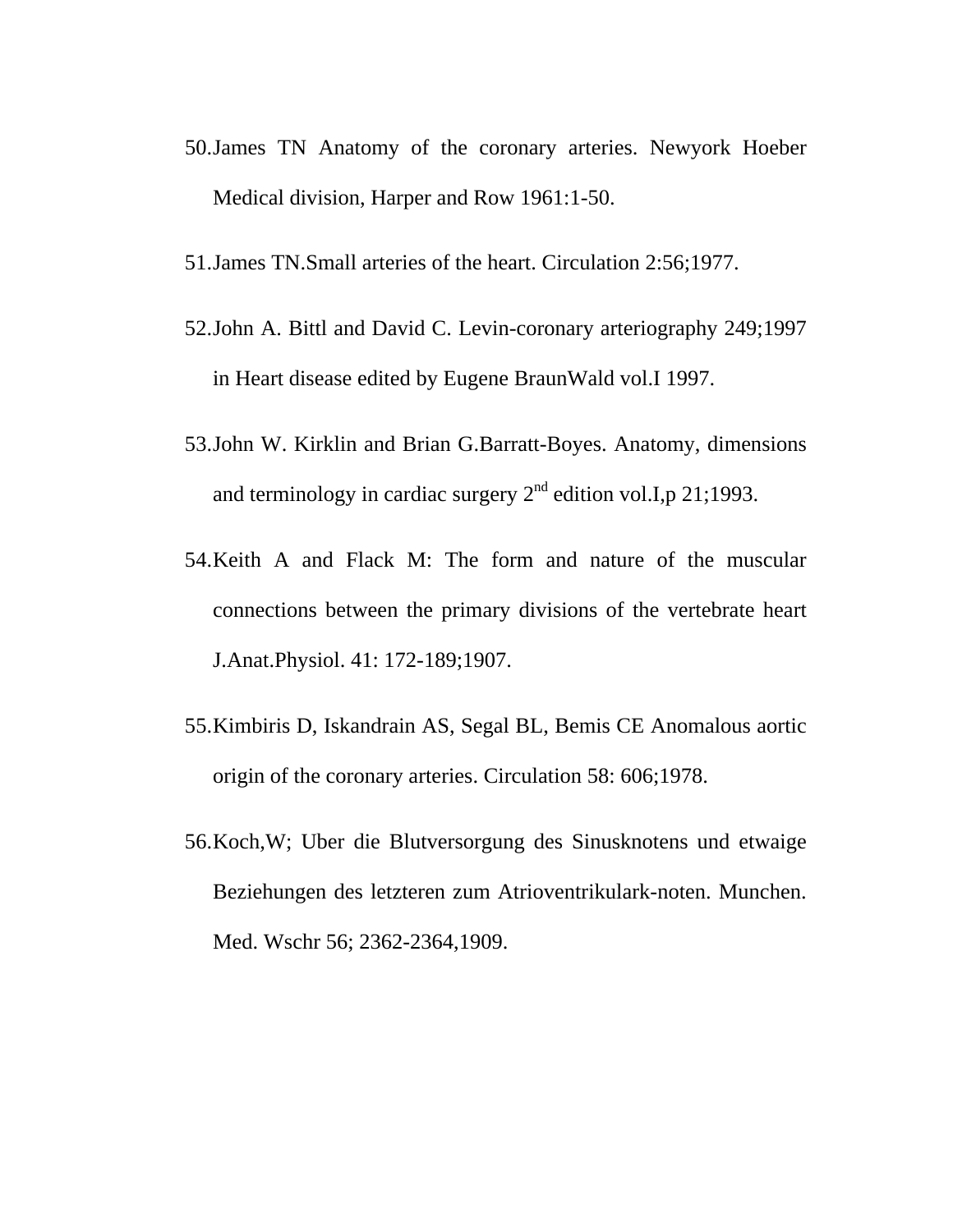- 57.Kolodziej AW, Lobo FV, Walley VM,-Intra-atrial course of the right coronary artery and its branches Can J.Cardiol 1994 10  $(2):263-7.$
- 58.Krause W.Veber den Ursprung einer access orischen a Coronaria cordis ans der a pulmonalis Z Rat Med 1865;24:225-7.
- 59.Krumbhear EB,Erlich WE, Vareieties of single coronary artery in man occurring as isolated cardiac anomalies Am. J.Med. Sci. 1938 : 196 :407.
- 60.Kugel, M.A.Anatomical studies on the coronary arteries and their branches I Arteria anastomotica auricularis magna. Amer.Heart J. 3;260-270,1928.
- 61.Kyriakidis, M.K. Kouraouklis, C.B; Papaioannou, J.T.et.al. Sinus node coronary arteries studied with angiography. Am. J. Cardiol 51:749,1983.
- 62.Levin DC,Beckmann CF, Garnic JD, Carey P, Bettmann MA. Frequency and clinical significance of failure to visualize the conus artery during coronary arteriography. Circulation 1981;63;833.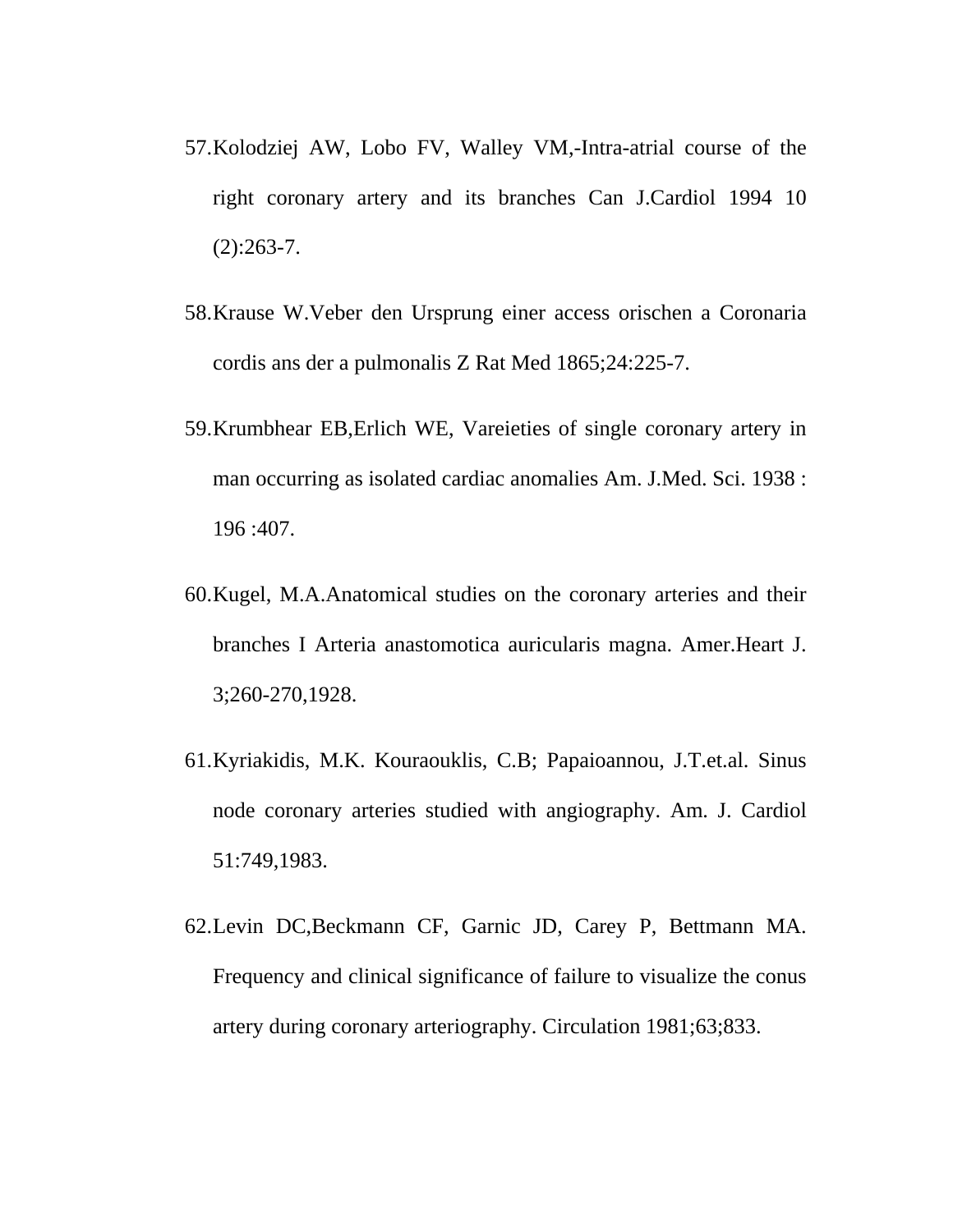- 63.Liberthson RR, Dinsmore RE, Fallon JT. Aberrent coronary artery origin from the aorta: Report of 18 patients. Review of literature and delineation of natural history and management Circulation 59;748,1979.
- 64.Liberthson RR, Gang DL, Custer J: sudden death in an infant with aberrant origin of the right coronary artery from left sinus of Valsalva: case report and review of the literature. Pediatr cardiol 4:45,1983.
- 65.Lillehei CW, Bonnabeau RC, Jr Levy MJ, Surgical correction of aotic and mitral valve disease by total valve replacement. Geriatrics 1964:19:240-264.
- 66.Lipton M J, Barry,williah H, Obrez,Ivo, Silverman J F, Wexler L; Isolated single coronary artery. Diagnosis, Angiographic classification and clinical significance. Radiology, 130:39,1979.
- 67.Longenecker CG,Reemtsma K.Creech O.Jr. Surgical implications of single coronary artery : A review and two case reports. Am. Heart J1961;61: 382-386.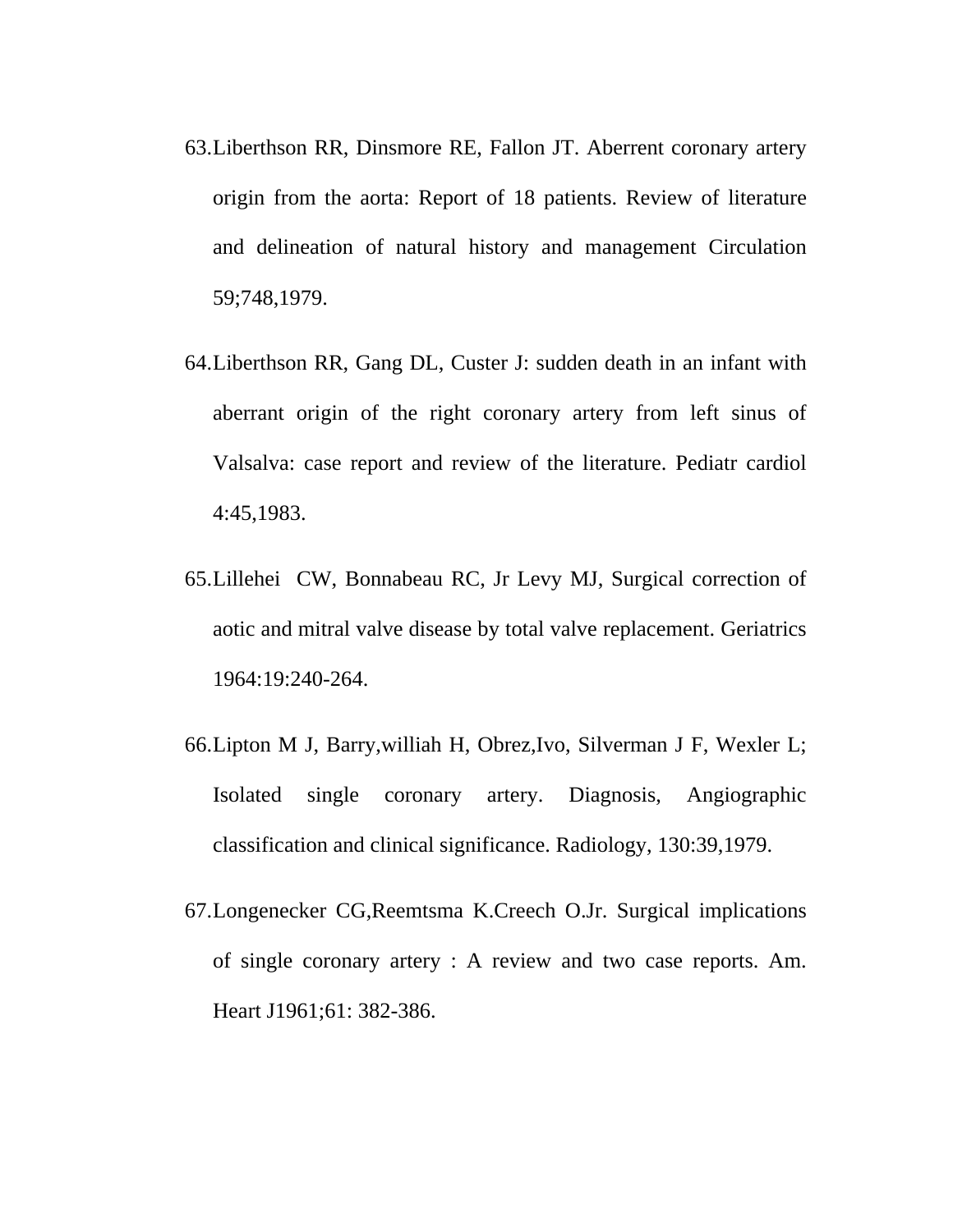- 68.Mahowald Jm, Blieden LC,Coe JI, Edwards JE. Ectopic origin of a coronary artery from the aorta Chest 1986:89:668-672.
- 69.McAlpine WA,Heart and coronary arteries ; an anatomical atlas for clinical diagnosis, radiological investigation and surgical treatment-New York; Springer – Verlag 1975.
- 70.Maluf MA et.al. Anomalous origin of the right coronary artery from the pulmonary artery. Ann. Thoracic Surg 1999;68(1);292-3.
- 71.Mason Sones J.M. Jr Cine cardioangiography. Pediat. Clin. North America, 5:945,1958.
- 72.McManus BM, Gries LA, Ness MJ, Galup LN. Anomalous origin of the right coronary artery from the left sinus of Valsalva. Pediatr Pathol 1990;10 (6): 987-91.
- 73.Miyazaki M, Kato M, The development study on the third coronary artery of human being. Gagenbaurs Morphol Jahrb 1986; 132(2);195-204.
- 74.Nath A, Kenneat JD, Politte L L, Sanfelippo J F, Albert MA, Anomalous right coronary artery arising from the mid portion of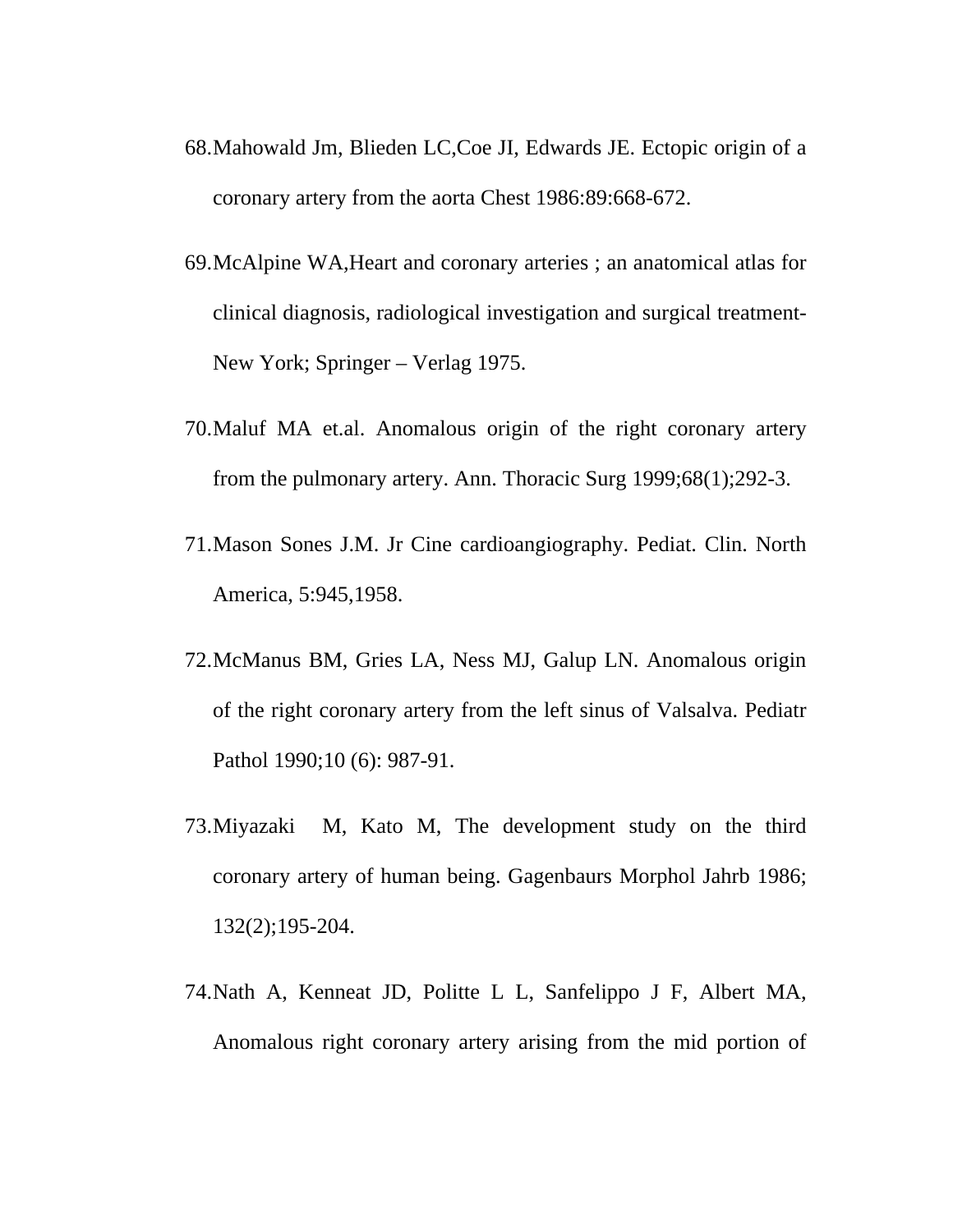the left anterior descending coronary artery. Angiology 1987,38 (2pt 1);142-6.

- 75.Nohara R, Kambara H. Murkami T, Kadota K, Kawai C.Giant coronary to bronchial arterial anastomosis complicated by myocardial infarction. Chest 1983;84 (6): P 772-774.
- 76.Nussbaun A, Uber das Gefassy stem des Herzens. Arch Mikorobiol Anat 1912;80:450.
- 77.Ogden JA. Congenital abnormalities of the coronary arteries Am.J card.1970;25;474.
- 78.Ogino H.et.al. High origin of the right coronary artery with congenital heart disease. Ann.Thoracic Surg 1999:67(2):558-9.
- 79.Okuyama et.al. Anomalous origin of the right coronary artery from the left ventricle in an adult Jpn Heart J.1995:36(1):115-8.
- 80.Park K. Coronary artery diaease IN Parks Text book of preventive and social Medicine.  $18<sup>th</sup>$  edition 2005.
- 81.Partridge J.B High left ward origin of the right coronary artery Int J.Cardiol 1986;13(1) : 83-8.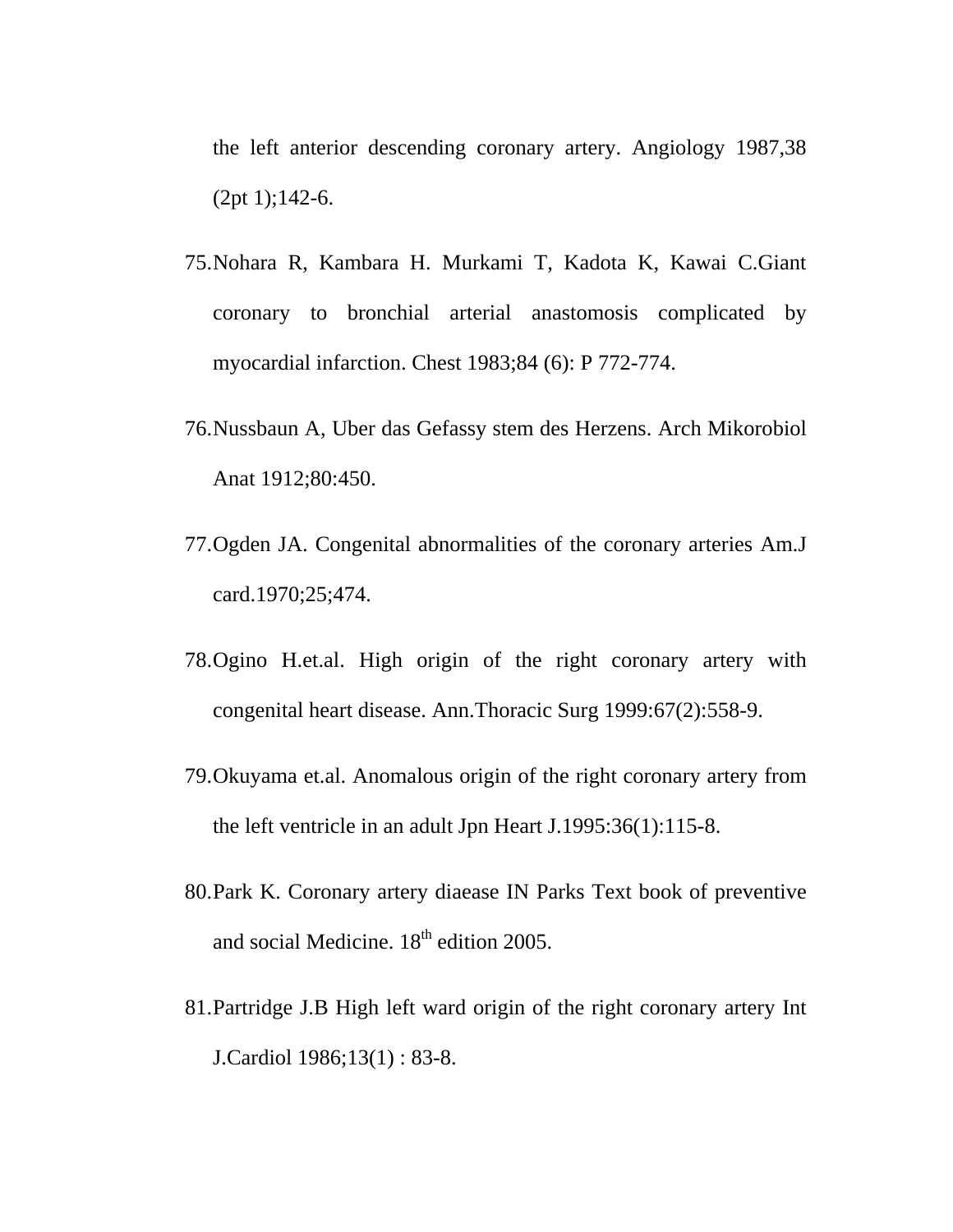- 82.Patelenz T. Extra coronary blood supply of the sinu-atrial (Keith-Flack's node) Cadiologia 47 :57-67;1965.
- 83.Paulin S.coronary angiography ; a technical, anatomic and clinical study. Acta Radiol (stockh) 1964 : 233.
- 84.Rahmatullah SI, et.al. Separate orgins of all three major coronary arteries from the right sinus of Valsalva; a rare coronary artery anomaly. Cardiology 1998 ; 90(1)72-4.
- 85.Reemtsma K,Longenecker, CG., and Creech O., Jr.:surgical anatomy of the coronary artery distribution in congenital heart disease, Circulation 24:782,1961.
- 86.Riolanus J.Anthropographia, Lutetiae Parisiorum Paris 1649.
- 87.Roberts WC, Siegel RJ, Zipes DP: Origin of the right coronary artry from the left sinus of Valsalva and its functional consequences: Analysis of 10 necropsy patients. Am J.Cardiol 49:863, 1982.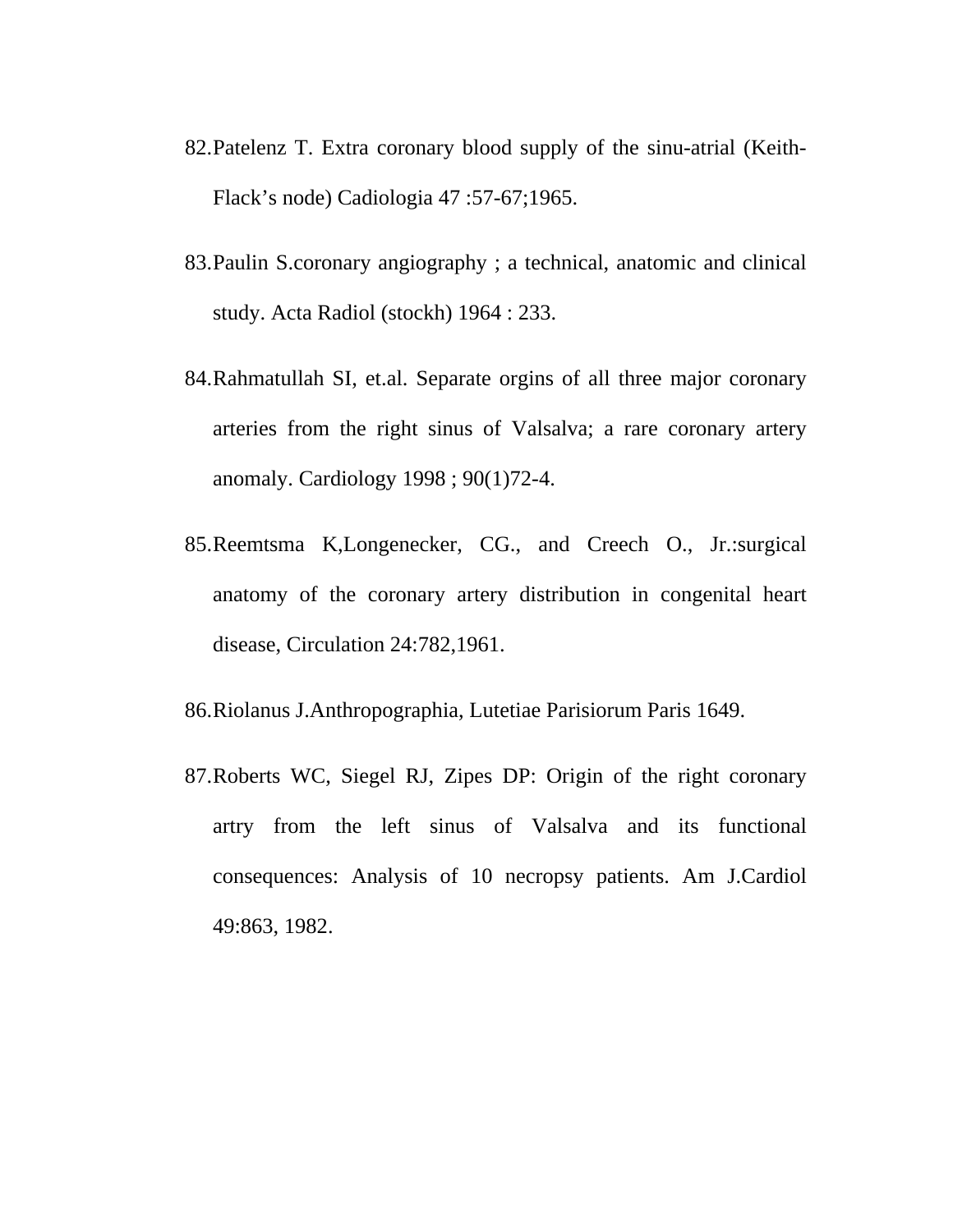- 88.Roberts WC,Morrow AG. Compression of anomalous left circumflex arteries by prothetic valve fixation rings. J.Thoracic Cardiovasc.Surg.1969;57:831-837.
- 89.Schlesinger M.J (1940). Relation of anatomic pattern to pathologic conditions of the coronary arteries, Arch Path, 30:403-415.
- 90.Schlesinger M.J.Zoll P.M.Wessler S: The conus artery third coronary artery Am.Heart. J.1949:38:823.
- 91.Schulze WB, Rodin AE,Anomalous orgin of both coronary arteries Arch. Patho. 1961;72:36-46.
- 92.Sharbaugh AH. White R.S Single coronary artery. Analysis of the anatomic variation, clinical importance and report of five cases JAMA 230;243;1974.
- 93.Smith JC Review of single coronary artery with report of 2 cases Circulation 1 : 1168;1950.
- 94.Spring D J.Thomson J H. Severe Atherosclerosis in the 'single coronary artery' Report of a previously undescribed pattern. Am J.cardio 1973;31:662-665.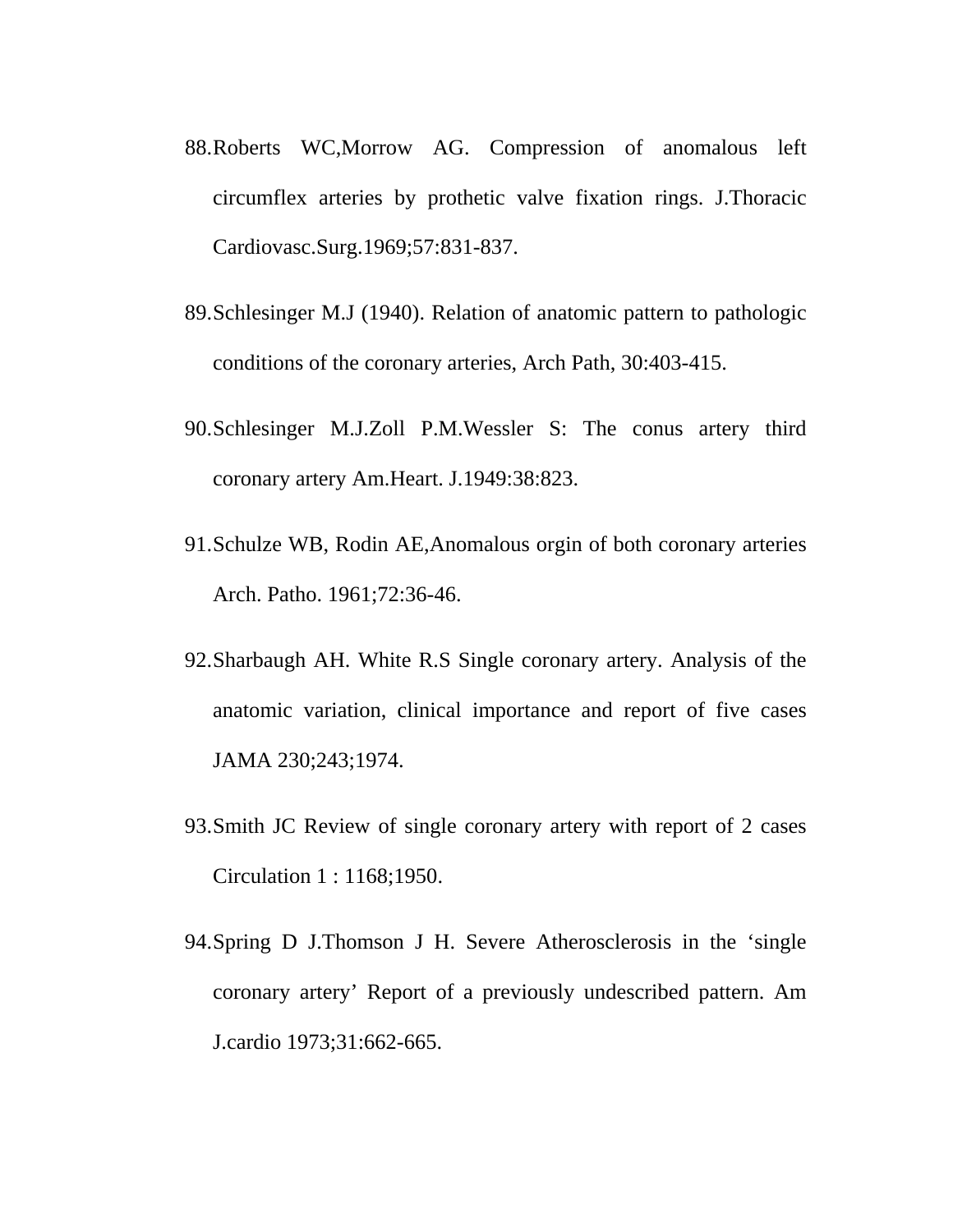- 95.Sven Paulin Normal coronary Anatomy in Abrams Angiography 4<sup>th</sup> edition Edited by Stanley Baum P583-596:1997.
- 96.Thakur R, Dwivedi SK, Puri VK. Unusual "High take off"of the right coronary artery from the ascending aorta. Int J Cardiol 1990 26(3); 369-71.
- 97.Thompson SI, Vieweg WV, Alport JS, Hagan AD: Anomalous origin of the right coronary artery from the left sinus of Valsalva with associated chest pain: Report of two cases Cathet Cardiovas Diagn 2:397, 1976.
- 98.Topez O., De Marchena E, Perin E, Sommer LS, Mallon SM, Chahine RA; Anomalous coronary arteries: Angiographic findings in 80 patients. Int J Cardio 34: 129-138, 1992.
- 99.VanLangenhove G et.al Intralobar pulmonary sequestration supplied by the right coronary artery. Cathet Cardiovas. Interv.1999 47(2):218-20.
- 100. Vieussens R.Nouvelles decouvertes sur le Coeur paris 1796.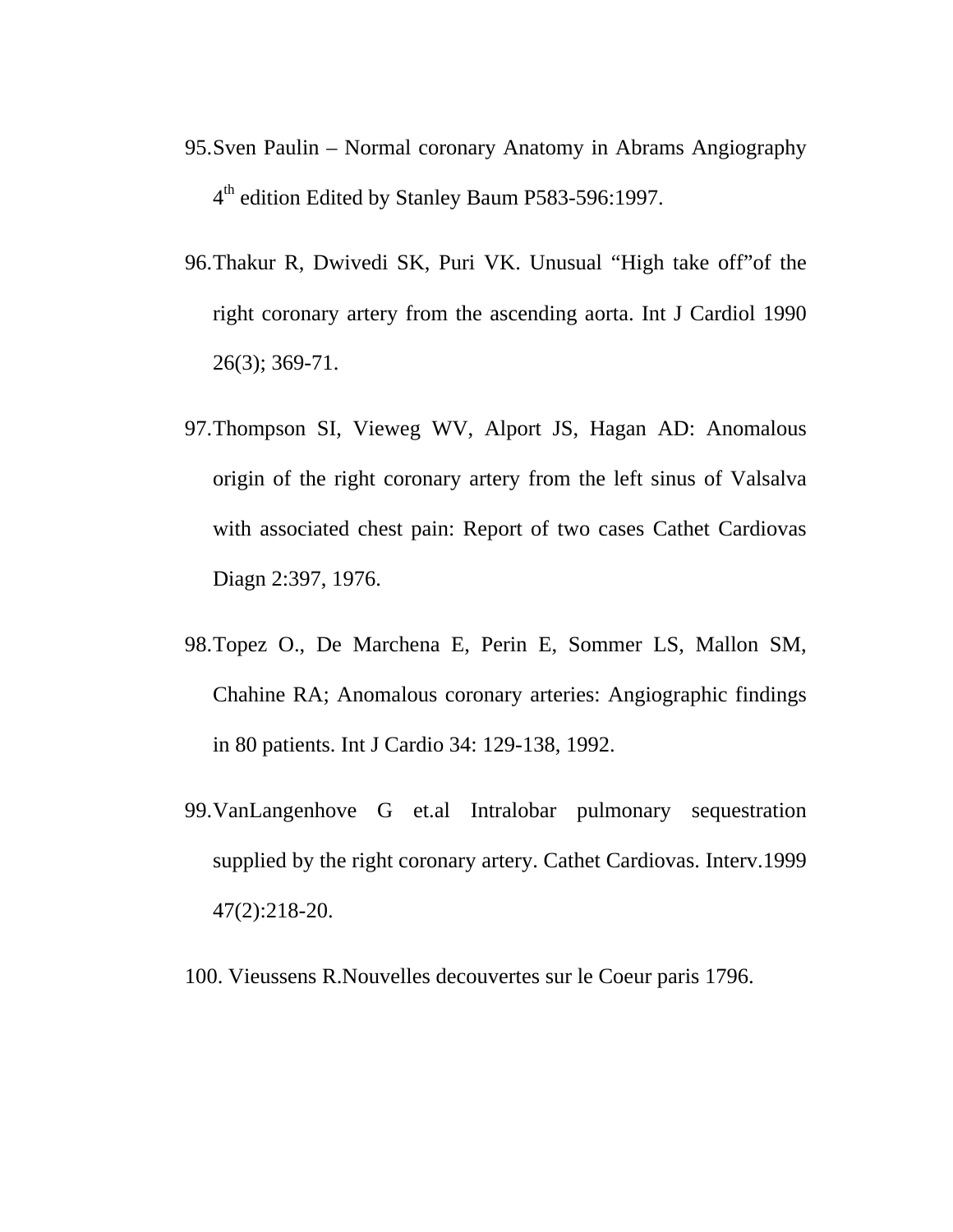- 101. Vladover Z,Neufeld HN, Edwards JE: Pathology of coronary disease Semin Roentgenol 7:376-394; 1972.
- 102. Vogelbach KH,Edmiston WA, Stenson RE. Coronary artery left ventricular communications; A report of two cases and review of the literature. Cathet. Cardiovasc. Diagn. 5;159:1979.
- 103. William C. Major anomalies of coronary arterial origin seen in adulthood. Curriculum in Cardiology American Heart Journal May 1986; 956.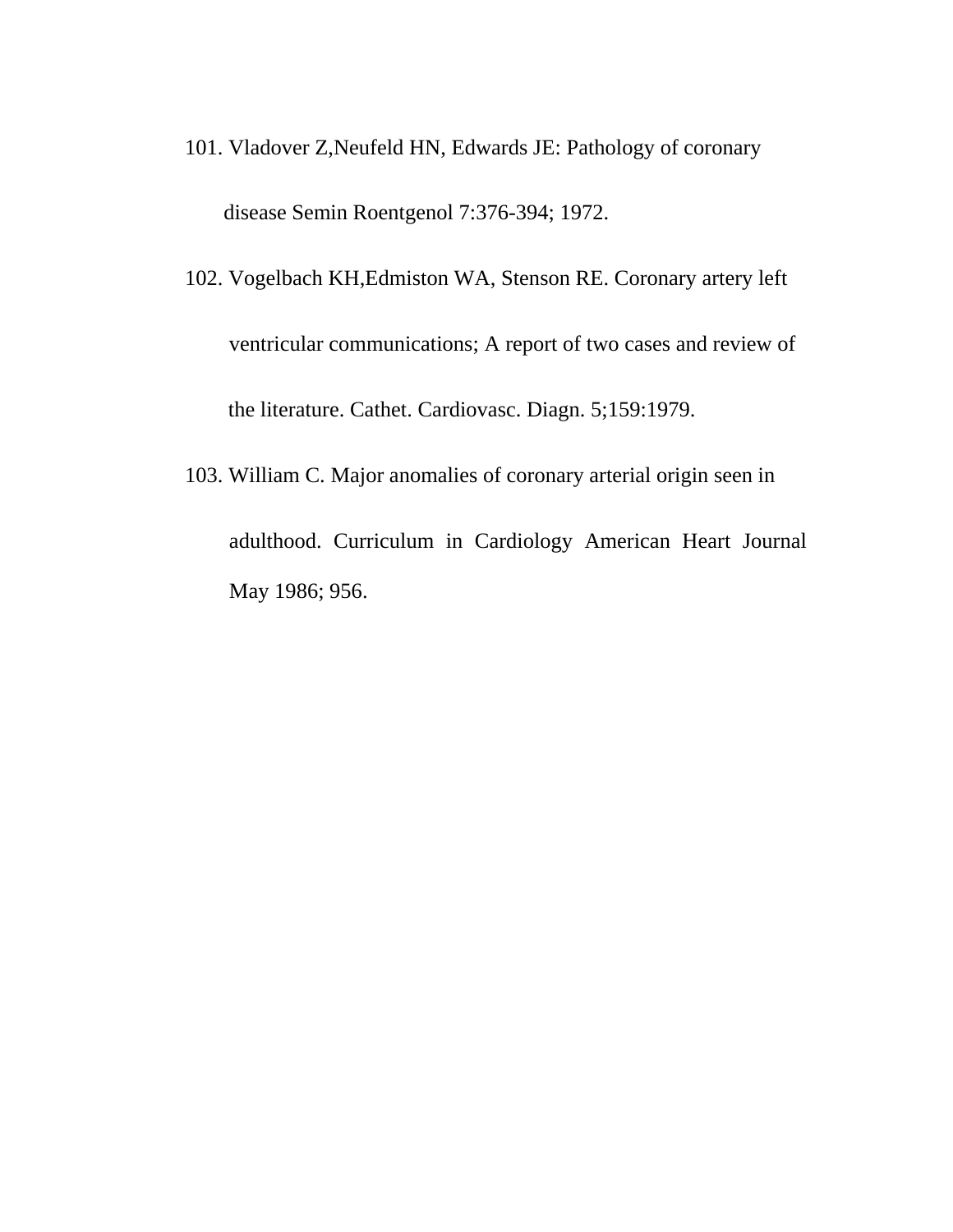

**THE 50 SPECIMENS OF THE PRESENT STUDY**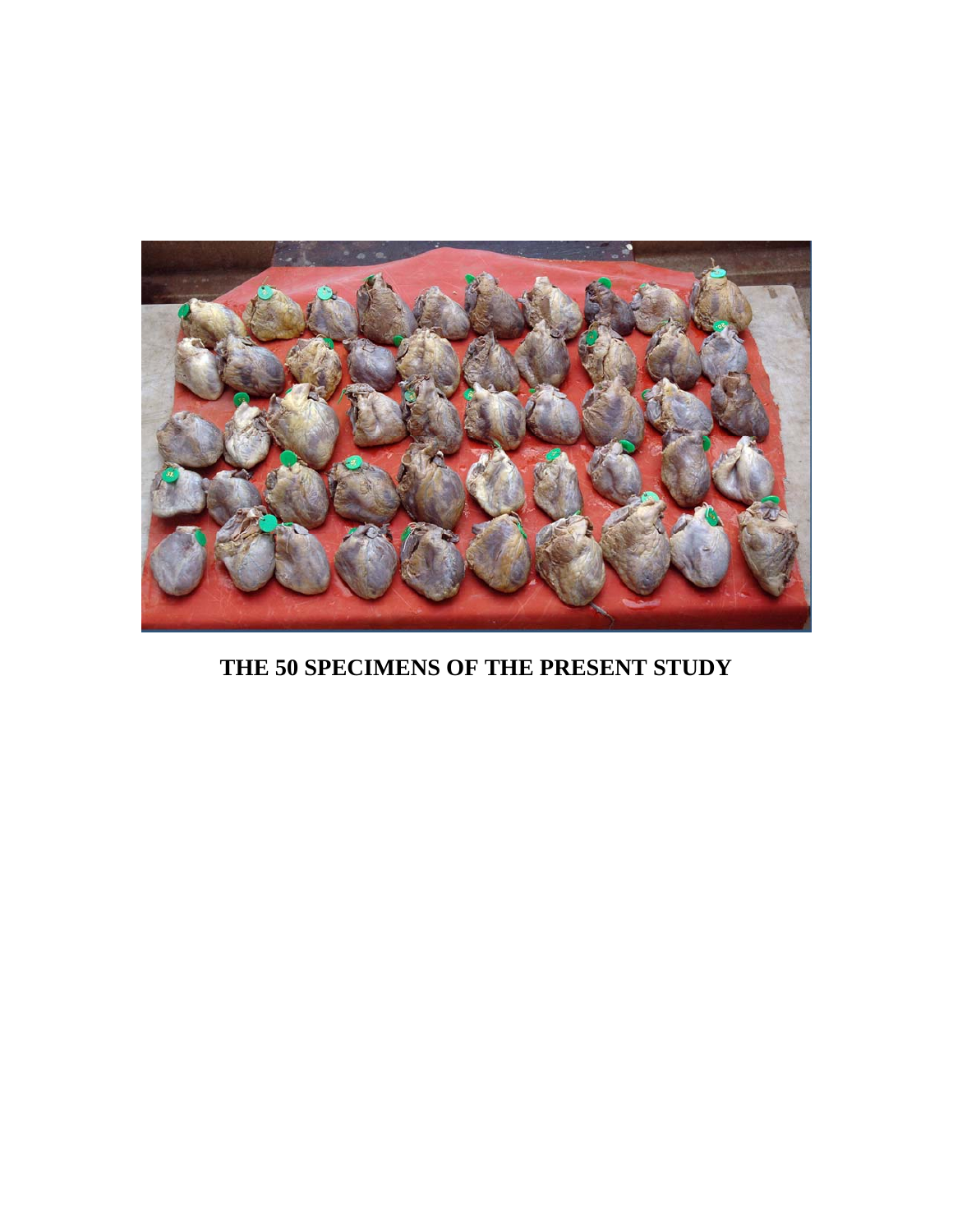

**Fig.no 1- Right Coronary Ostium at the Left Posterior Aortic Sinus**  →**Right Coronary Ostium** →**Left Coronary Ostium** 

## **DIAGRAM 1. LOCATION OF OSTIUM**

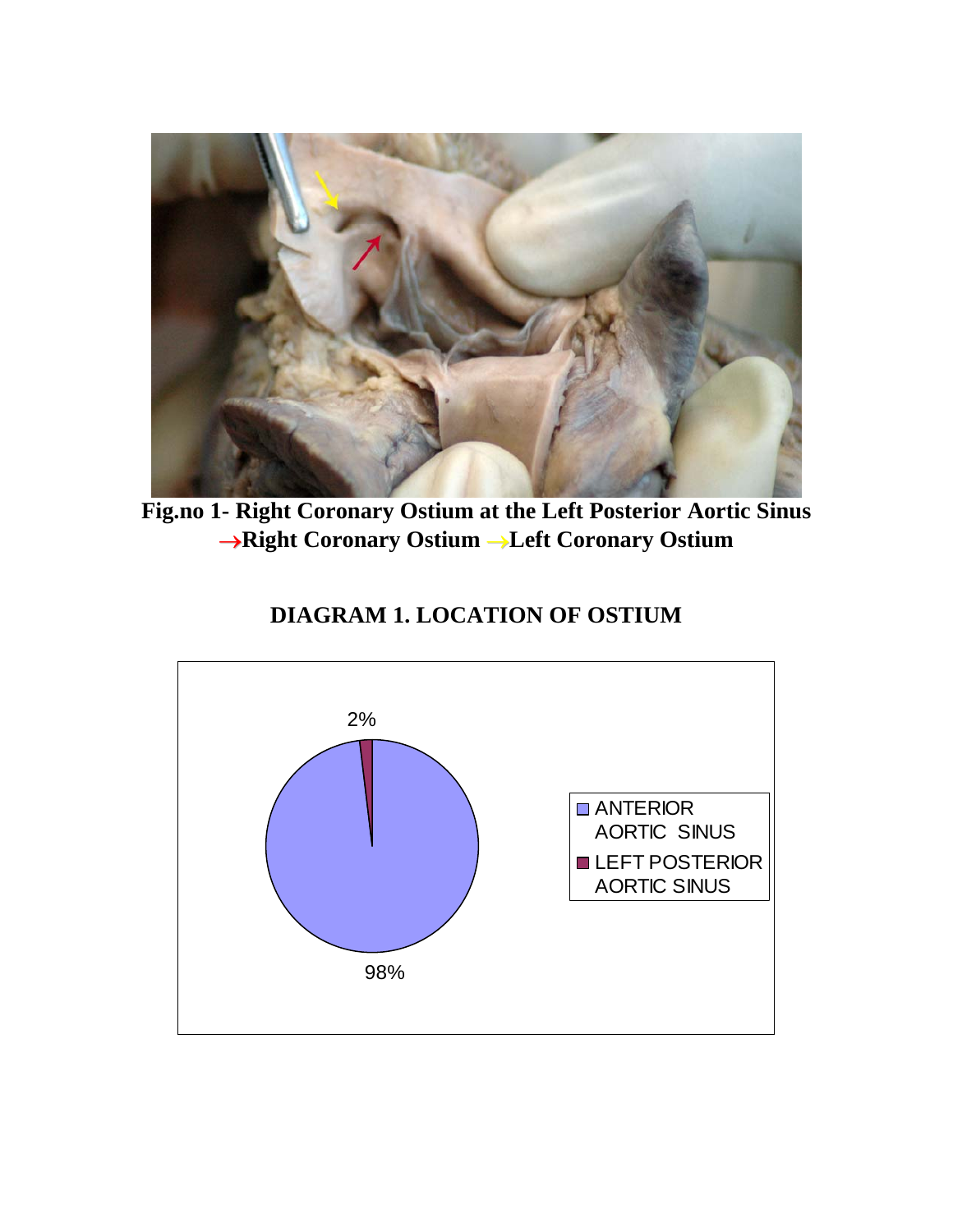

**Fig no. 2- Right Coronary Ostium – Below STJ** 



**Fig no- 3 Right Coronary Ostium – AT STJ**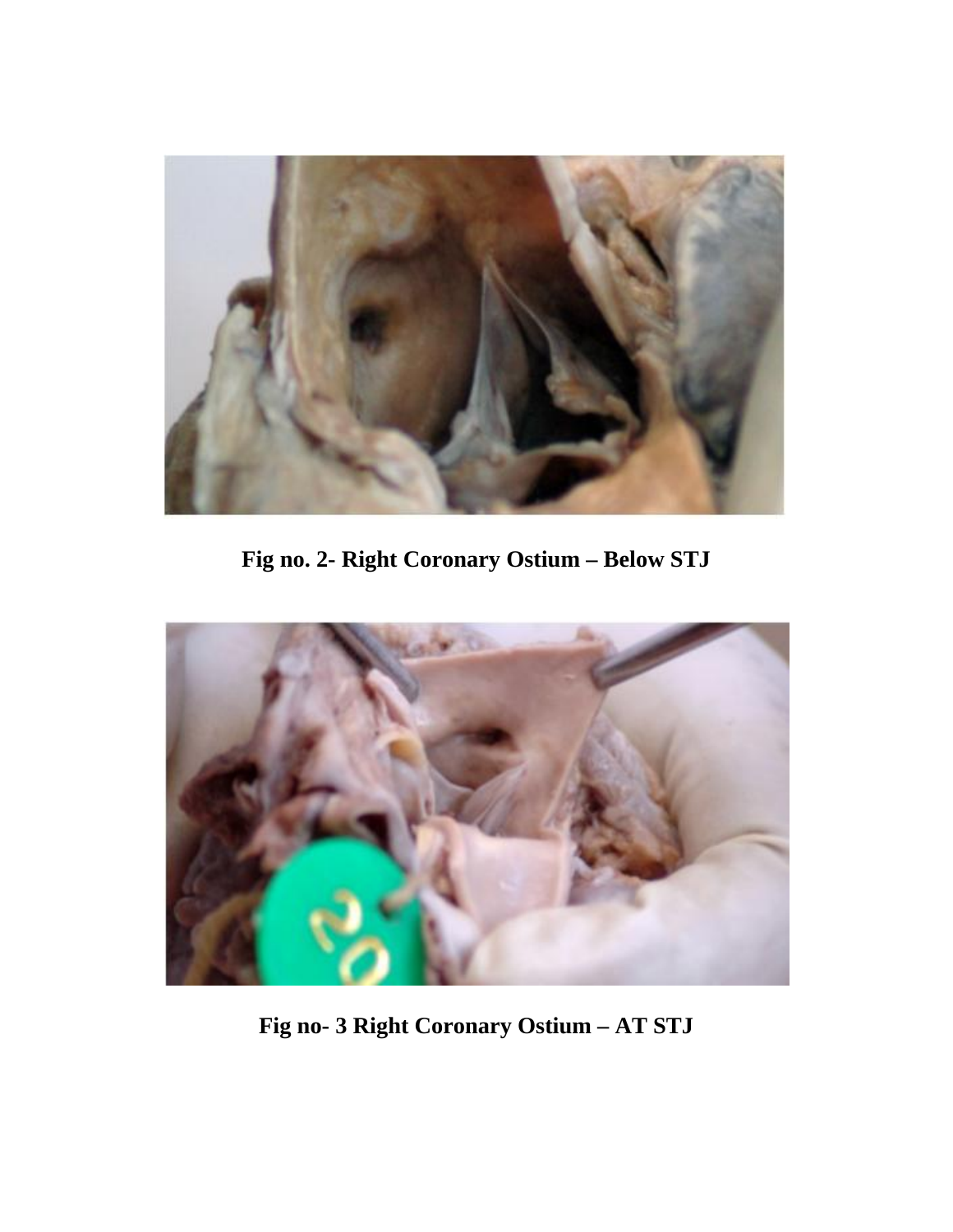

**Fig.no 4- Variation in the Course of RCA**  → **RCA** →**Right Coronary Sulcus** 



**Fig no. 5 –First Segment of RCA**  → **. Right Conus Artery**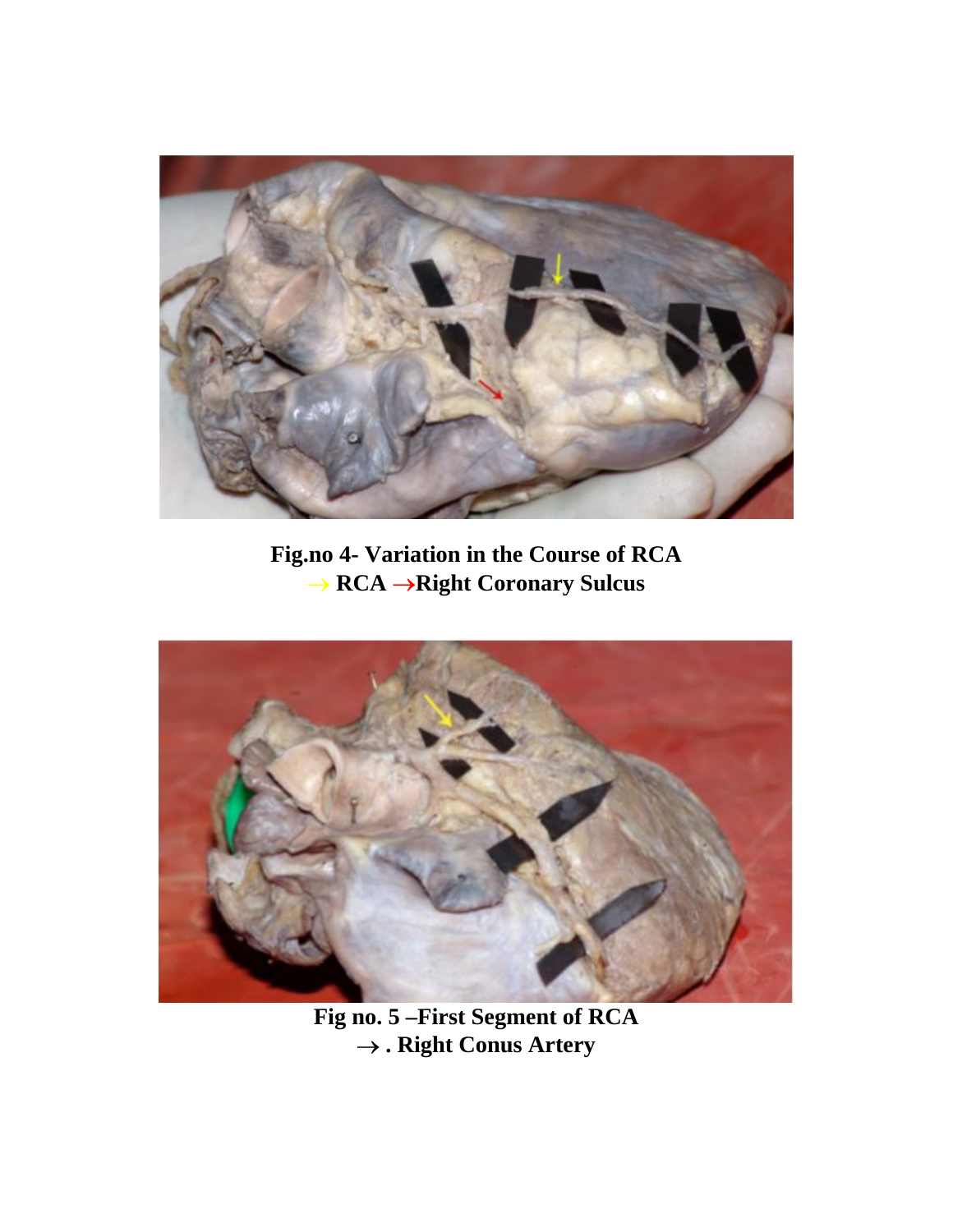

**Fig.no 6 –SA Nodal Artery And Right Conus Artery From RCA**  → **SA Nodal Artery** → **Right Conus Artery** 



**Fig.no 7- The Right Coronary Artery with its Right Marginal Branch**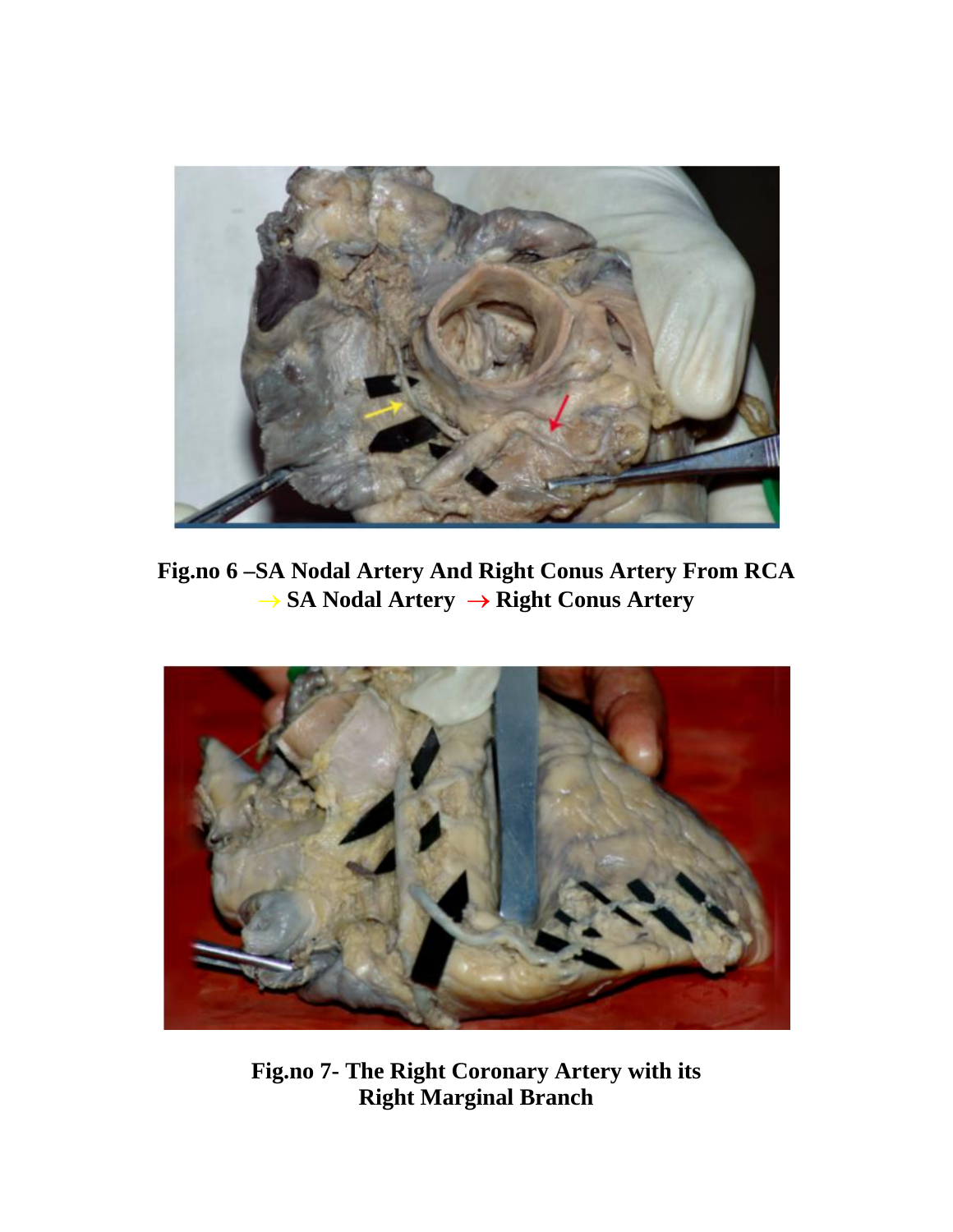

**Fig.no.8 – Rt Marginal Artery Running Across the Diaphragmatic Surface** 



**Fig.no. 9** →**Ostium For Third Coronary Artery** → **Ostium For Right Coronary Artery**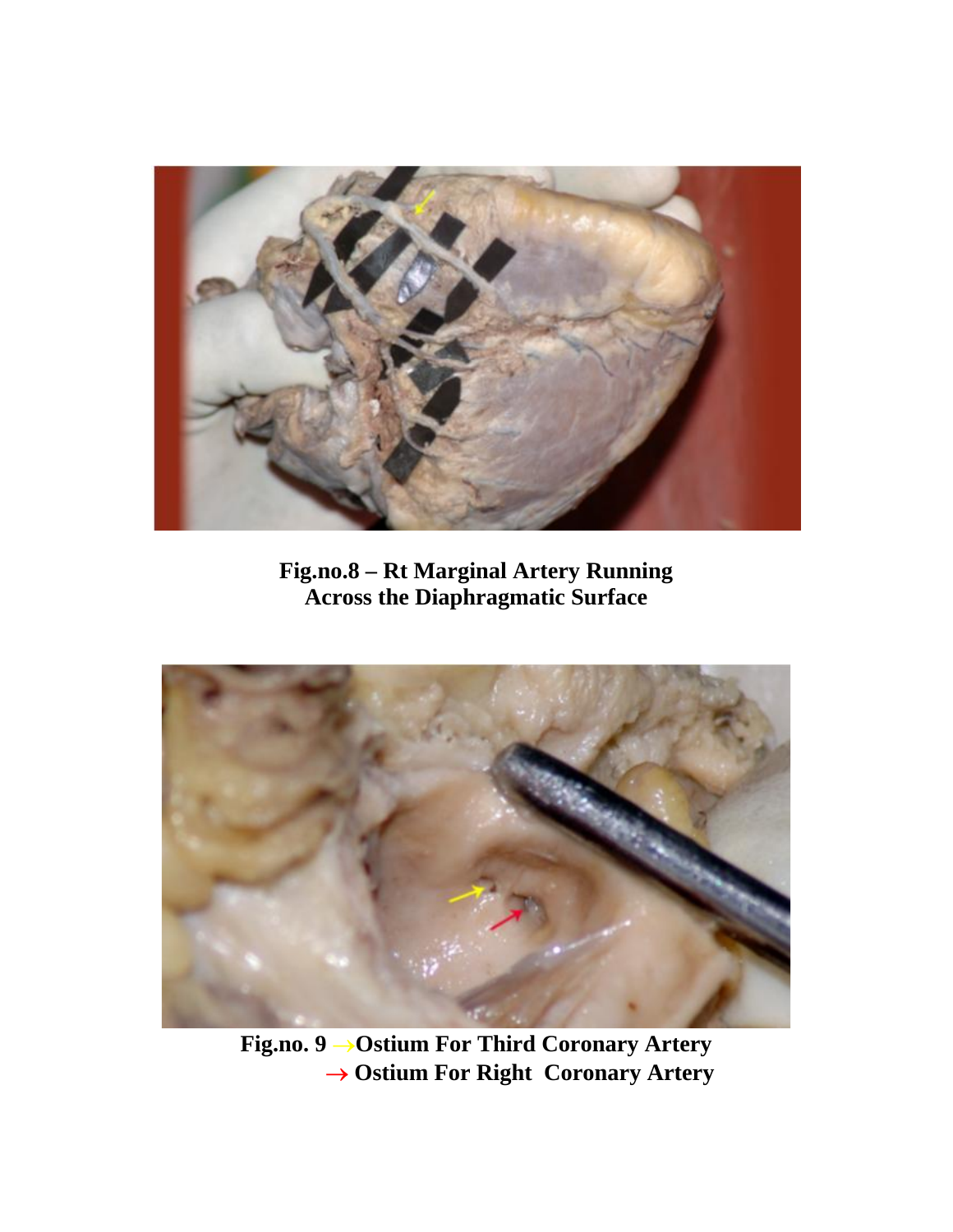

**Fig.no 10- Parallel Branches to PIVA**  → **- PIVA,** →**- Parallel Branches** 



**Fig no -11 PIVA Dividing into Two Branches**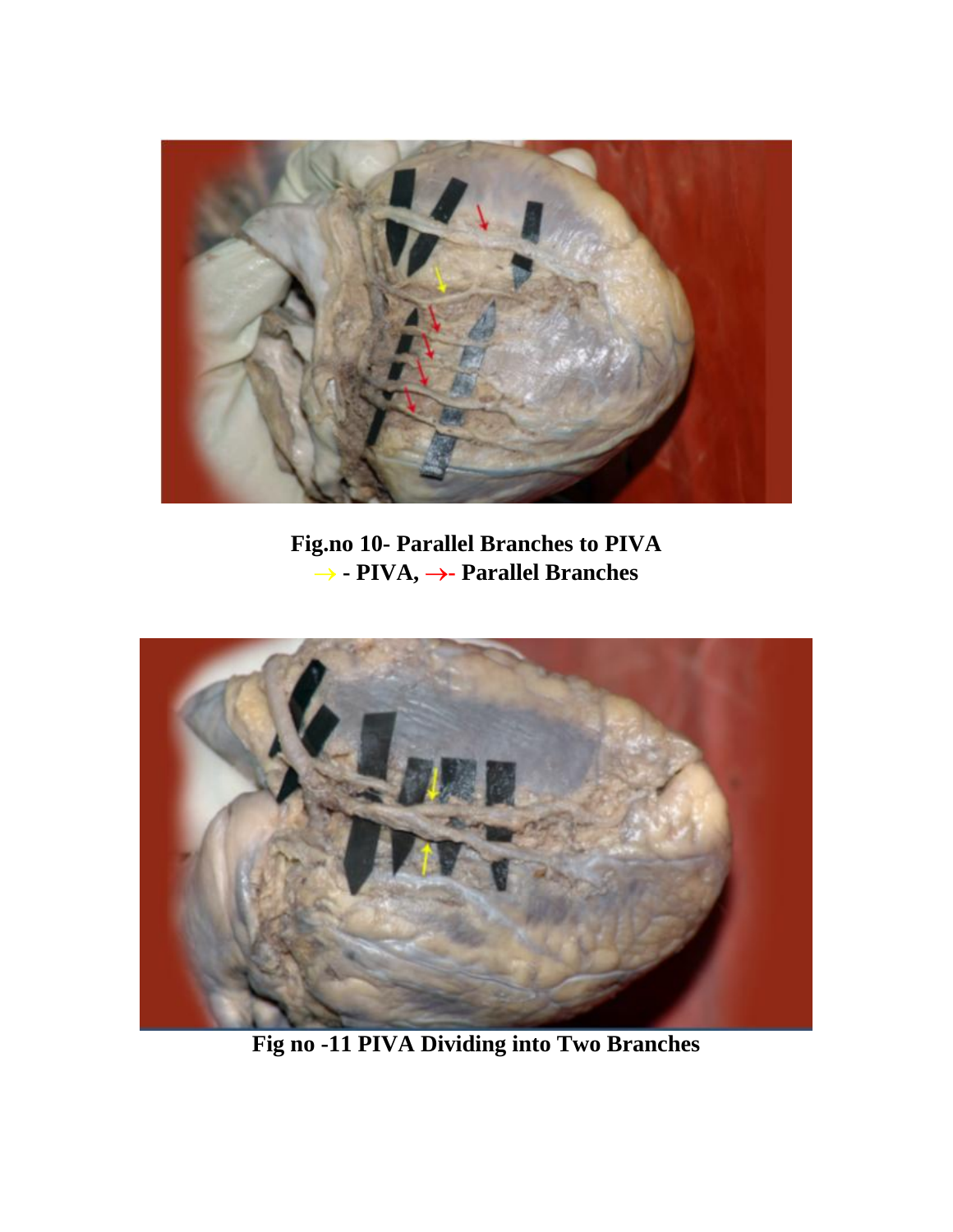

**Fig. no. 12 – PIVA Crossing the PIVS and Running Across the Diaphragmatic Surface** 



**Fig. no. 13- Ventricular Branch of RCA Running Across the Diaphragmatic Surface Towards Apex**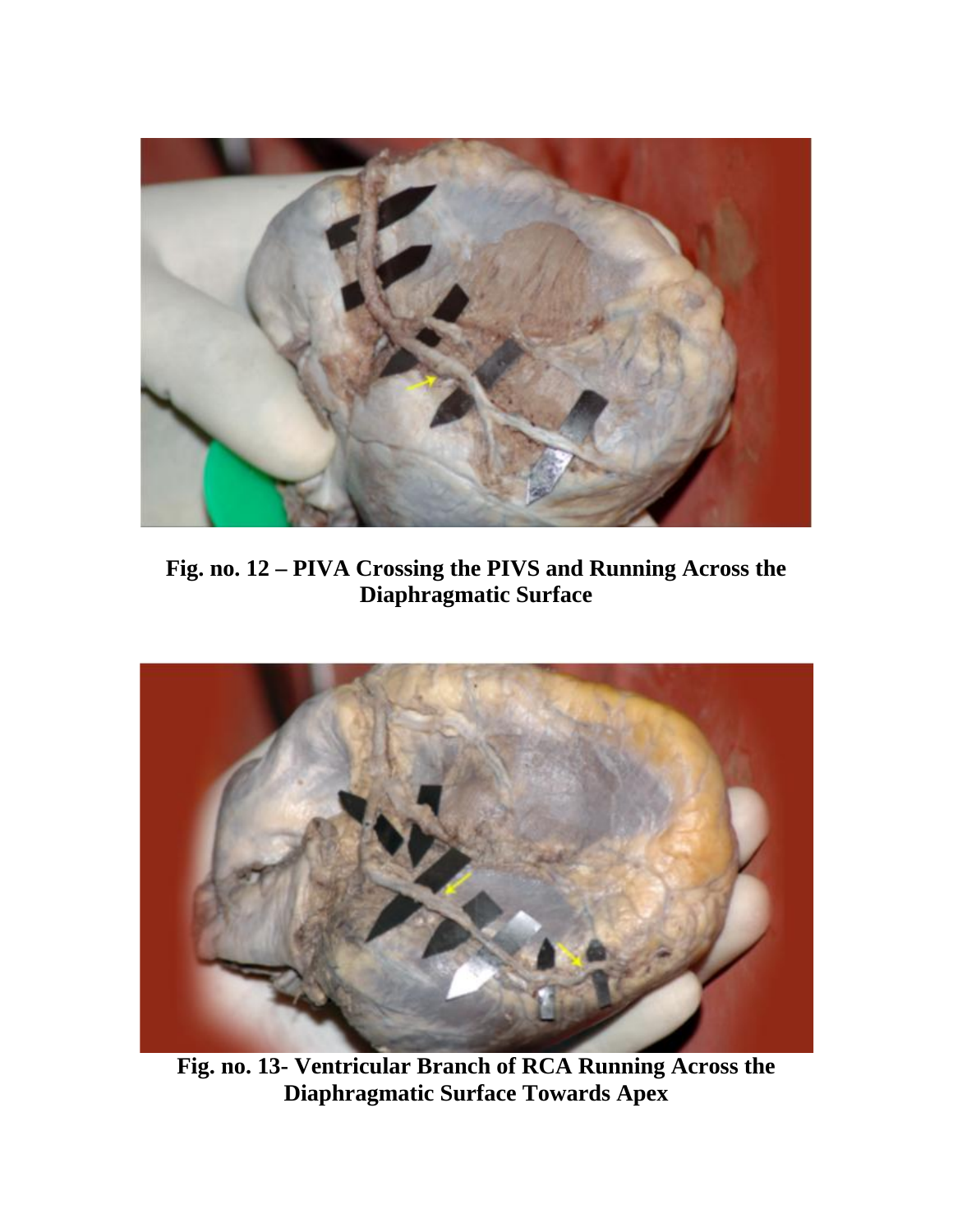

**Fig. no 14 – Termination of RCA Between Crux and Left Margin** 



**Fig.no 15 – Termination of RCA at the Right Margin**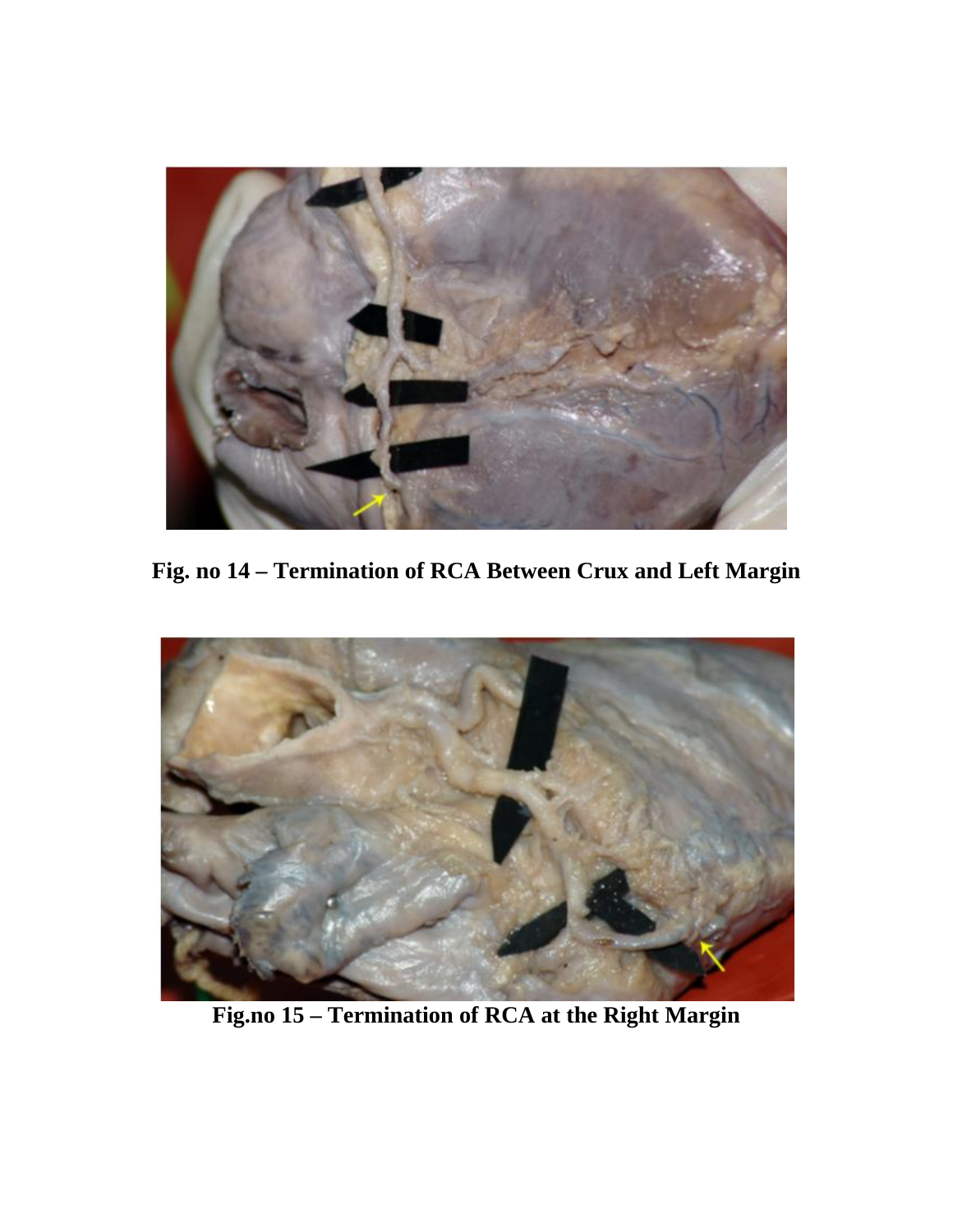

**Fig.no 16 – Termination of RCA Between Right Margin & Crux** 



**Fig.no 17 – Termination of RCA at Crux**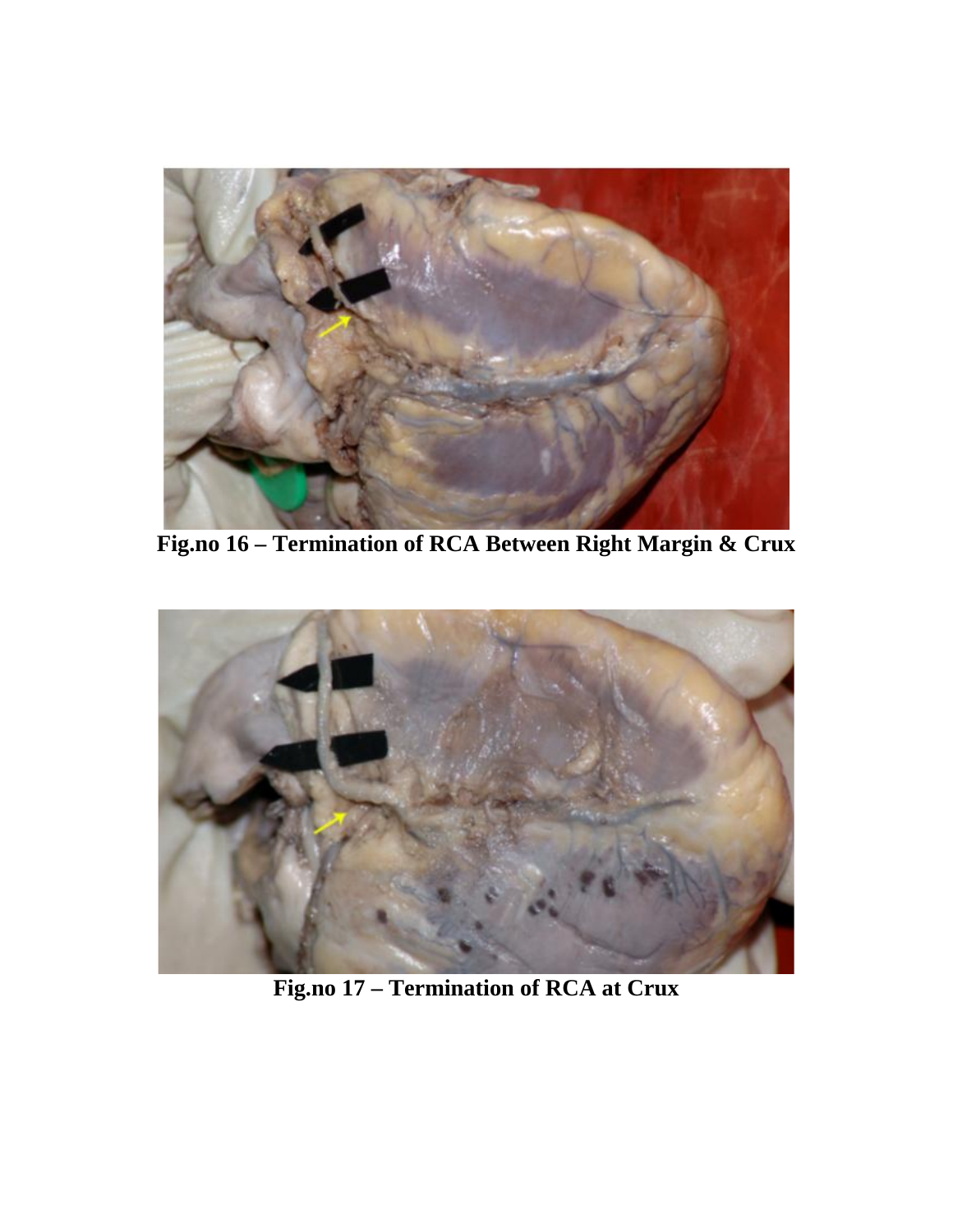

**Fig.no 18 – RCA Reaching the Left Margin** 

## **DIAGRAM 3- POINT OF TERMINATION OF RIGHT CORONARY ARTERY**

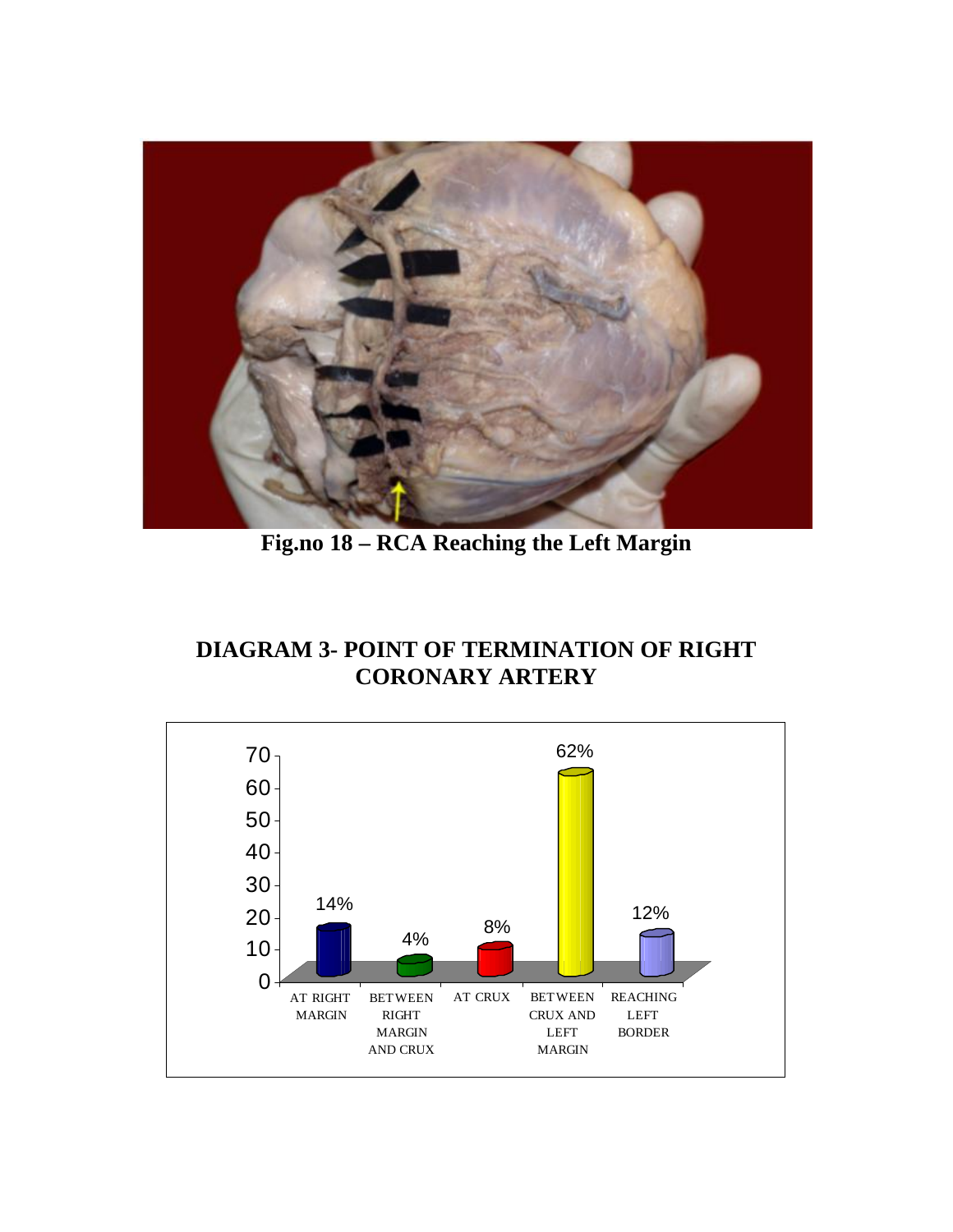## **DIAGRAM 4- POINT OF TERMINATION OF POSTERIOR INTERVENTRICULAR ARTERY IN POSTERIOR INTERVENTRICULAR SULCUS.**





**Fig.no 19 – Termination of PIVA in Distal one-third of PIVS**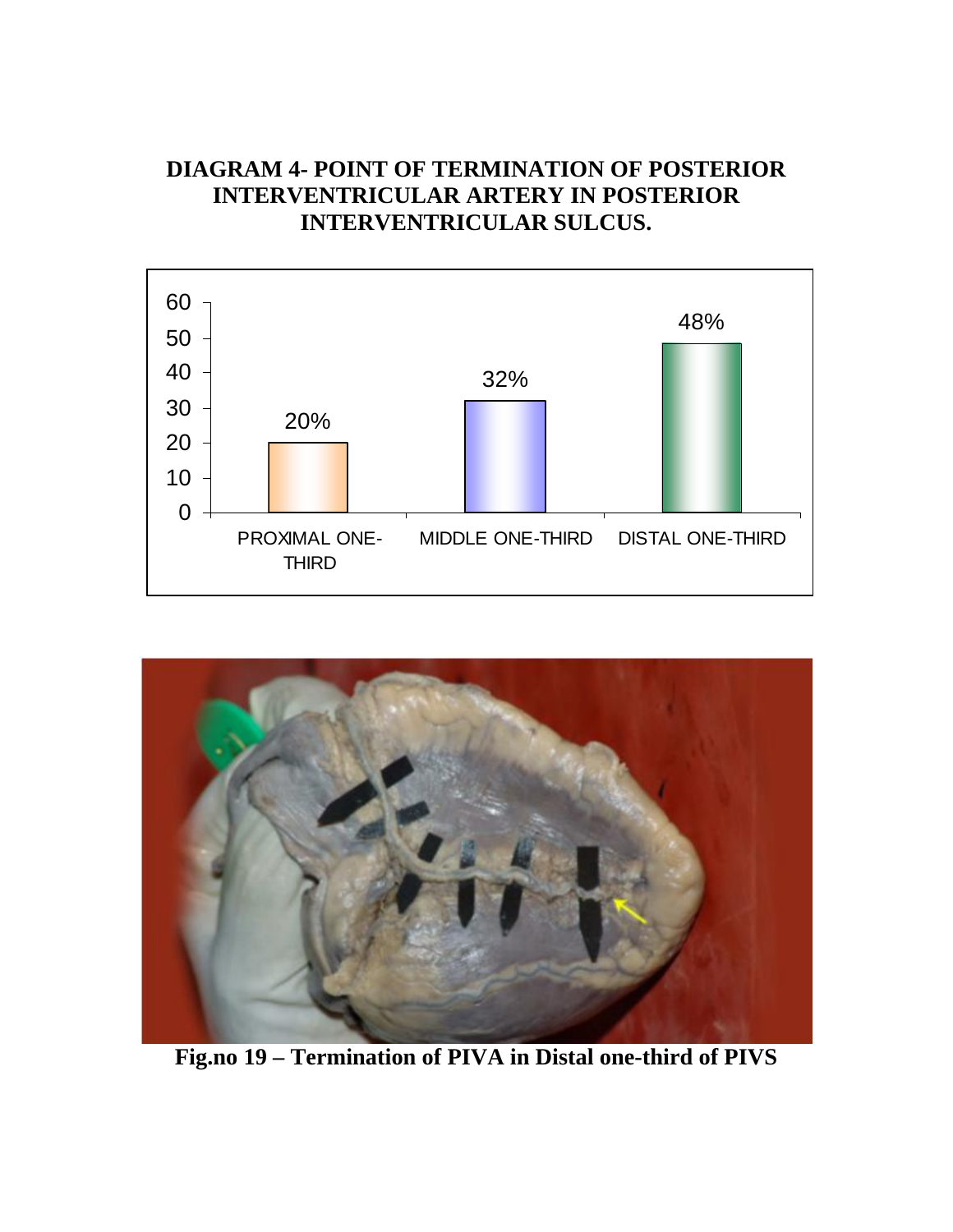

**Fig.no 20 – Termination of PIVA in Middle one- third of PIVS** 



**Fig.no 21 – Termination of PIVA in Proximal one- third of PIVS**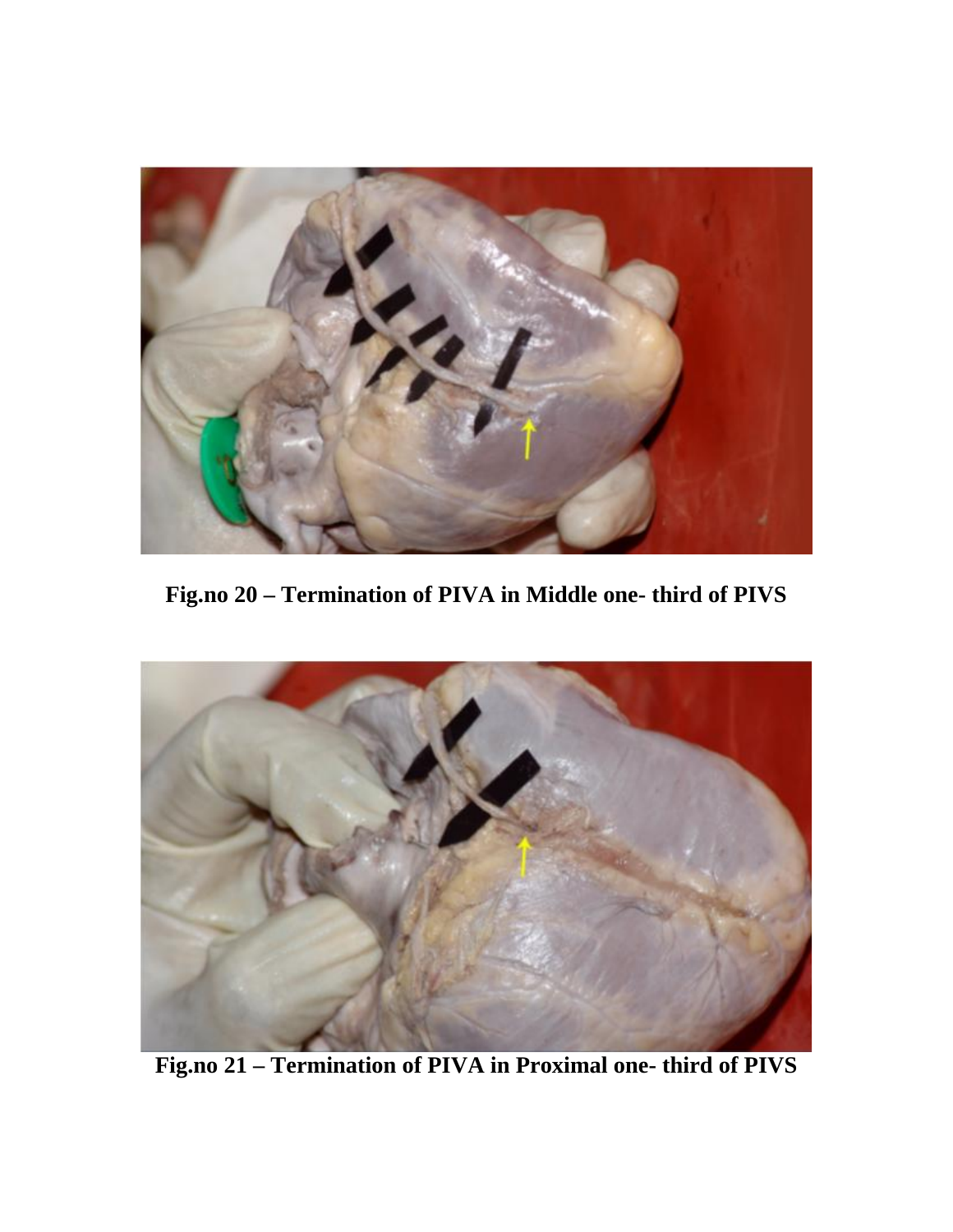

**Fig.no 22 – The Circle of Vieussens**  → **Right Conus Artery** → **Left Conus Artery**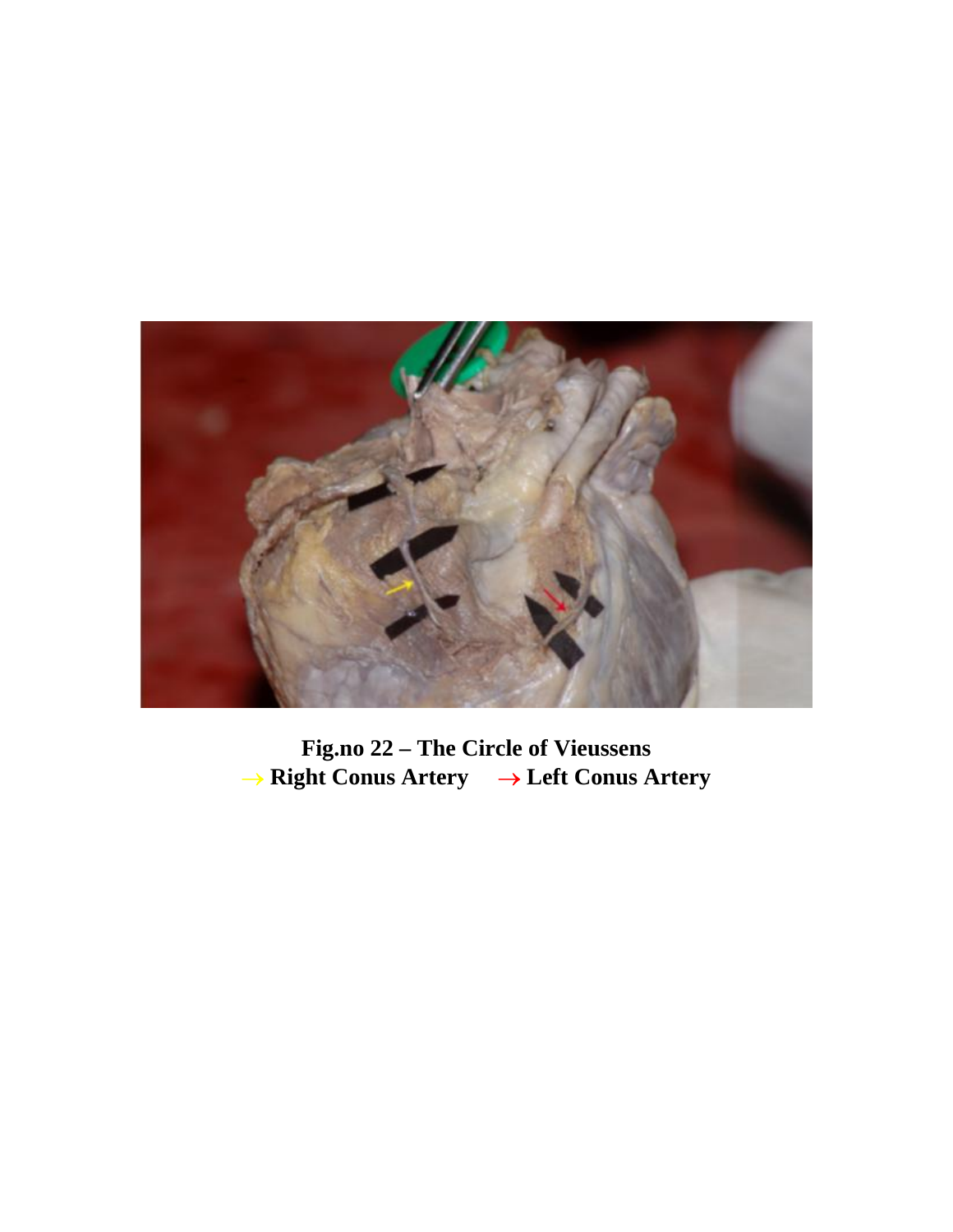## **PARALLEL BRANCHES TO POSTERIOR INTERVENTRICULAR ARTERY**







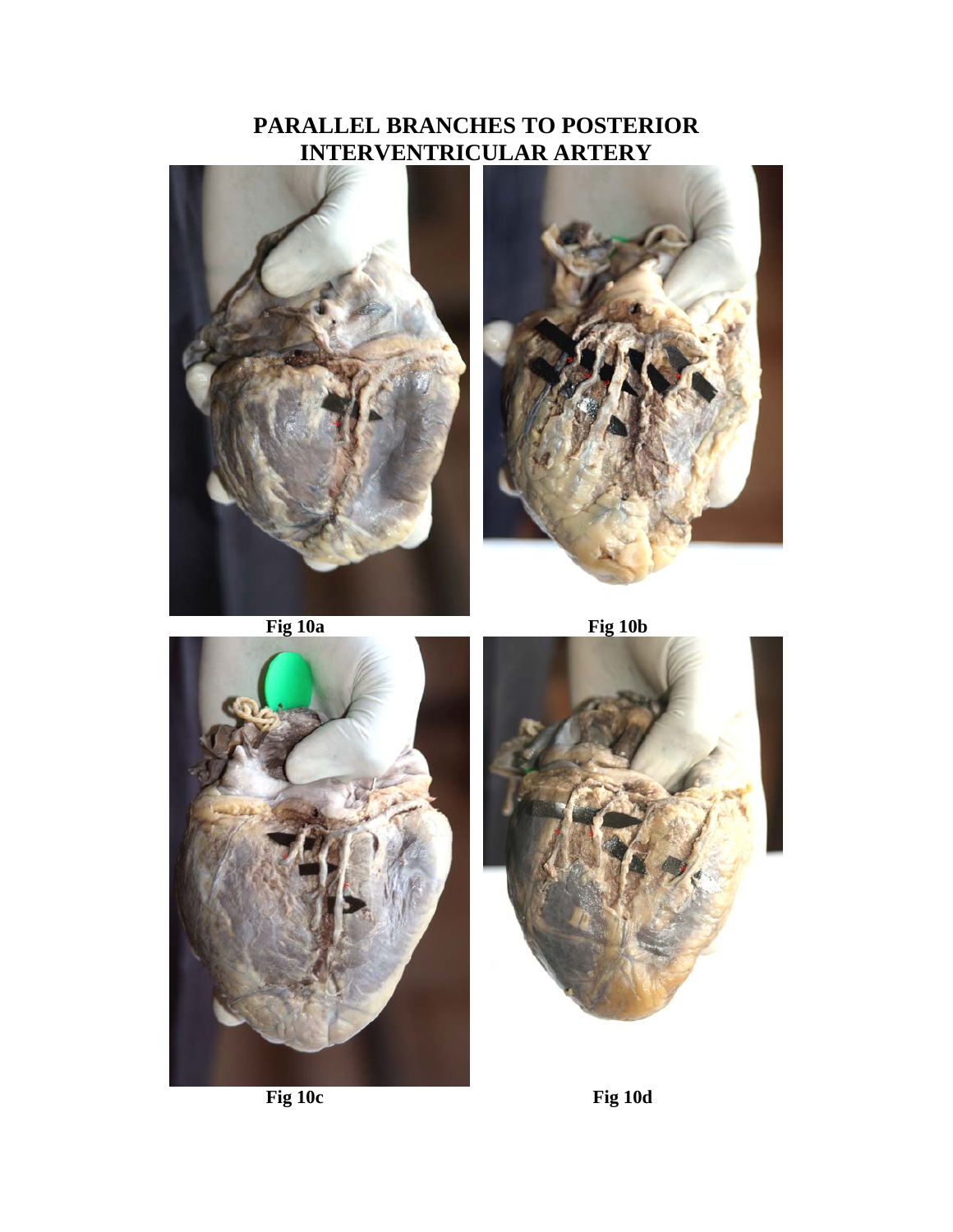# **MASTER CHART ABBREVIATIONS**

| AAS         | Anterior aortic sinus             |
|-------------|-----------------------------------|
| V           | Variation                         |
| <b>BFS</b>  | Branches in First segment         |
| <b>DFO</b>  | Distance from ostium              |
| <b>RCOA</b> | Right conus artery                |
| <b>SANA</b> | Sino atrial nodal artery          |
| <b>RMA</b>  | Right marginal artery             |
| <b>TCA</b>  | Third coronary artery             |
| <b>BSS</b>  | Branches in second segment        |
| <b>AVNA</b> | Atrio ventricular nodal artery    |
| <b>PIVA</b> | Posterior interventricular artery |
| PB          | Parallel branches                 |
| <b>RCA</b>  | Right coronary artery             |
| <b>RM</b>   | At right margin                   |
| <b>BRMC</b> | Between right margin and crux     |
| <b>AC</b>   | At crux                           |
| <b>BCLB</b> | Between crux and left border      |
| <b>RLB</b>  | Reaching left border              |
| <b>PIVS</b> | Posterior interventricular sulcus |
| <b>ARCA</b> | Anomalous right coronary artery   |
|             |                                   |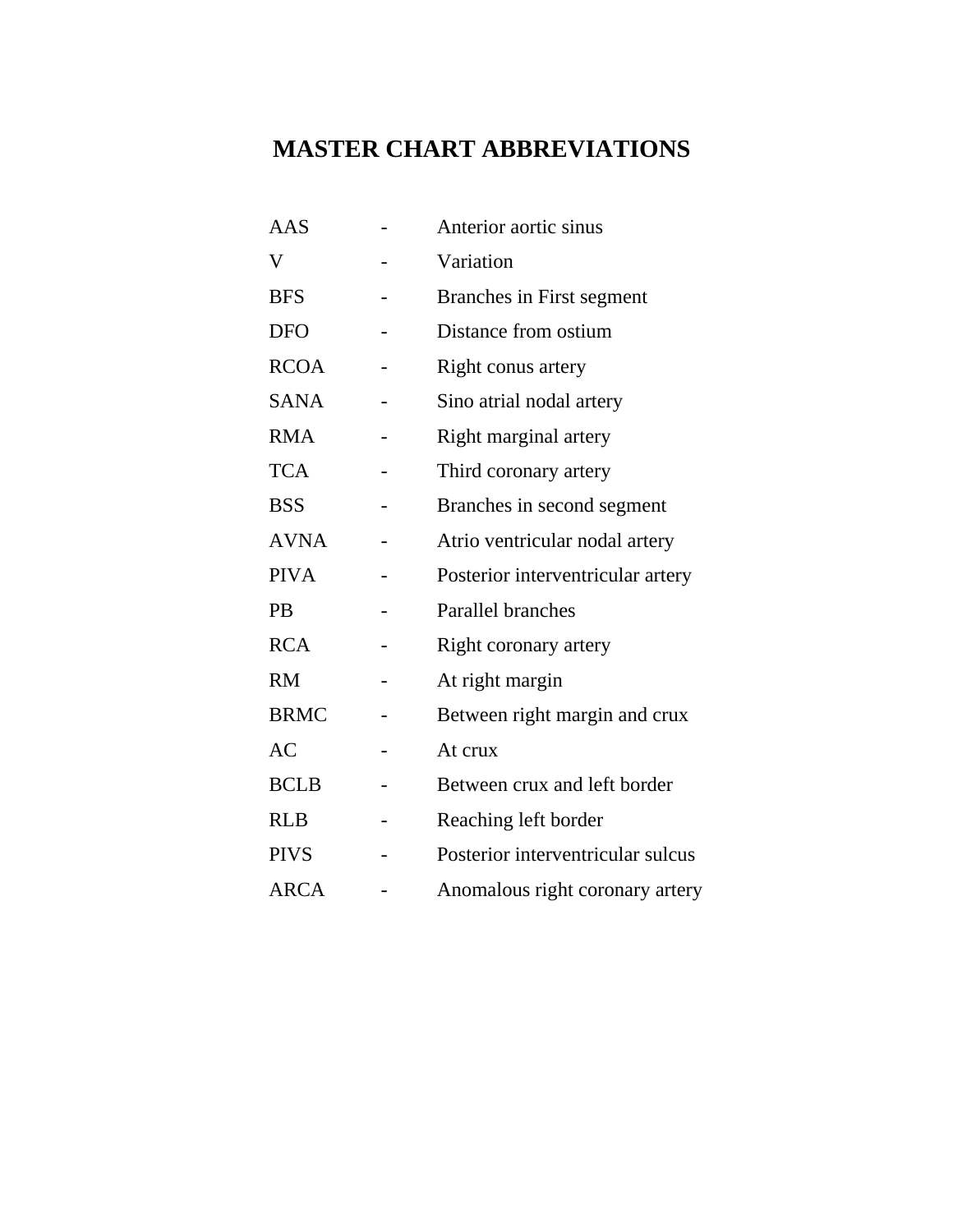### **DIAGRAM 2 - FREQUENCY OF LEVEL OF OSTIUM WITH RELATION TO SINO TUBULAR JUNCTION**

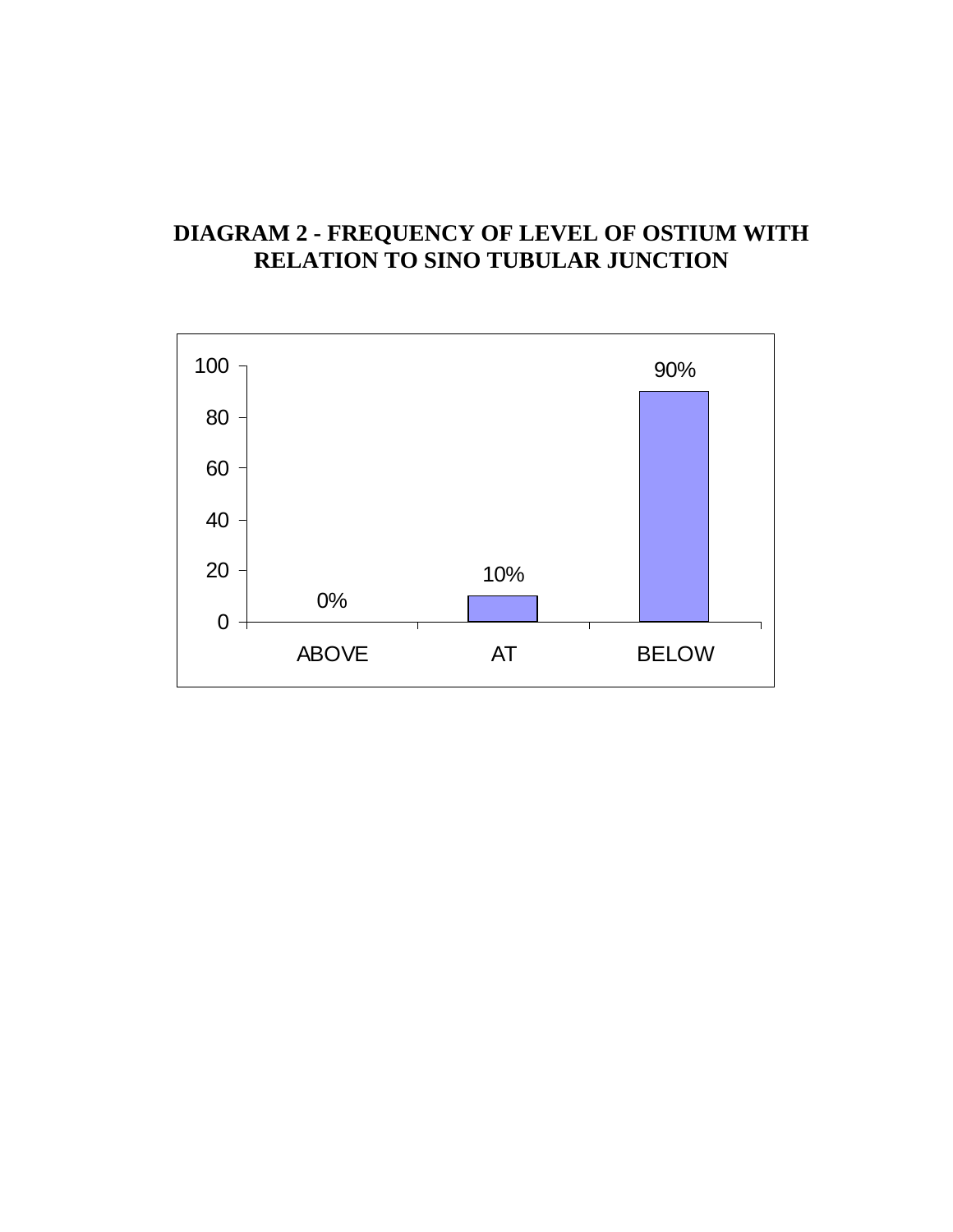## **DIAGRAM 5- DOMINANT CIRCULATION**

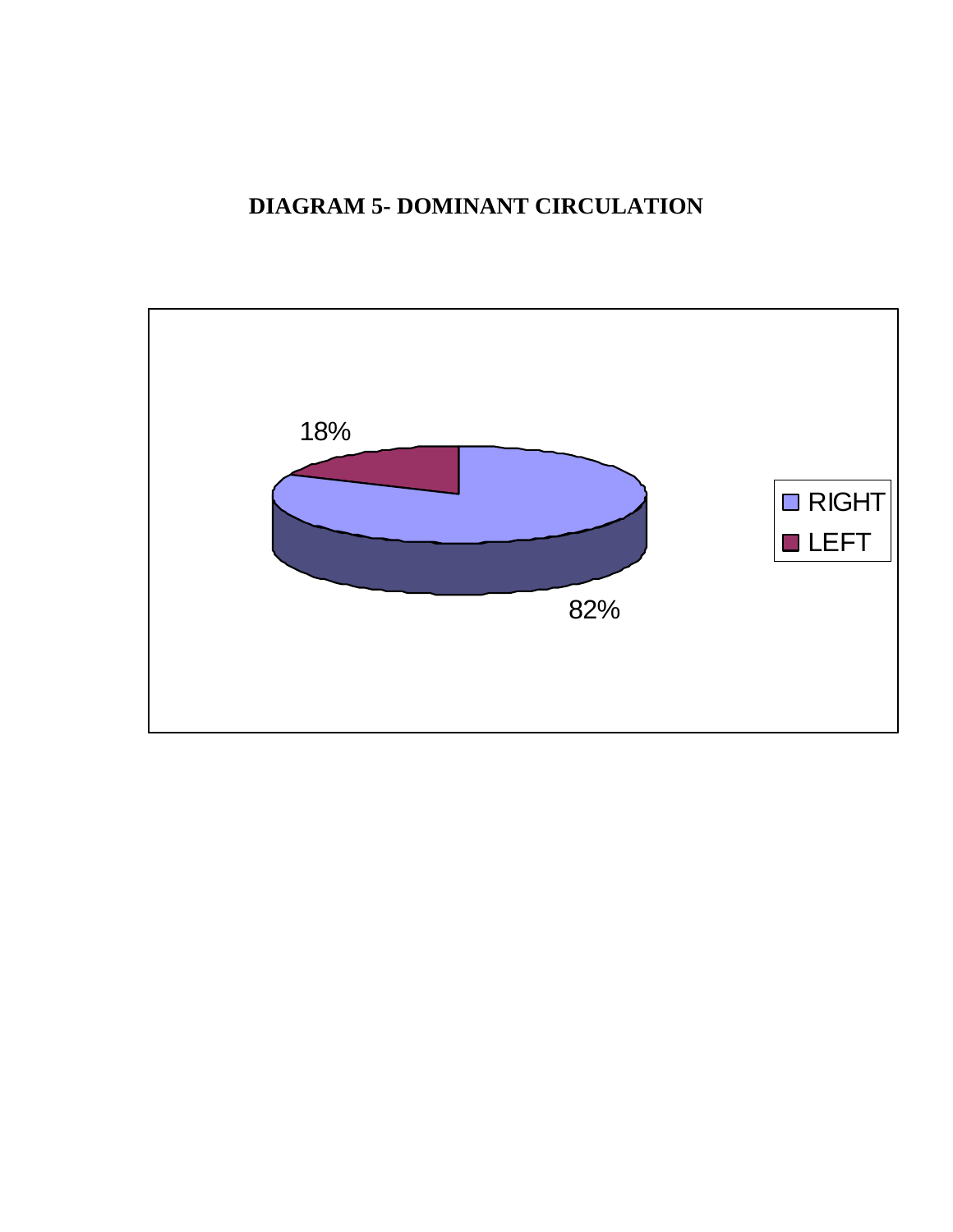| S.NO           | <b>LOCATION</b><br><b>OF OSTIUM</b> | <b>LEVEL OF OSTIUM</b><br><b>IN RELATION TO</b><br><b>STJ</b> |              | <b>BFS DFO IN mm</b><br><b>COURSE RCOA</b><br><b>SANA</b><br><b>RMA</b> |                |    |                          |                      | <b>BSS</b>                            | RM        | <b>BRMC</b> | <b>AC</b> | <b>TERMINATION OF RCA</b><br><b>BCLM</b> | <b>TERMINATION OF</b><br><b>PIVA IN PIVS</b> | <b>DOMINANCE</b> | <b>ARCA</b>  |                |
|----------------|-------------------------------------|---------------------------------------------------------------|--------------|-------------------------------------------------------------------------|----------------|----|--------------------------|----------------------|---------------------------------------|-----------|-------------|-----------|------------------------------------------|----------------------------------------------|------------------|--------------|----------------|
| $\mathbf{1}$   | AAS                                 | <b>Below</b>                                                  | N            | $\mathbf{2}$                                                            | $\blacksquare$ | 52 | TCA<br>$\blacksquare$    | $\blacksquare$       | <b>AVNA PIVA/PB</b><br>$\blacksquare$ |           | ٠           |           |                                          | <b>RLM</b>                                   | P                | L            | $\sim$         |
| $\mathbf{2}$   | AAS                                 | <b>Below</b>                                                  | N            | $\blacksquare$                                                          | 15             | 50 | $\ddot{}$                | $\ddot{}$            | $+/-$                                 |           |             |           | ٠                                        |                                              | D                | $\mathsf{R}$ | $\blacksquare$ |
| 3              | AAS                                 | <b>Below</b>                                                  | N            | 12                                                                      | 16             | 51 | $\blacksquare$           | $\ddot{}$            | $+/-$                                 |           |             | $\ddot{}$ |                                          |                                              | M                | $\mathsf{R}$ | $\blacksquare$ |
| 4              | <b>LPAS</b>                         | <b>Below</b>                                                  | N            | 6                                                                       | 20             | 62 | $\sim$                   | $\ddot{\phantom{1}}$ | $+/-$                                 |           |             |           | ٠                                        |                                              | M                | R            | $\ddot{}$      |
| 5              | AAS                                 | <b>Below</b>                                                  | N            | 12                                                                      | 27             | 49 | $\overline{\phantom{a}}$ | $\ddot{}$            | $+/-$                                 |           |             |           | $\ddag$                                  |                                              | D                | ${\sf R}$    | $\blacksquare$ |
| 6              | AAS                                 | <b>Below</b>                                                  | V            | 12                                                                      | 15             | 22 | $\sim$                   | $\blacksquare$       | ٠                                     | ٠         |             |           |                                          |                                              | D                | L            | $\blacksquare$ |
| $\overline{7}$ | AAS                                 | <b>Below</b>                                                  | N            | 6                                                                       | 18             | 48 | $\blacksquare$           | $\blacksquare$       | ٠                                     |           | +           |           |                                          |                                              | P                | L            | $\blacksquare$ |
| 8              | AAS                                 | AT                                                            | N            | 12                                                                      | 26             | 28 | $\blacksquare$           | $\ddot{}$            | $+/-$                                 |           |             |           | $\ddag$                                  |                                              | M                | $\mathsf{R}$ | $\blacksquare$ |
| 9              | AAS                                 | <b>Below</b>                                                  | N            | 5                                                                       | 12             | 39 | $\blacksquare$           | $\ddot{}$            | $+/-$                                 |           |             |           | ٠                                        |                                              | D                | R            | $\blacksquare$ |
| 10             | AAS                                 | <b>Below</b>                                                  | N            | 8                                                                       | $\overline{7}$ | 42 | $\blacksquare$           | $\ddot{}$            | $+/-$                                 |           |             |           | $\ddag$                                  |                                              | D                | $\mathsf{R}$ | $\blacksquare$ |
| 11             | AAS                                 | <b>Below</b>                                                  | N            | $\overline{7}$                                                          | $\blacksquare$ | 32 | $\blacksquare$           | $\blacksquare$       | $\blacksquare$                        | $\ddot{}$ |             |           |                                          |                                              | D                | L            | $\blacksquare$ |
| 12             | AAS                                 | <b>Below</b>                                                  | N            | 13                                                                      | 21             | 42 | $\overline{\phantom{a}}$ | $\ddot{}$            | $+/-$                                 |           |             |           |                                          | $\ddot{}$                                    | D                | R            | $\blacksquare$ |
| 13             | AAS                                 | <b>Below</b>                                                  | N            | 12                                                                      | 15             | 42 | $\blacksquare$           | ۰.                   | $+/-$                                 |           |             |           | ÷                                        |                                              | M                | $\mathsf{R}$ | $\blacksquare$ |
| 14             | <b>AAS</b>                          | AT                                                            | N            | 12                                                                      | 18             | 31 | $\overline{\phantom{a}}$ | $\ddot{}$            | $+/-$                                 |           |             |           | $\ddot{}$                                |                                              | D                | R            | $\blacksquare$ |
| 15             | AAS                                 | <b>Below</b>                                                  | N            | 6                                                                       | 18             | 36 | $\blacksquare$           | $\ddot{\phantom{1}}$ | $+/-$                                 |           |             | ٠         |                                          |                                              | M                | $\mathsf{R}$ | ٠              |
| 16             | <b>AAS</b>                          | <b>Below</b>                                                  | N            | $\blacksquare$                                                          | 12             | 42 | $\ddot{}$                | $\ddot{}$            | $+/-$                                 |           |             |           | ٠                                        |                                              | M                | R            | ٠              |
| 17             | AAS                                 | <b>Below</b>                                                  | N            | 18                                                                      |                | 48 | $\blacksquare$           | $\ddot{}$            | $+/-$                                 |           |             |           | ÷                                        |                                              | D                | $\mathsf{R}$ | $\blacksquare$ |
| 18             | AAS                                 | <b>Below</b>                                                  | N            | 3                                                                       | 8              | 34 | $\blacksquare$           | $\ddot{\phantom{1}}$ | $+/-$                                 |           |             |           | $\ddot{}$                                |                                              | M                | $\mathsf{R}$ | ٠              |
| 19             | AAS                                 | <b>Below</b>                                                  | N            | 12                                                                      | 16             | 34 | $\blacksquare$           | ۰.                   | +/-                                   |           |             |           | ÷                                        |                                              | P                | R            | $\blacksquare$ |
| 20             | AAS                                 | AT                                                            | N            | 17                                                                      | 22             | 42 | $\blacksquare$           | $\ddot{\phantom{1}}$ | $+/-$                                 |           |             |           | $\ddot{}$                                |                                              | P                | $\mathsf{R}$ | ٠              |
| 21             | AAS                                 | <b>Below</b>                                                  | N            | 22                                                                      | 24             | 46 | $\blacksquare$           | $\ddot{\phantom{1}}$ | $+/-$                                 |           |             |           | ÷                                        |                                              | M                | R            | $\blacksquare$ |
| 22             | <b>AAS</b>                          | <b>Below</b>                                                  | N            | ٠                                                                       | 12             | 20 | ۰.                       | $\ddot{}$            | $+/-$                                 |           |             |           | $\ddot{}$                                |                                              | P                | $\mathsf{R}$ | $\blacksquare$ |
| 23             | AAS                                 | <b>Below</b>                                                  | N            | $\overline{\phantom{a}}$                                                | 22             | 38 | $\ddag$                  | +                    | $+/-$                                 |           |             |           | ٠                                        |                                              | M                | R            | $\blacksquare$ |
| 24             | AAS                                 | <b>Below</b>                                                  | N            | 6                                                                       | 14             | 38 | $\blacksquare$           | ٠                    | $+/-$                                 |           |             |           | ÷                                        |                                              | D                | R            | $\blacksquare$ |
| 25             | AAS                                 | <b>Below</b>                                                  | N            | $\blacksquare$                                                          | 12             | 42 | $\ddot{\phantom{1}}$     | $\ddot{}$            | $+/-$                                 |           |             |           | $\ddot{}$                                |                                              | D                | R            | $\blacksquare$ |
| 26             | AAS                                 | <b>Below</b>                                                  | N            | 6                                                                       | 13             | 42 | $\blacksquare$           | $\blacksquare$       | $\blacksquare$                        | $\ddot{}$ |             |           |                                          |                                              | D                | L            | $\blacksquare$ |
| 27             | AAS                                 | <b>Below</b>                                                  | N            | 4                                                                       | 14             | 33 | $\sim$                   | ٠                    | $+/-$                                 |           |             |           | $\ddot{}$                                |                                              | M                | R            | $\blacksquare$ |
| 28             | AAS                                 | <b>Below</b>                                                  | N            | 6                                                                       | 32             | 36 | $\sim$                   | ٠                    | +/+                                   |           |             |           |                                          | $\ddot{}$                                    | M                | $\mathbf R$  | $\blacksquare$ |
| 29             | AAS                                 | <b>Below</b>                                                  | N            | 3                                                                       | $\blacksquare$ | 32 | $\sim$                   | ٠                    | $+/-$                                 | $\ddot{}$ |             |           | ÷                                        |                                              | D                | $\mathbf R$  | $\blacksquare$ |
| 30             | AAS                                 | AT                                                            | N            | 6                                                                       | $\blacksquare$ | 52 | $\blacksquare$           | $\blacksquare$       | $\blacksquare$                        | ٠         |             |           |                                          |                                              | P                | L            | ٠              |
| 31             | AAS                                 | <b>Below</b>                                                  | $\mathsf{v}$ | 8                                                                       | 19             | 20 | $\blacksquare$           | $\blacksquare$       | $\blacksquare$                        |           |             |           |                                          |                                              | M                | L            | $\blacksquare$ |
| 32             | AAS                                 | <b>Below</b>                                                  | N            | 8                                                                       | 18             | 38 | $\blacksquare$           | ٠                    | $+/-$                                 |           |             |           |                                          | $\ddot{}$                                    | D                | $\mathbf R$  | ä,             |
| 33             | AAS                                 | <b>Below</b>                                                  | N            | 6                                                                       | 13             | 52 | $\blacksquare$           | ٠                    | $+/-$                                 |           |             |           | $\ddag$                                  |                                              | P                | $\mathbf R$  | ä,             |
| 34             | AAS                                 | <b>Below</b>                                                  | N            | 3                                                                       | 14             | 48 | ÷                        | $\ddot{}$            | $+/-$                                 |           |             |           |                                          | $\ddot{}$                                    | M                | $\mathsf R$  | $\blacksquare$ |

#### **MASTER CHART- RIGHT CORONARY ARTERY**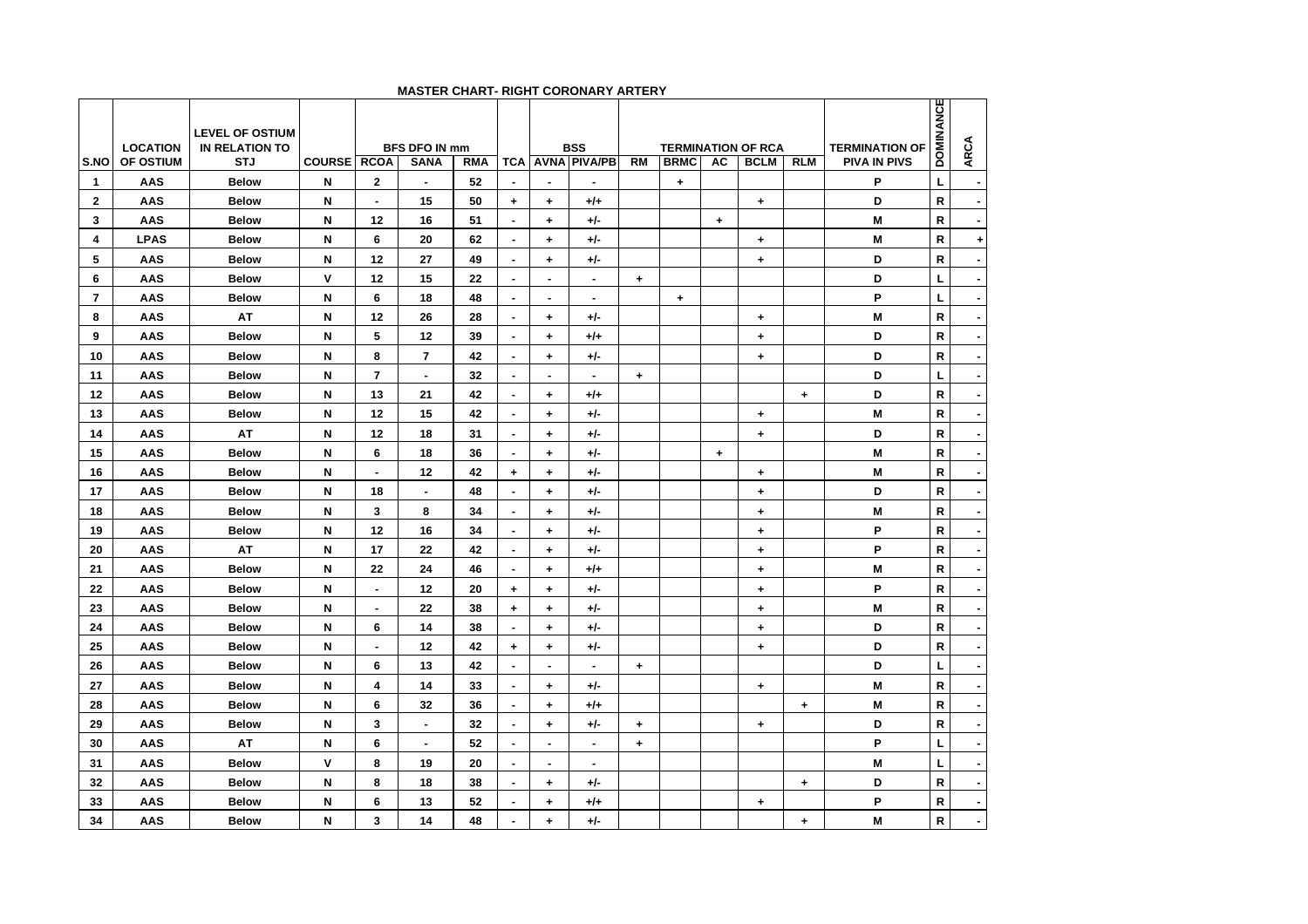| 35 | <b>AAS</b> | <b>Below</b> | N | 4  | 24             | 46 | ۰.  | $\ddot{}$                | $+/-$ |    |           | $\ddot{}$ |    | D | R            | $\sim$                   |
|----|------------|--------------|---|----|----------------|----|-----|--------------------------|-------|----|-----------|-----------|----|---|--------------|--------------------------|
| 36 | <b>AAS</b> | <b>Below</b> | N | 6  | 17             | 34 |     | $\ddot{}$                | $+/-$ |    |           | $\ddot{}$ |    | М | R            | $\sim$                   |
| 37 | <b>AAS</b> | <b>Below</b> | N | 6  |                | 36 |     | $\ddot{}$                | $+/-$ |    |           | $\ddot{}$ |    | М | R            | ٠                        |
| 38 | <b>AAS</b> | <b>Below</b> | N | 5  |                | 36 | ۰.  | $\ddot{}$                | $+/-$ |    | ÷         |           |    | D | R            | ٠                        |
| 39 | AAS        | AT           | N | 13 | 15             | 46 | . . | ۰                        | ۰.    | ÷. |           |           |    | D |              | $\sim$                   |
| 40 | AAS        | <b>Below</b> | N | 15 | 12             | 47 | ۰.  | $\ddot{}$                | $+/-$ |    |           | ÷         |    | М | R            | $\sim$                   |
| 41 | AAS        | <b>Below</b> | N | 6  | ۰.             | 42 |     | $\overline{\phantom{a}}$ | ۰.    | ÷. |           |           |    | D |              | $\overline{\phantom{a}}$ |
| 42 | <b>AAS</b> | <b>Below</b> | N | 6  |                | 47 | ۰.  | $\ddot{}$                | $+/-$ |    |           | ÷         |    | D | R            | ۰                        |
| 43 | <b>AAS</b> | <b>Below</b> | N | 12 | 13             | 38 |     | $\ddot{}$                | $+/-$ |    |           | $\ddot{}$ | ÷. | D | R            | $\sim$                   |
| 44 | AAS        | <b>Below</b> | N | 5  | 13             | 28 | ۰.  | $\ddot{}$                | $+/-$ |    |           |           |    | D | R            | $\sim$                   |
| 45 | <b>AAS</b> | <b>Below</b> | N | 6  |                | 36 | ۰.  | $\ddot{}$                | $+/-$ |    |           | $\ddot{}$ |    | D | R            | $\sim$                   |
| 46 | <b>AAS</b> | <b>Below</b> | N | 8  | $\overline{7}$ | 33 | ۰.  | $\ddot{}$                | $+/-$ |    |           | ÷         |    | D | R            | ٠                        |
| 47 | AAS        | <b>Below</b> | N | 18 | 22             | 32 | ۰.  | $\ddot{}$                | $+/-$ |    |           | $\ddot{}$ |    | P | R            | $\sim$                   |
| 48 | AAS        | <b>Below</b> | N | 6  | $\blacksquare$ | 52 | ۰.  | $\ddot{}$                | $+/-$ |    | $\ddot{}$ |           |    | P | $\mathsf{R}$ | $\sim$                   |
| 49 | <b>AAS</b> | <b>Below</b> | N | 6  |                | 34 |     | $\ddot{}$                | $+/-$ |    |           | ÷         |    | P | R            |                          |
| 50 | AAS        | <b>Below</b> | N | 13 | 13             | 52 |     | $\ddot{}$                | $+/-$ |    |           |           | ٠  | D | R            | ٠                        |